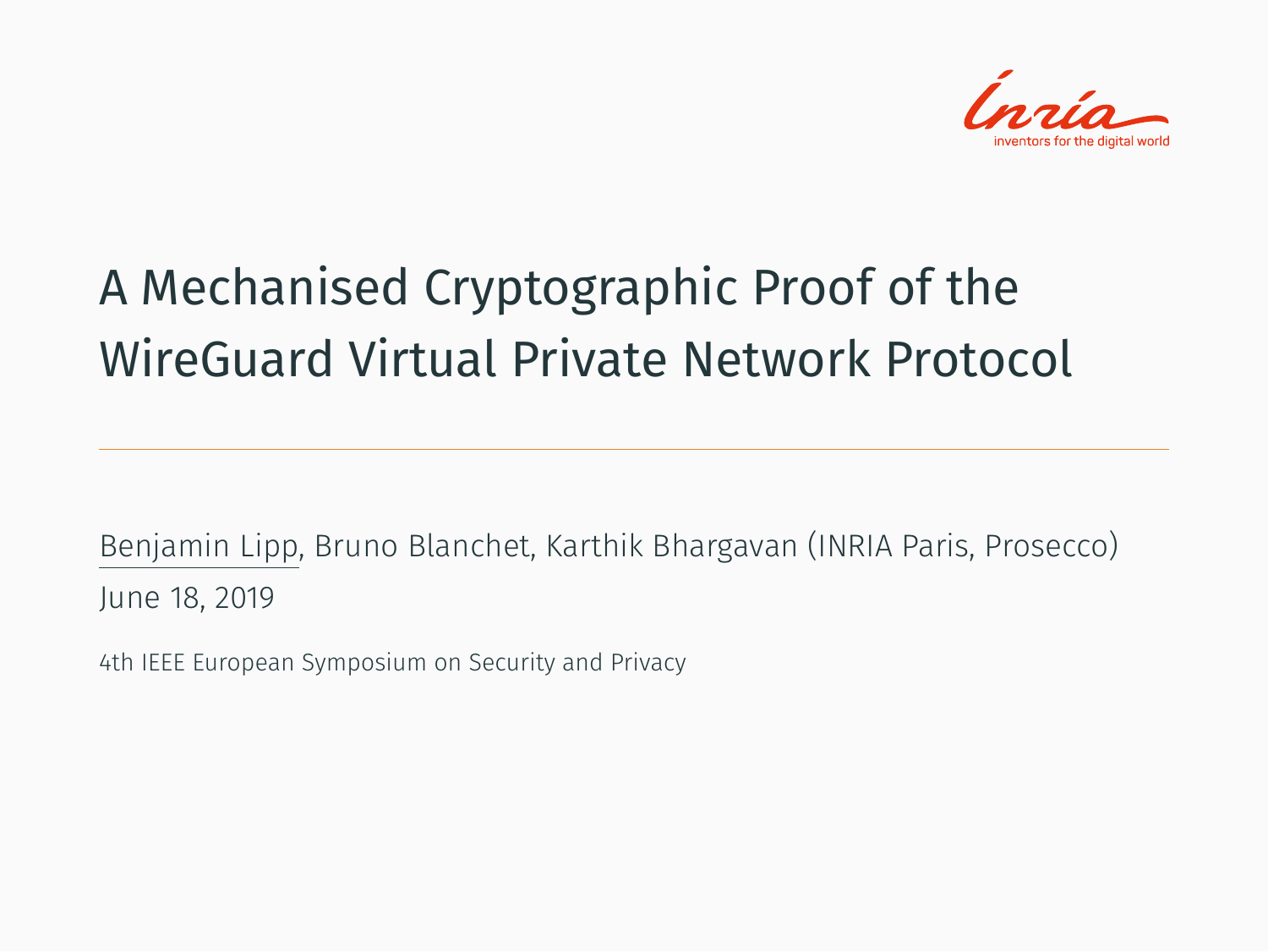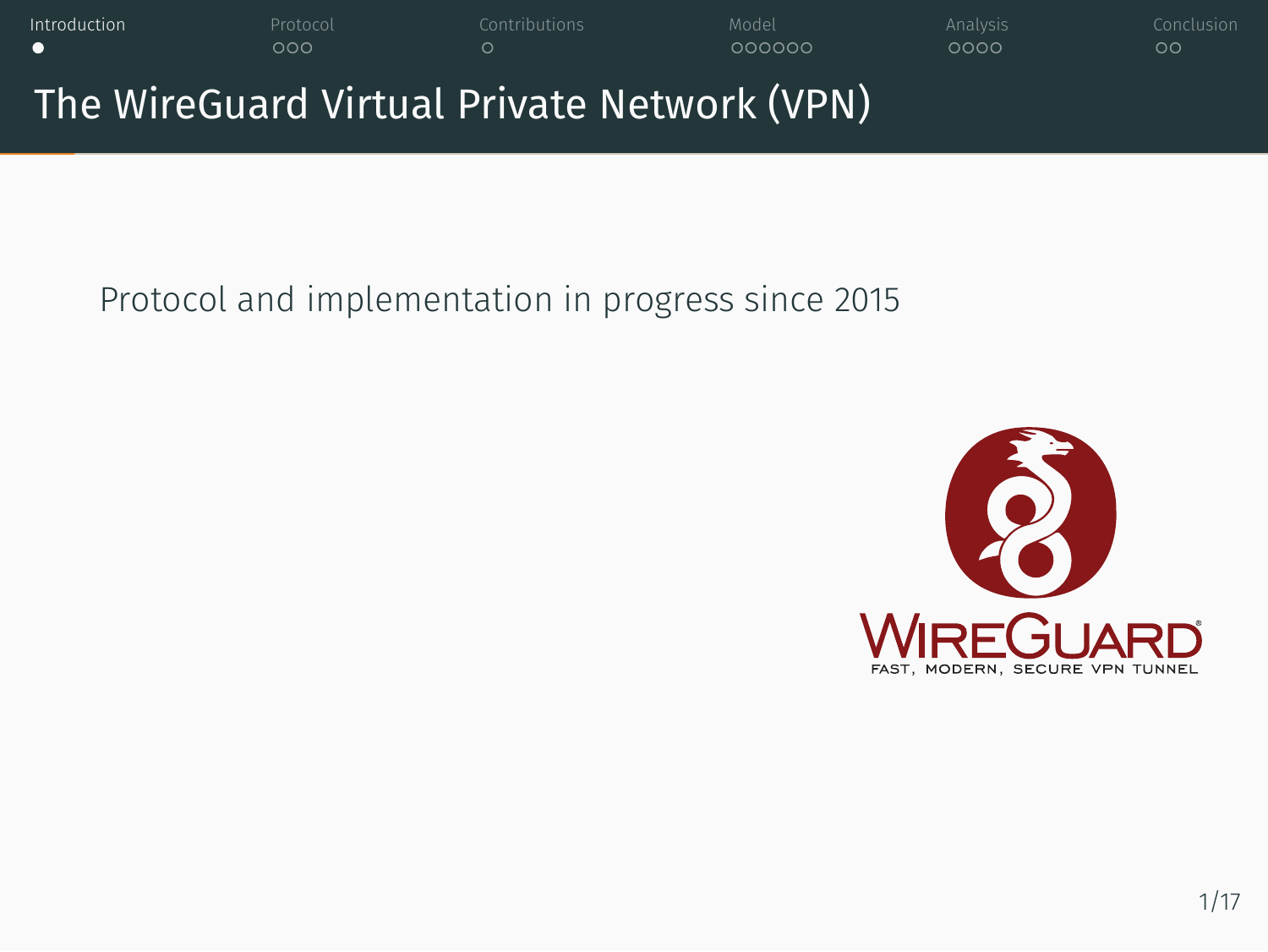

Protocol and implementation in progress since 2015

- uses modern cryptography
- no cryptographic agility (unlike e. g., TLS)

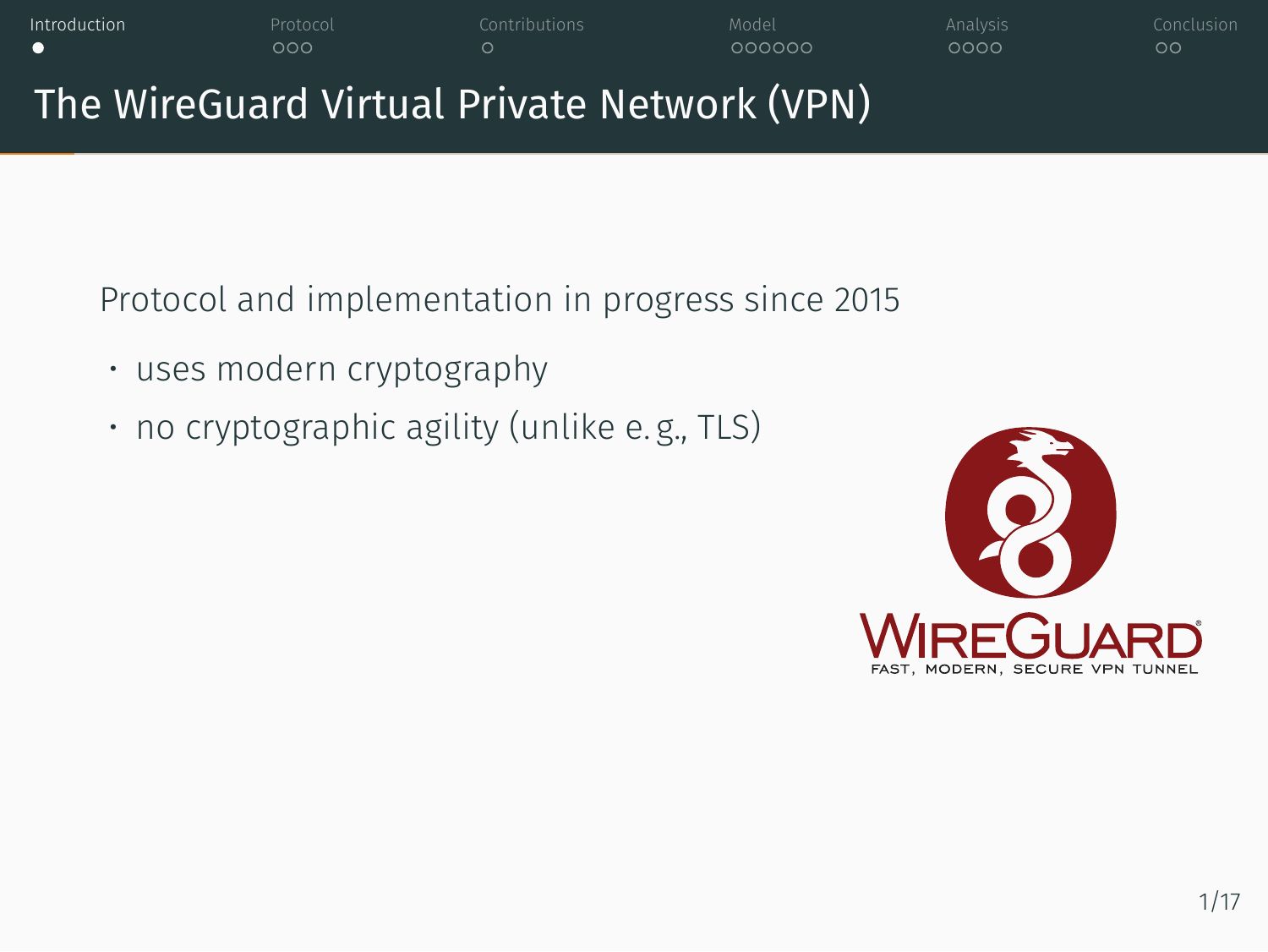## Introduction Protocol Contributions Model Analysis Conclusion The WireGuard Virtual Private Network (VPN)

Protocol and implementation in progress since 2015

- uses modern cryptography
- no cryptographic agility (unlike e. g., TLS)
- works directly over UDP
- only a few thousand lines of code

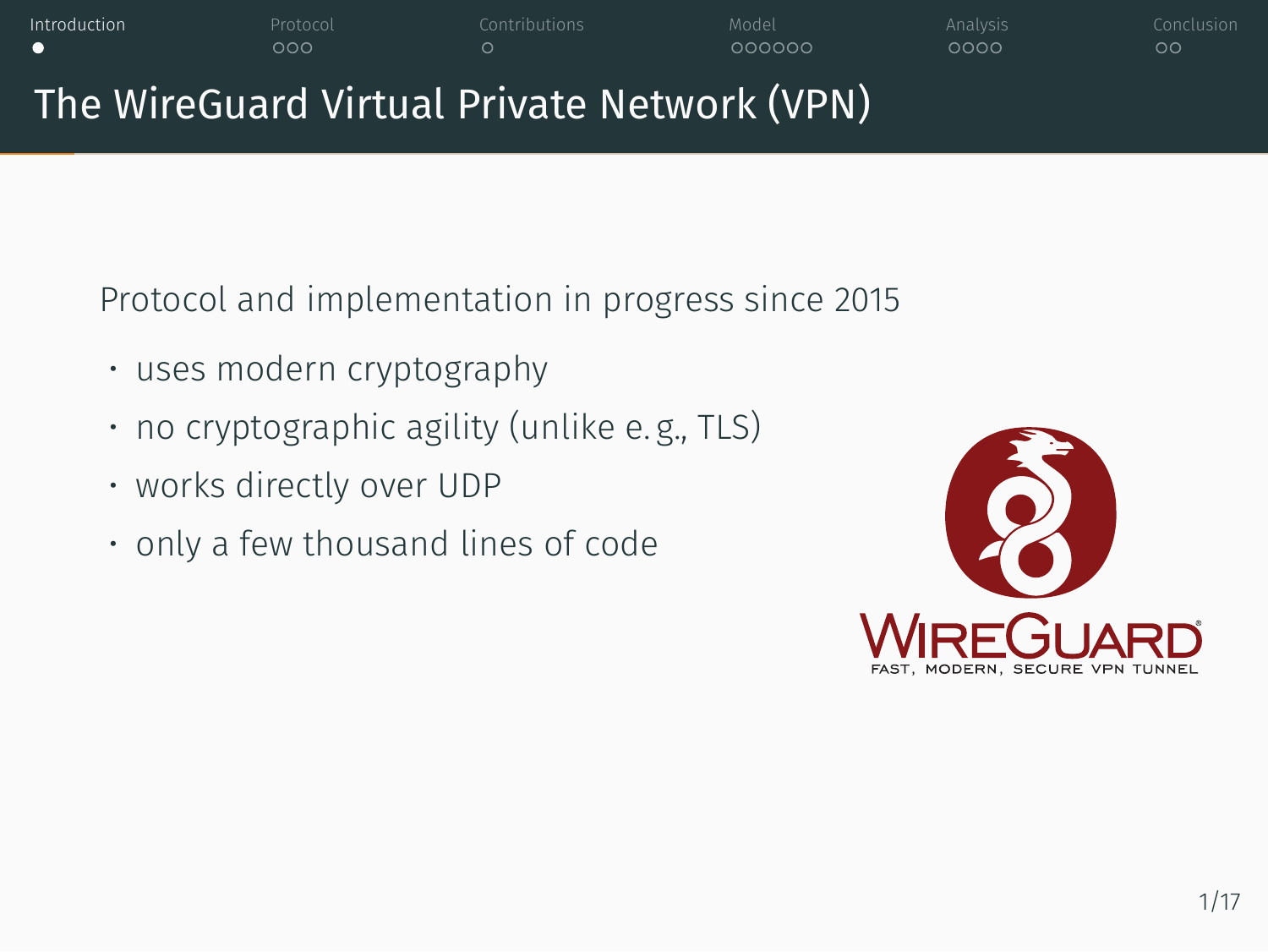## The WireGuard Virtual Private Network (VPN)

Introduction Protocol Contributions Model Analysis Conclusion

Protocol and implementation in progress since 2015

- uses modern cryptography
- no cryptographic agility (unlike e. g., TLS)
- works directly over UDP
- only a few thousand lines of code
- ongoing integration into the Linux kernel
- aims to replace OpenVPN and IPsec
- VPN providers are starting to adopt it

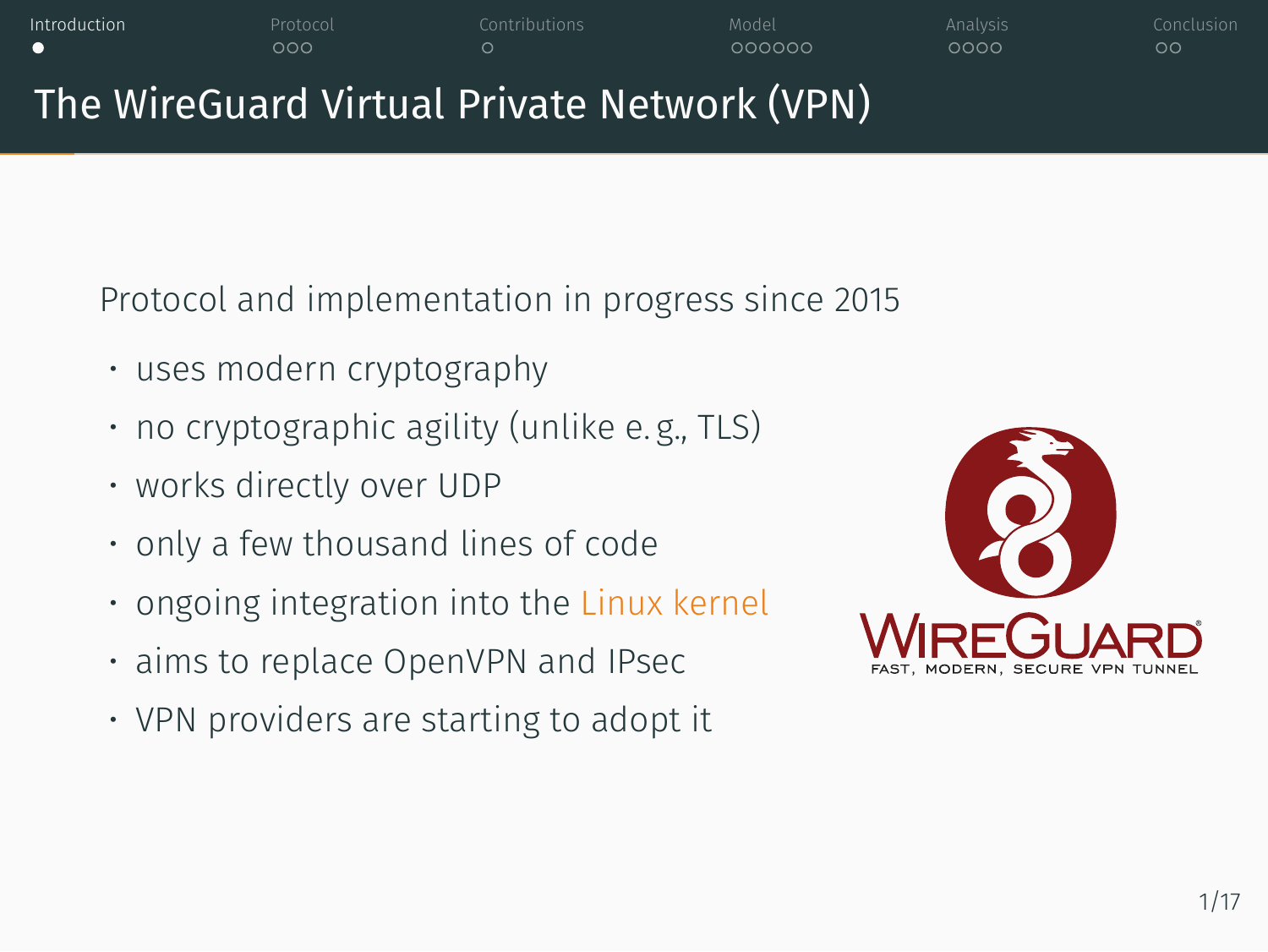# Initiator *i* knows *S pub r* , *psk* Responder *r* knows *psk*

## Introduction Protocol Contributions Model Analysis Conclusion WireGuard's Main Protocol: Noise IKpsk2 (simplified)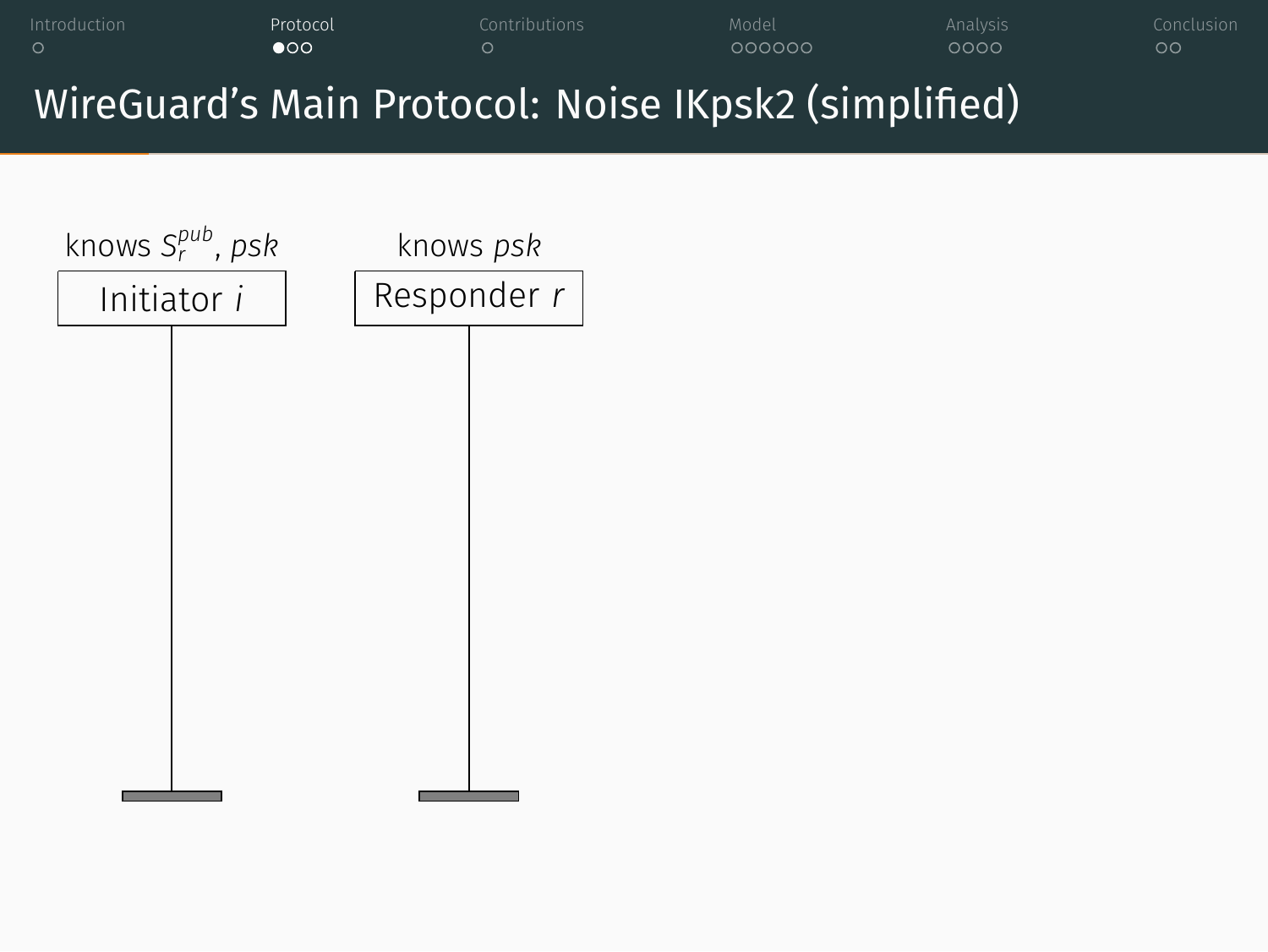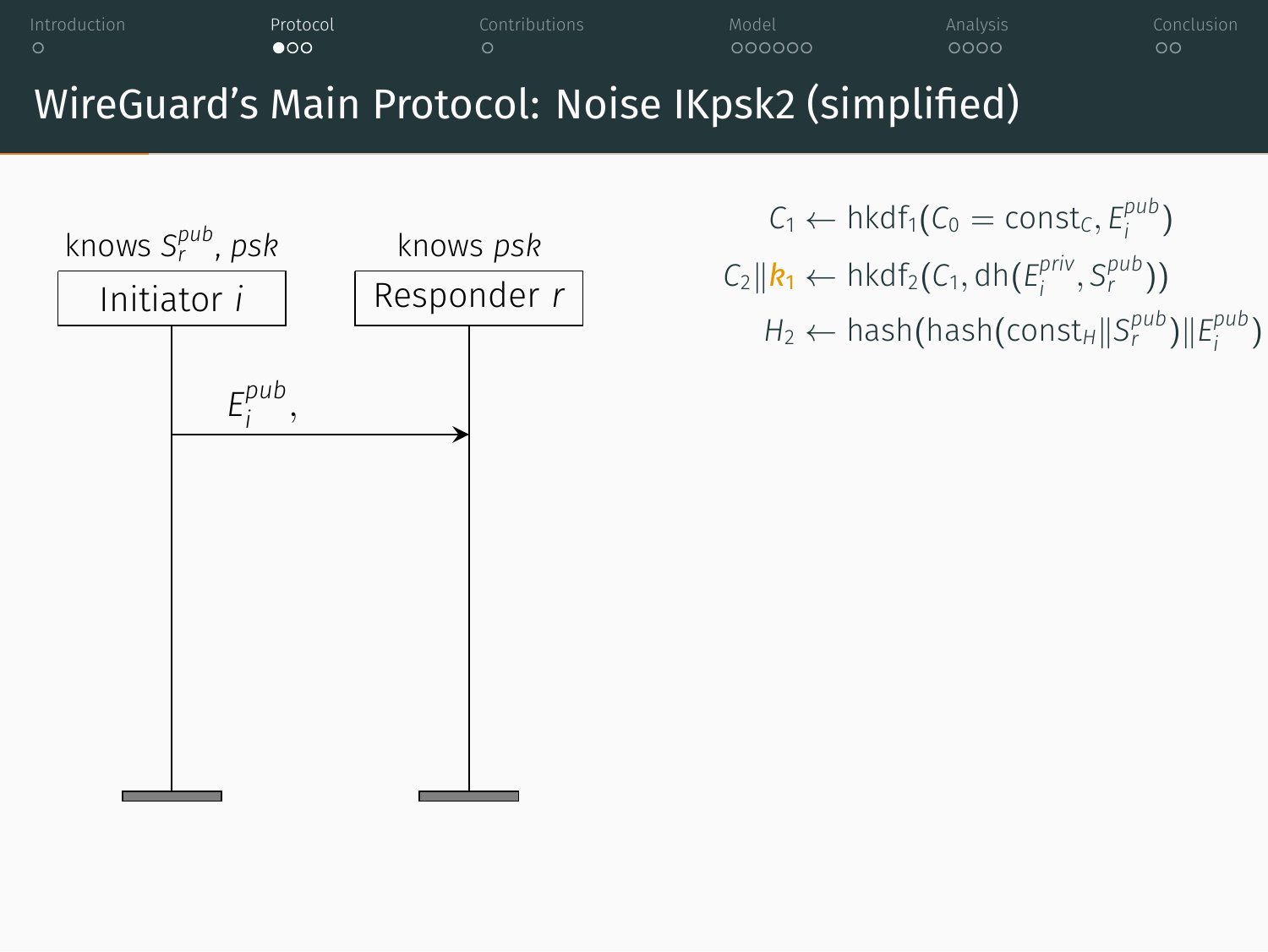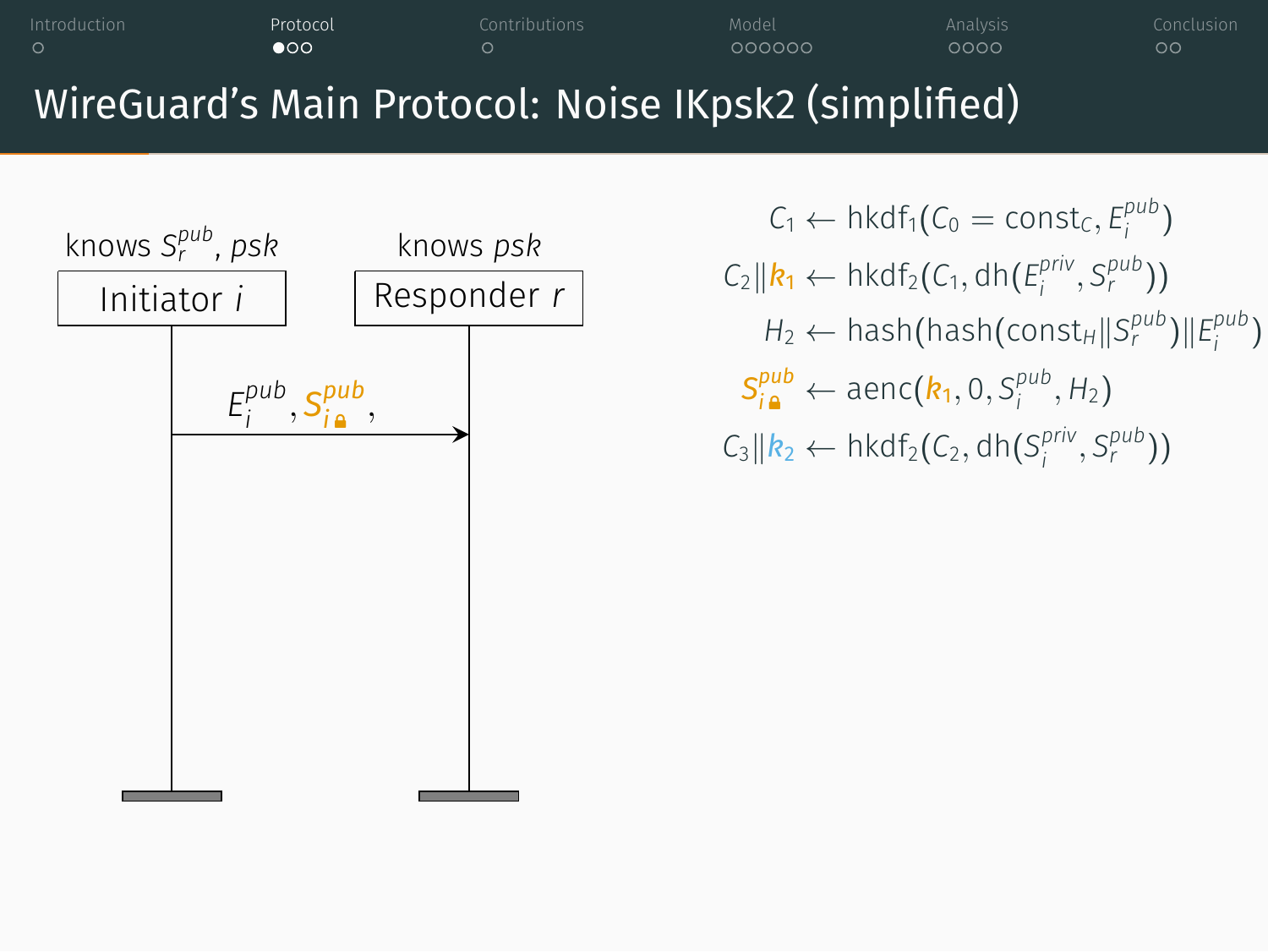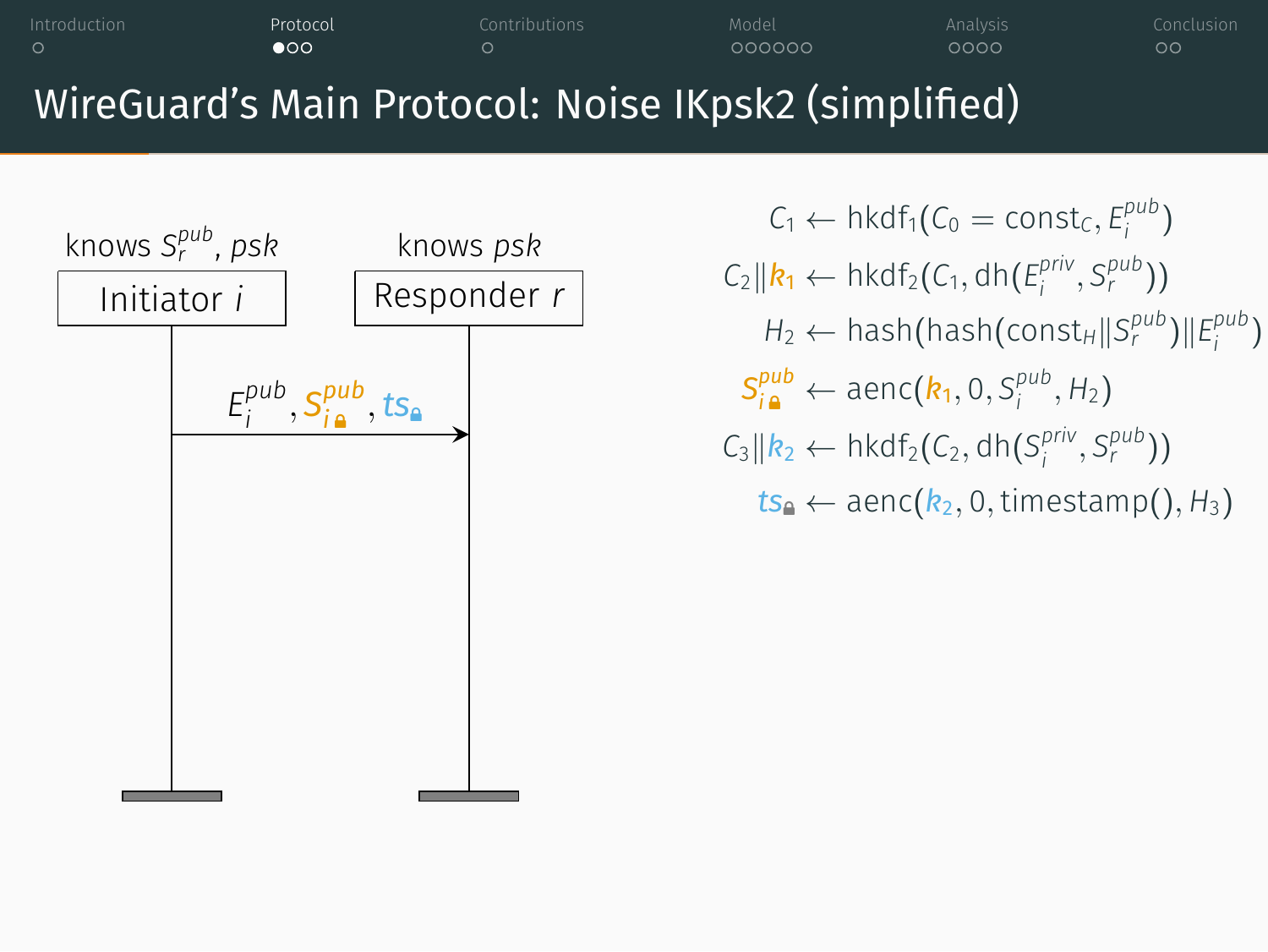### WireGuard's Main Protocol: Noise IKpsk2 (simplified) Initiator *i* knows *S pub r* , *psk* Responder *r* knows *psk E pub i , S pub i ,ts E pub r ,*  $C_1 \leftarrow \text{hkdf}_1(C_0 = \text{const}_C, E_i^{pub})$  $C_2 \parallel \mathbf{k}_1 \leftarrow \text{hkdf}_2(C_1, \text{dh}(E_i^{\text{priv}}, S_i^{\text{pub}}))$  $H_2 \leftarrow$  hash(hash(const<sub>*H*</sub> $||S_r^{pub}$ ) $||E_i^{pub}$ )  $S_{i\, \mathbf{a}}^{pub} \leftarrow \text{aenc}(\mathbf{k}_1, 0, S_i^{pub}, H_2)$  $C_3 \parallel k_2 \leftarrow \text{hkdf}_2(C_2, \text{dh}(S_i^{\text{priv}}, S_i^{\text{pub}}))$  $ts_{\theta} \leftarrow \text{aenc}(k_2, 0, \text{timestamp}(), H_3)$  $C_4 \leftarrow \mathsf{hkdf}_1(C_3, E_r^{pub})$  $C_5 \leftarrow \text{hkdf}_1(C_4, \text{dh}(E_r^{\text{priv}}, E_i^{\text{pub}}))$  $C_6 \leftarrow \text{hkdf}_1(C_5, \text{dh}(E_r^{\text{priv}}, S_i^{\text{pub}}))$  $C_7$  $|\pi|$ *k*<sub>3</sub>  $\leftarrow$  hkdf<sub>3</sub>( $C_6$ *, psk*)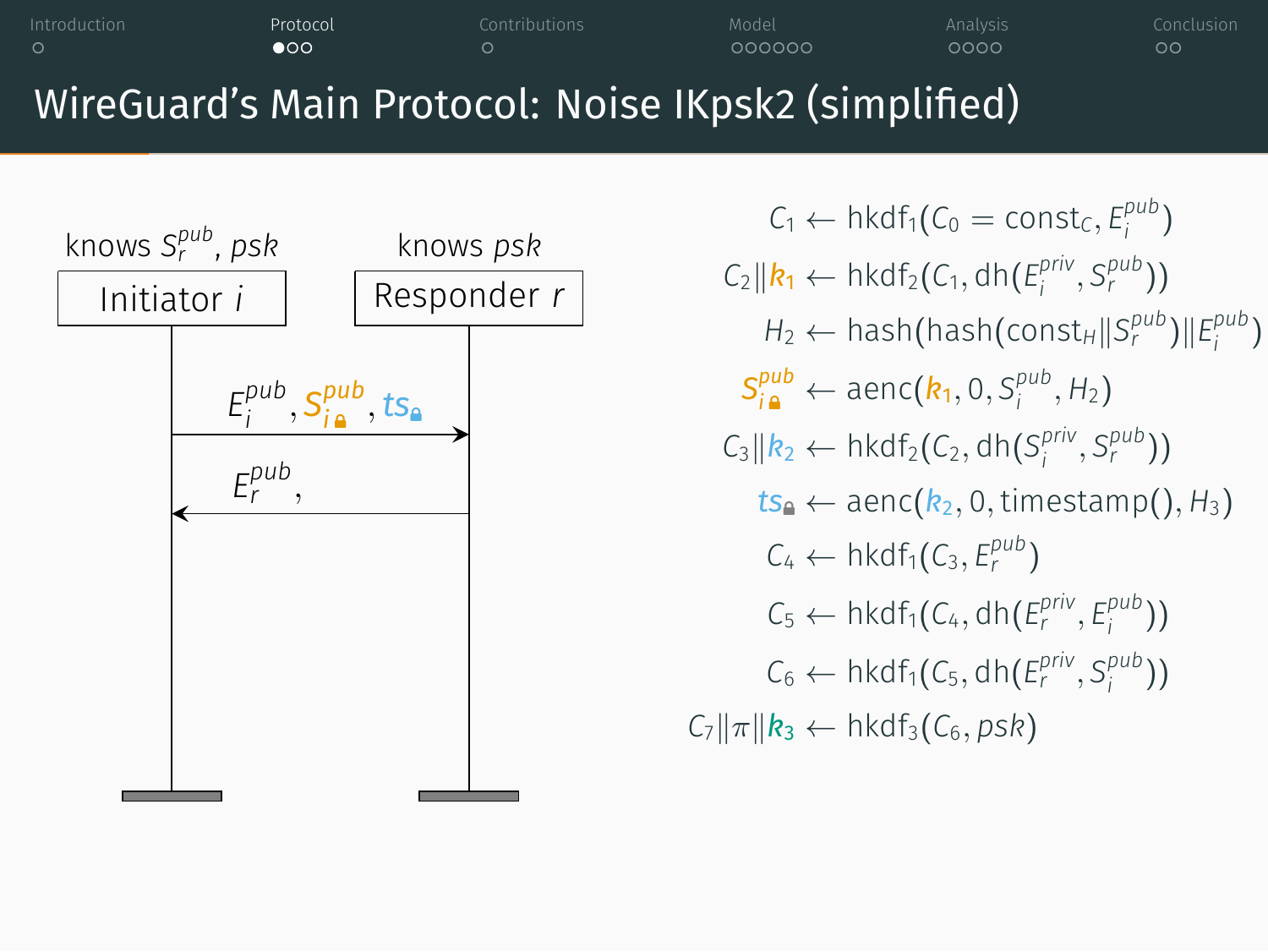### WireGuard's Main Protocol: Noise IKpsk2 (simplified) Initiator *i* knows *S pub r* , *psk* Responder *r* knows *psk E pub i , S pub i ,ts E pub r , empty*  $C_1 \leftarrow \text{hkdf}_1(C_0 = \text{const}_C, E_i^{pub})$  $C_2 \parallel \mathbf{k}_1 \leftarrow \text{hkdf}_2(C_1, \text{dh}(E_i^{\text{priv}}, S_i^{\text{pub}}))$  $H_2 \leftarrow$  hash(hash(const<sub>*H*</sub> $||S_r^{pub}$ ) $||E_i^{pub}$ )  $S_{i\, \mathbf{a}}^{pub} \leftarrow \text{aenc}(\mathbf{k}_1, 0, S_i^{pub}, H_2)$  $C_3 \parallel k_2 \leftarrow \text{hkdf}_2(C_2, \text{dh}(S_i^{\text{priv}}, S_i^{\text{pub}}))$  $ts_{\theta} \leftarrow \text{aenc}(k_2, 0, \text{timestamp}(), H_3)$  $C_4 \leftarrow \mathsf{hkdf}_1(C_3, E_r^{pub})$  $C_5 \leftarrow \text{hkdf}_1(C_4, \text{dh}(E_r^{\text{priv}}, E_i^{\text{pub}}))$  $C_6 \leftarrow \text{hkdf}_1(C_5, \text{dh}(E_r^{\text{priv}}, S_i^{\text{pub}}))$  $C_7$  $|\pi|$ *k*<sub>3</sub>  $\leftarrow$  hkdf<sub>3</sub>( $C_6$ *, psk*)  $empty<sub>a</sub> \leftarrow$  aenc( $k_3$ , 0*, empty*,  $H_6$ )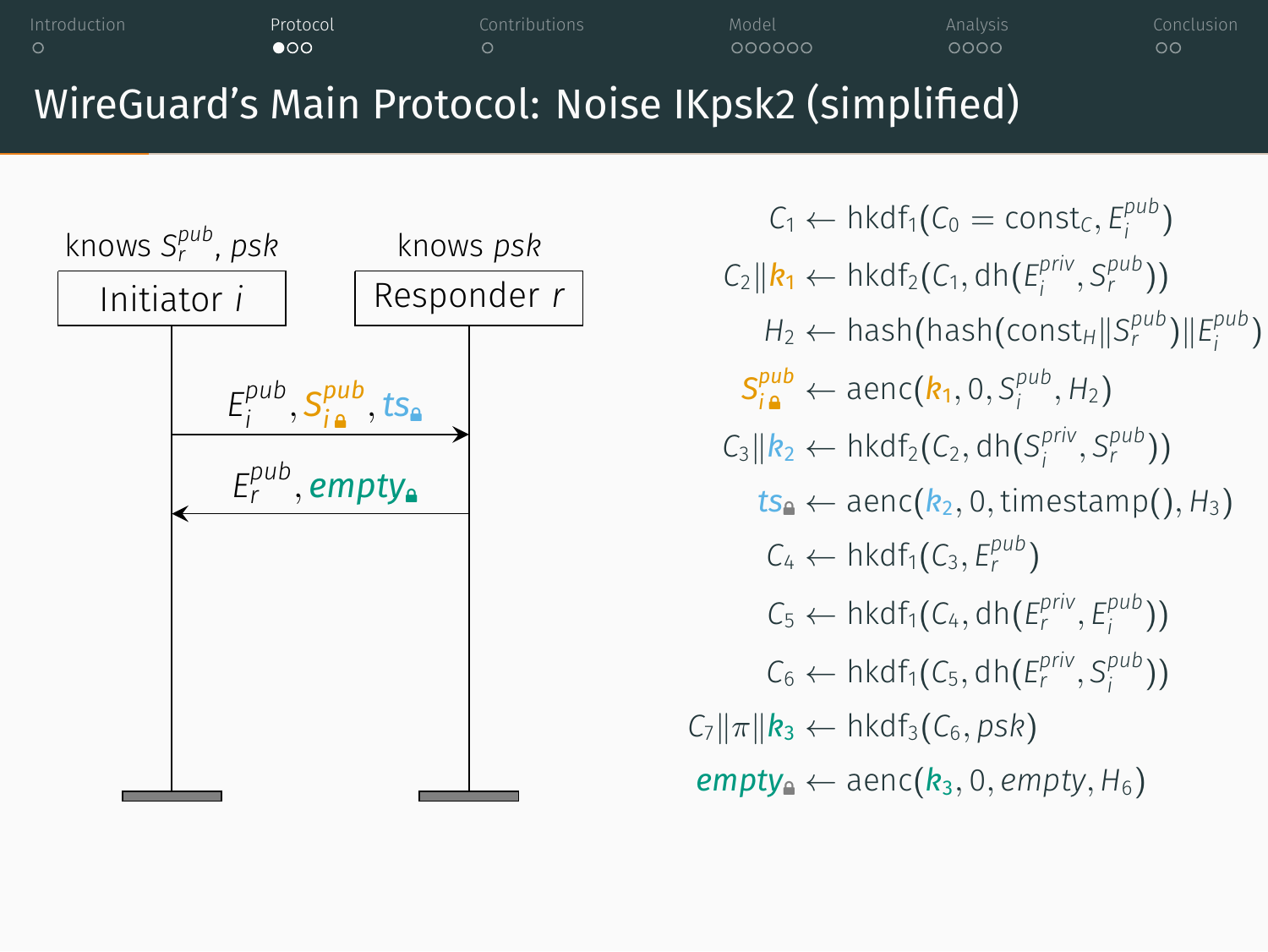### WireGuard's Main Protocol: Noise IKpsk2 (simplified) Initiator *i* knows *S pub r* , *psk* Responder *r* knows *psk E pub i , S pub i ,ts E pub r , empty*  $C_1 \leftarrow \text{hkdf}_1(C_0 = \text{const}_C, E_i^{pub})$  $C_2 \parallel \mathbf{k}_1 \leftarrow \text{hkdf}_2(C_1, \text{dh}(E_i^{\text{priv}}, S_i^{\text{pub}}))$  $H_2 \leftarrow$  hash(hash(const<sub>*H*</sub> $||S_r^{pub}$ ) $||E_i^{pub}$ )  $S_{i\, \mathbf{a}}^{pub} \leftarrow \text{aenc}(\mathbf{k}_1, 0, S_i^{pub}, H_2)$  $C_3 \parallel k_2 \leftarrow \text{hkdf}_2(C_2, \text{dh}(S_i^{\text{priv}}, S_i^{\text{pub}}))$  $ts_{\theta} \leftarrow \text{aenc}(k_2, 0, \text{timestamp}(), H_3)$  $C_4 \leftarrow \mathsf{hkdf}_1(C_3, E_r^{pub})$  $C_5 \leftarrow \text{hkdf}_1(C_4, \text{dh}(E_r^{\text{priv}}, E_i^{\text{pub}}))$  $C_6 \leftarrow \text{hkdf}_1(C_5, \text{dh}(E_r^{\text{priv}}, S_i^{\text{pub}}))$  $C_7$  $|\pi|$ *k*<sub>3</sub>  $\leftarrow$  hkdf<sub>3</sub>( $C_6$ *, psk*)  $empty<sub>a</sub> \leftarrow$  aenc( $k_3$ , 0*, empty*,  $H_6$ )  $\mathcal{T} \rightarrow \|\mathcal{T} \leftarrow \text{hkdf}_2(C_7, \text{empty})$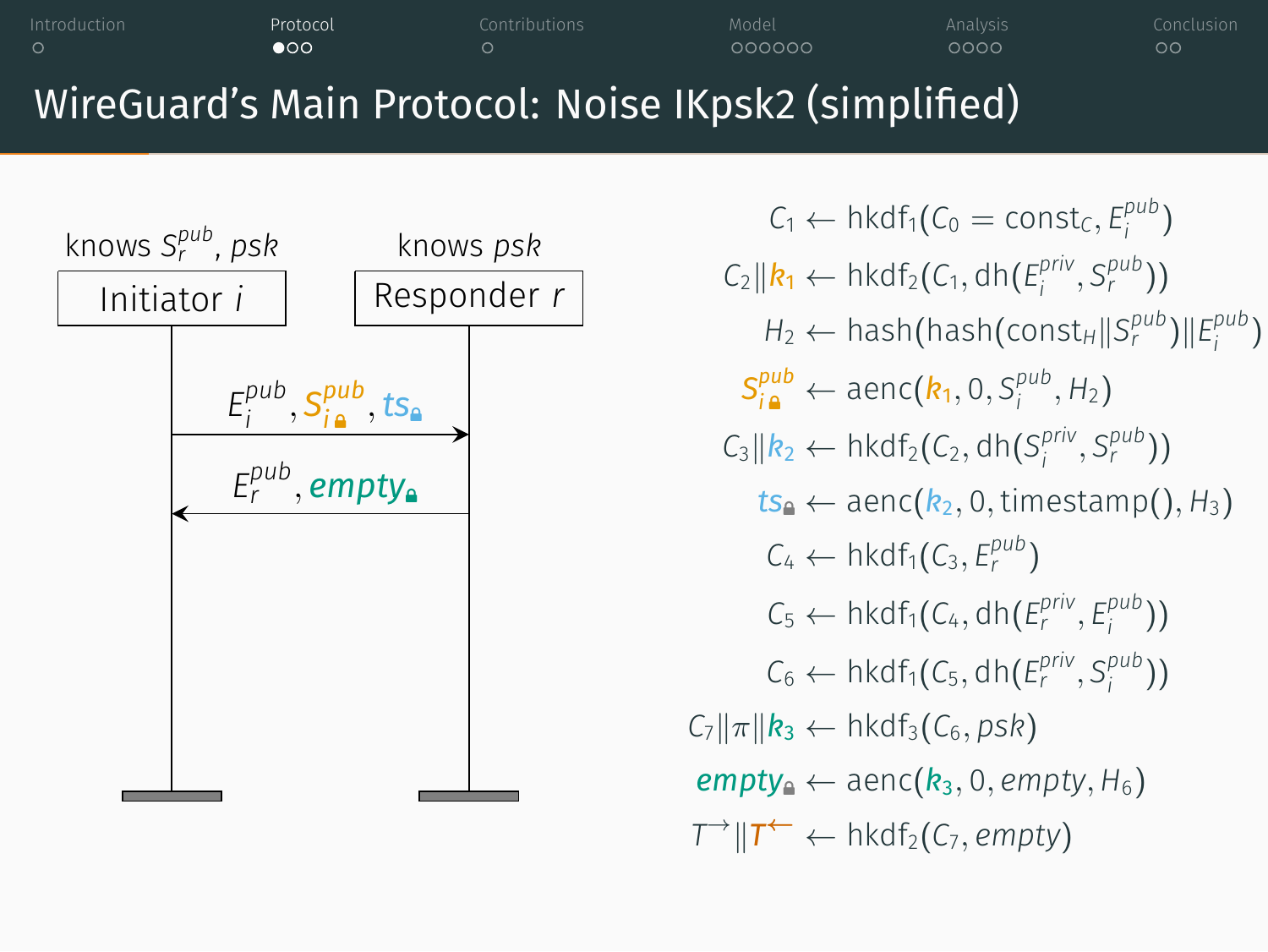#### WireGuard's Main Protocol: Noise IKpsk2 (simplified) Initiator *i* knows *S pub r* , *psk* Responder *r* knows *psk E pub i , S pub i ,ts E pub r , empty N*<sup>→</sup>, *P*<sub>1</sub>  $C_1 \leftarrow \text{hkdf}_1(C_0 = \text{const}_C, E_i^{pub})$  $C_2 \parallel \mathbf{k}_1 \leftarrow \text{hkdf}_2(C_1, \text{dh}(E_i^{\text{priv}}, S_i^{\text{pub}}))$  $H_2 \leftarrow$  hash(hash(const<sub>*H*</sub> $||S_r^{pub}$ ) $||E_i^{pub}$ )  $S_{i\, \mathbf{a}}^{pub} \leftarrow \text{aenc}(\mathbf{k}_1, 0, S_i^{pub}, H_2)$  $C_3 \parallel k_2 \leftarrow \text{hkdf}_2(C_2, \text{dh}(S_i^{\text{priv}}, S_i^{\text{pub}}))$  $tS_4 \leftarrow$  aenc $(k_2, 0,$ timestamp $(), H_3)$  $C_4 \leftarrow \mathsf{hkdf}_1(C_3, E_r^{pub})$  $C_5 \leftarrow \text{hkdf}_1(C_4, \text{dh}(E_r^{\text{priv}}, E_i^{\text{pub}}))$  $C_6 \leftarrow \text{hkdf}_1(C_5, \text{dh}(E_r^{\text{priv}}, S_i^{\text{pub}}))$  $C_7$  $|\pi|$ *k*<sub>3</sub>  $\leftarrow$  hkdf<sub>3</sub>( $C_6$ *, psk*)  $empty<sub>a</sub> \leftarrow$  aenc( $k_3$ , 0*, empty*,  $H_6$ )  $\mathcal{T} \rightarrow \|\mathcal{T} \leftarrow \text{hkdf}_2(C_7, \text{empty})$  $P_{10} \leftarrow$  aenc $(T \rightarrow N_1 \rightarrow P_1,$  *empty*)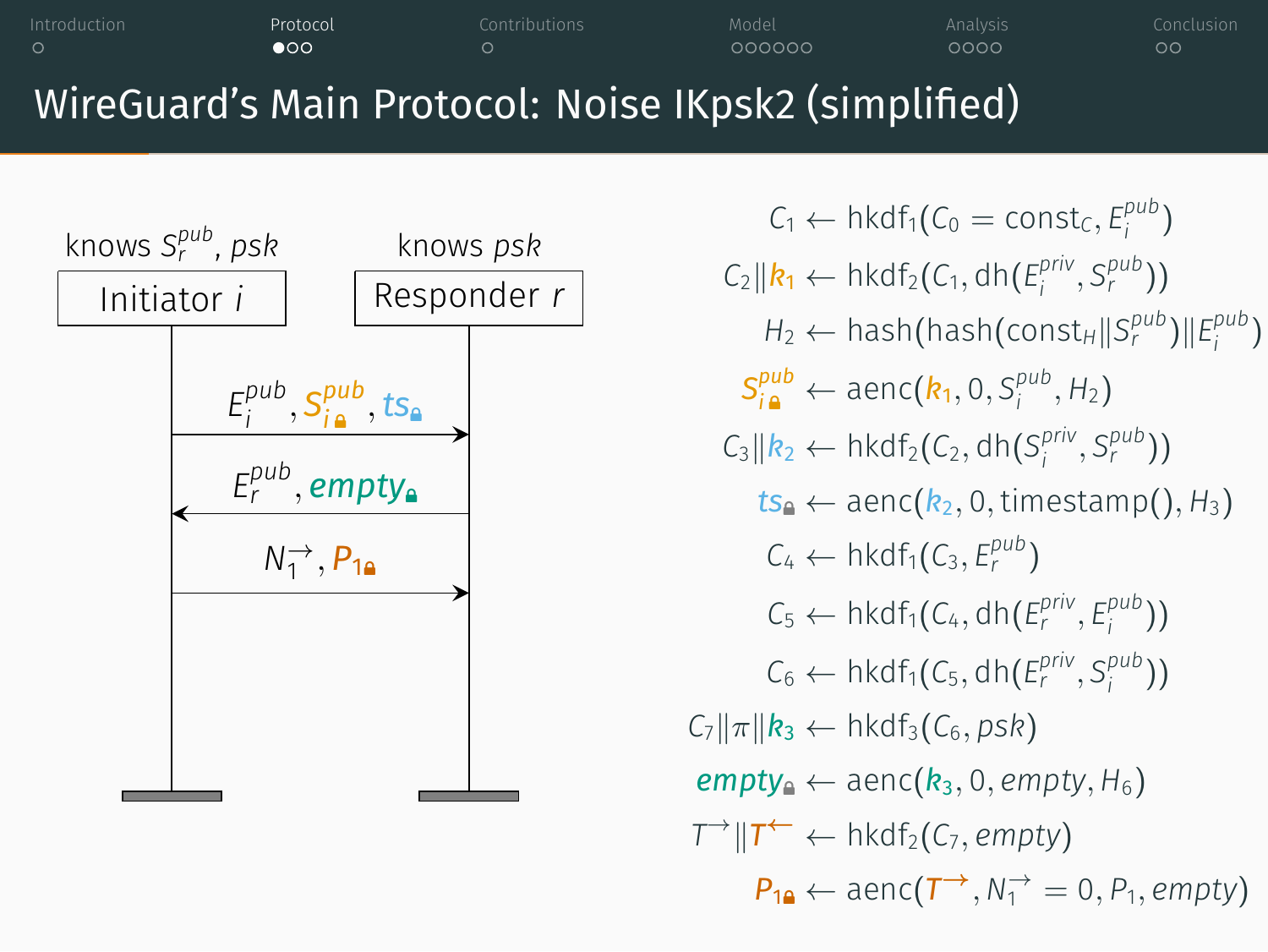### WireGuard's Main Protocol: Noise IKpsk2 (simplified) Initiator *i* knows *S pub r* , *psk* Responder *r* knows *psk E pub i , S pub i ,ts E pub r , empty N*<sup>→</sup>, *P*<sub>1</sub> ⇄ *N<sup>←</sup>* 2 *, P*<sup>2</sup>  $N_3^{\rightarrow}$ , *P*<sub>3</sub>  $S_{i\, \mathbf{a}}^{pub} \leftarrow \text{aenc}(\mathbf{k}_1, 0, S_i^{pub}, H_2)$  $C_4 \leftarrow \mathsf{hkdf}_1(C_3, E_r^{pub})$  $C_7$  $|\pi|$ *k*<sub>3</sub>  $\leftarrow$  hkdf<sub>3</sub>( $C_6$ , *psk*)  $\mathcal{T} \rightarrow \|\mathcal{T} \leftarrow \text{hkdf}_2(C_7, \text{empty})$

Introduction Protocol Contributions Model Analysis Conclusion

 $C_1 \leftarrow \text{hkdf}_1(C_0 = \text{const}_C, E_i^{pub})$  $C_2 \parallel \mathbf{k}_1 \leftarrow \text{hkdf}_2(C_1, \text{dh}(E_i^{\text{priv}}, S_i^{\text{pub}}))$  $H_2 \leftarrow$  hash(hash(const<sub>*H*</sub> $||S_r^{pub}$ ) $||E_i^{pub}$ )  $C_3 \parallel k_2 \leftarrow \text{hkdf}_2(C_2, \text{dh}(S_i^{\text{priv}}, S_i^{\text{pub}}))$  $t s_{\theta} \leftarrow$  aenc $(k_2, 0,$ timestamp $(), H_3)$  $C_5 \leftarrow \text{hkdf}_1(C_4, \text{dh}(E_r^{\text{priv}}, E_i^{\text{pub}}))$  $C_6 \leftarrow \text{hkdf}_1(C_5, \text{dh}(E_r^{\text{priv}}, S_i^{\text{pub}}))$  $empty<sub>a</sub> \leftarrow$  aenc( $k_3$ , 0*, empty*,  $H_6$ )  $P_{10} \leftarrow$  aenc $(T \rightarrow N_1 \rightarrow P_1,$  *empty*)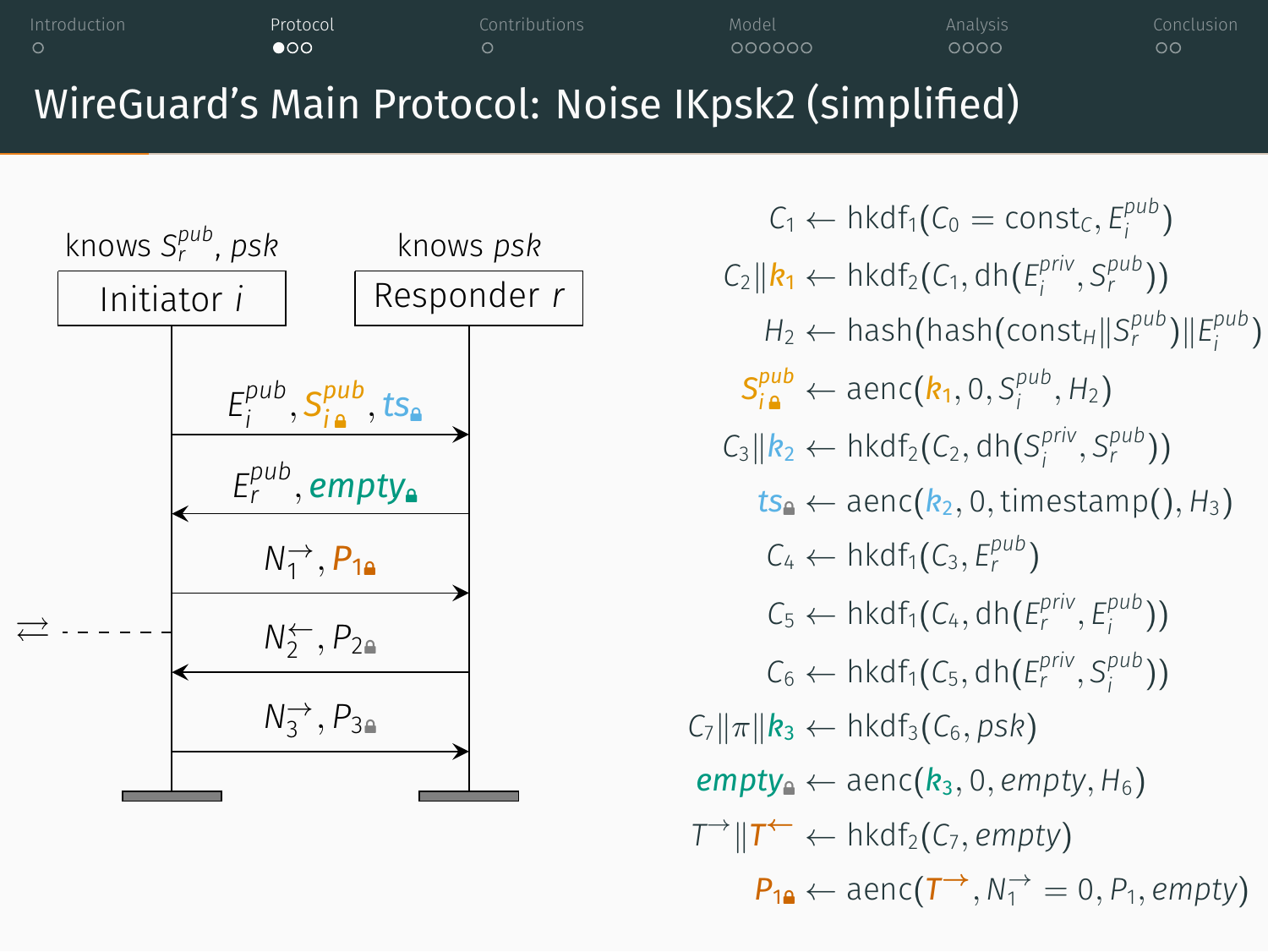



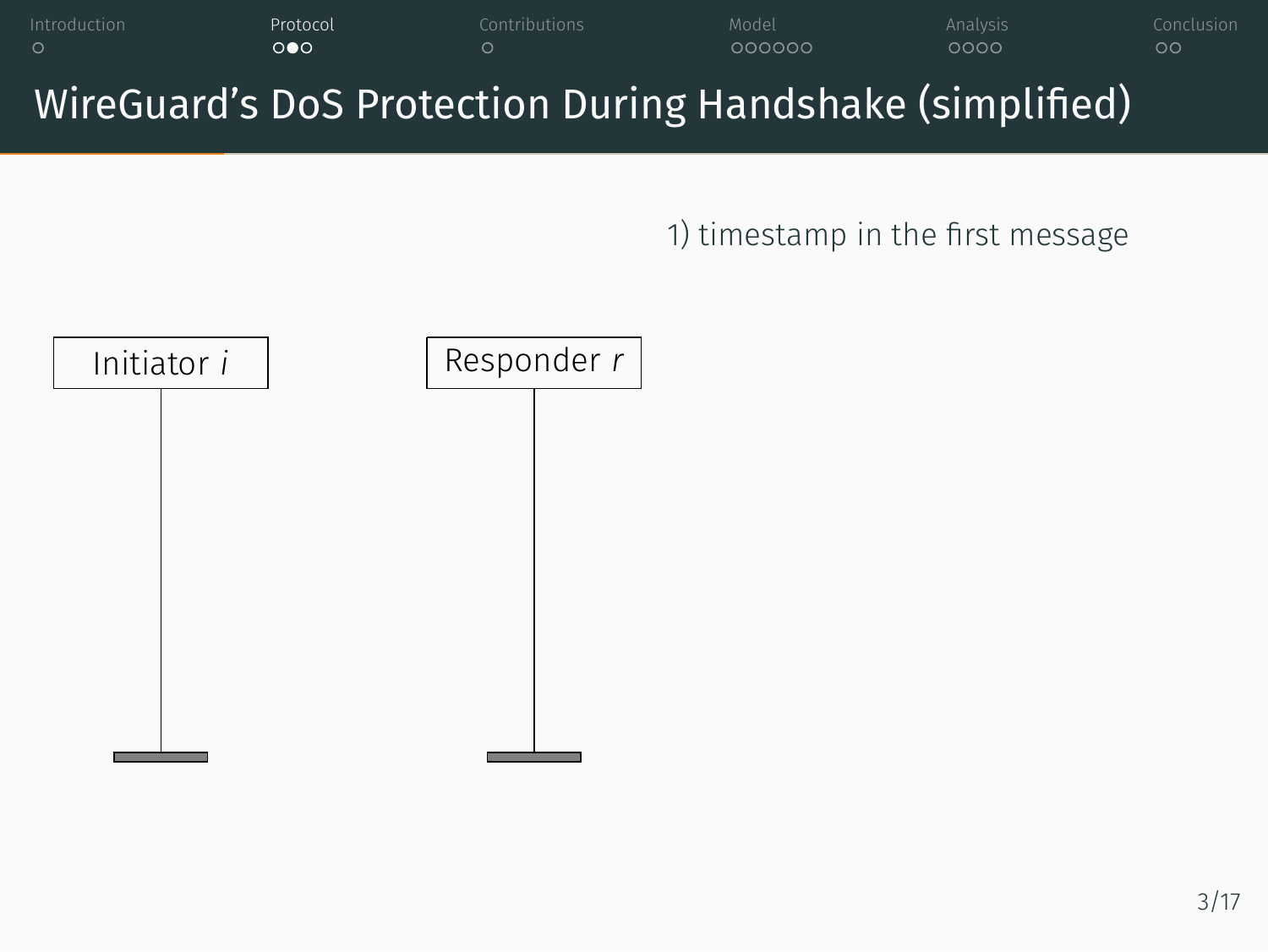

Introduction Protocol Contributions Model Analysis Conclusion

WireGuard's DoS Protection During Handshake (simplified)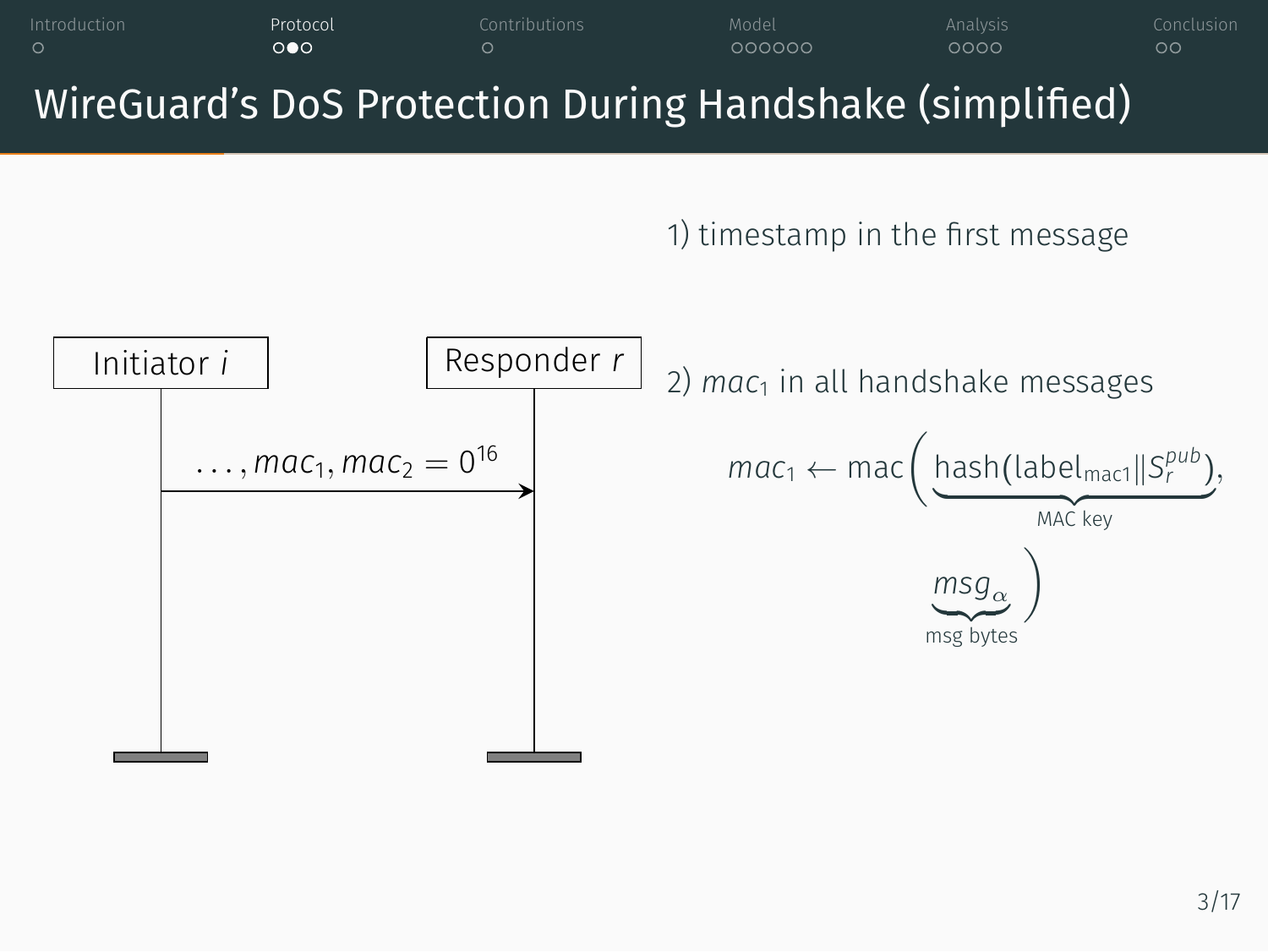

Introduction Protocol Contributions Model Analysis Conclusion

WireGuard's DoS Protection During Handshake (simplified)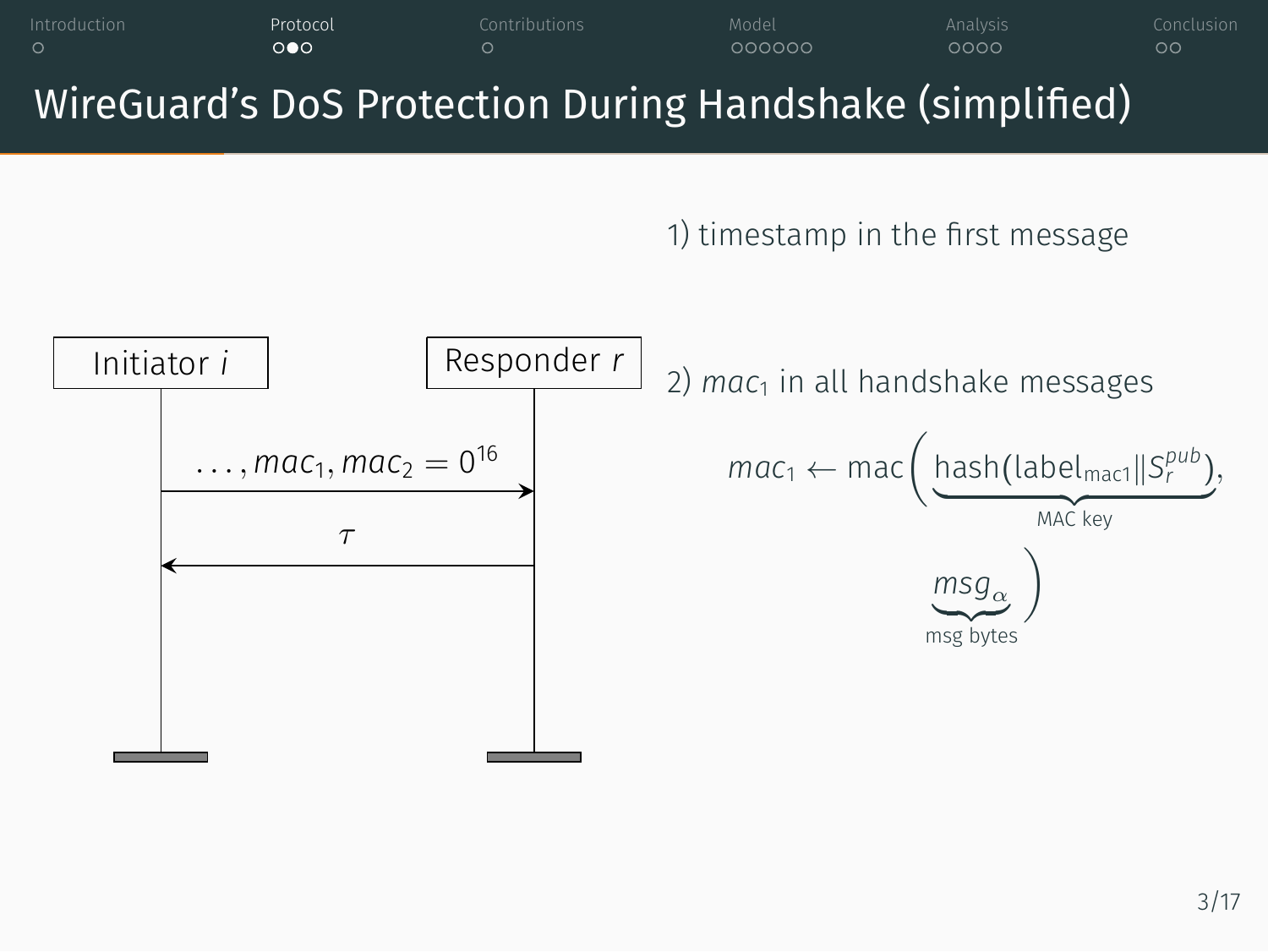

Introduction Protocol Contributions Model Analysis Conclusion

WireGuard's DoS Protection During Handshake (simplified)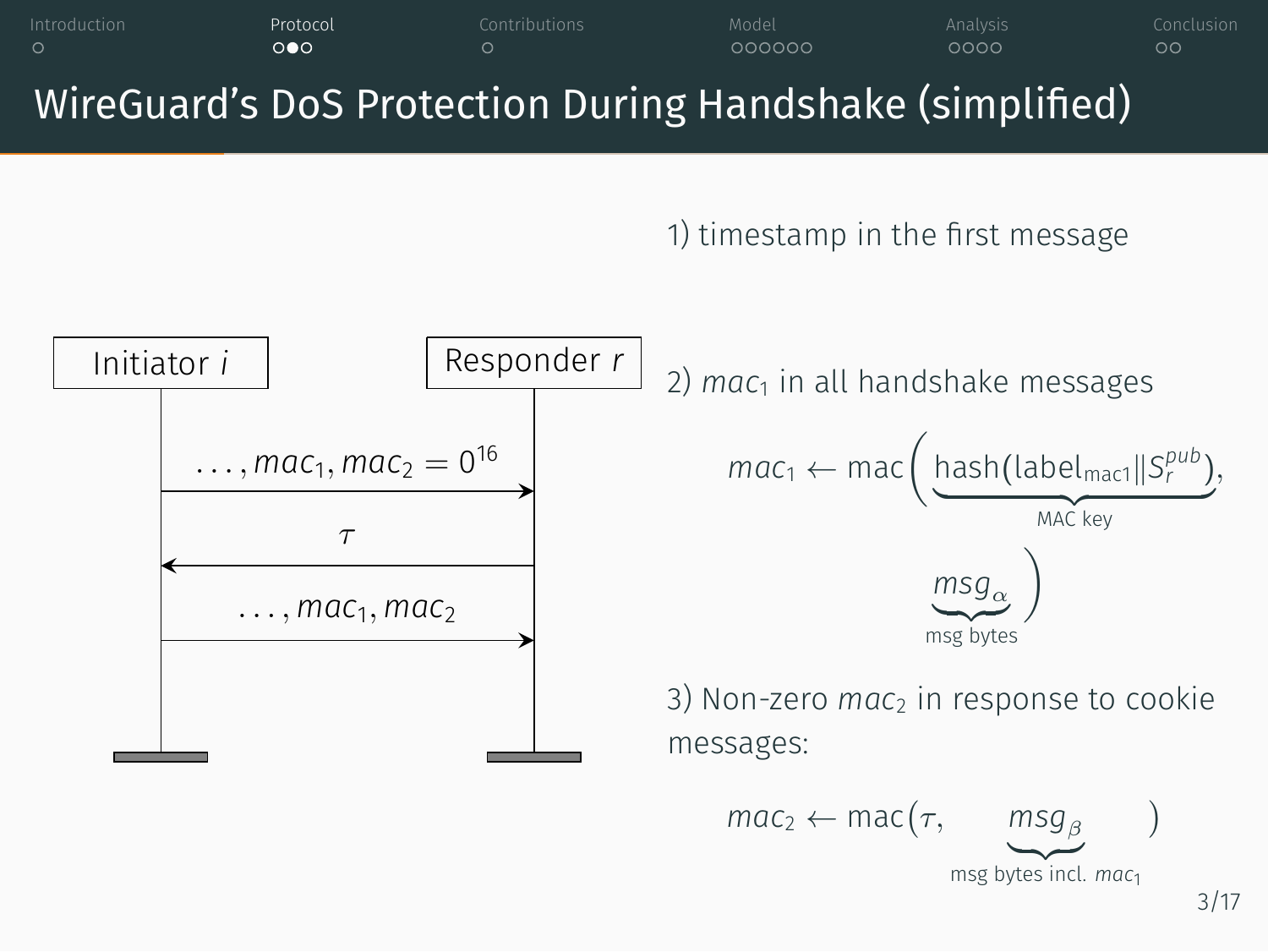

Classic key exchange and secure channel properties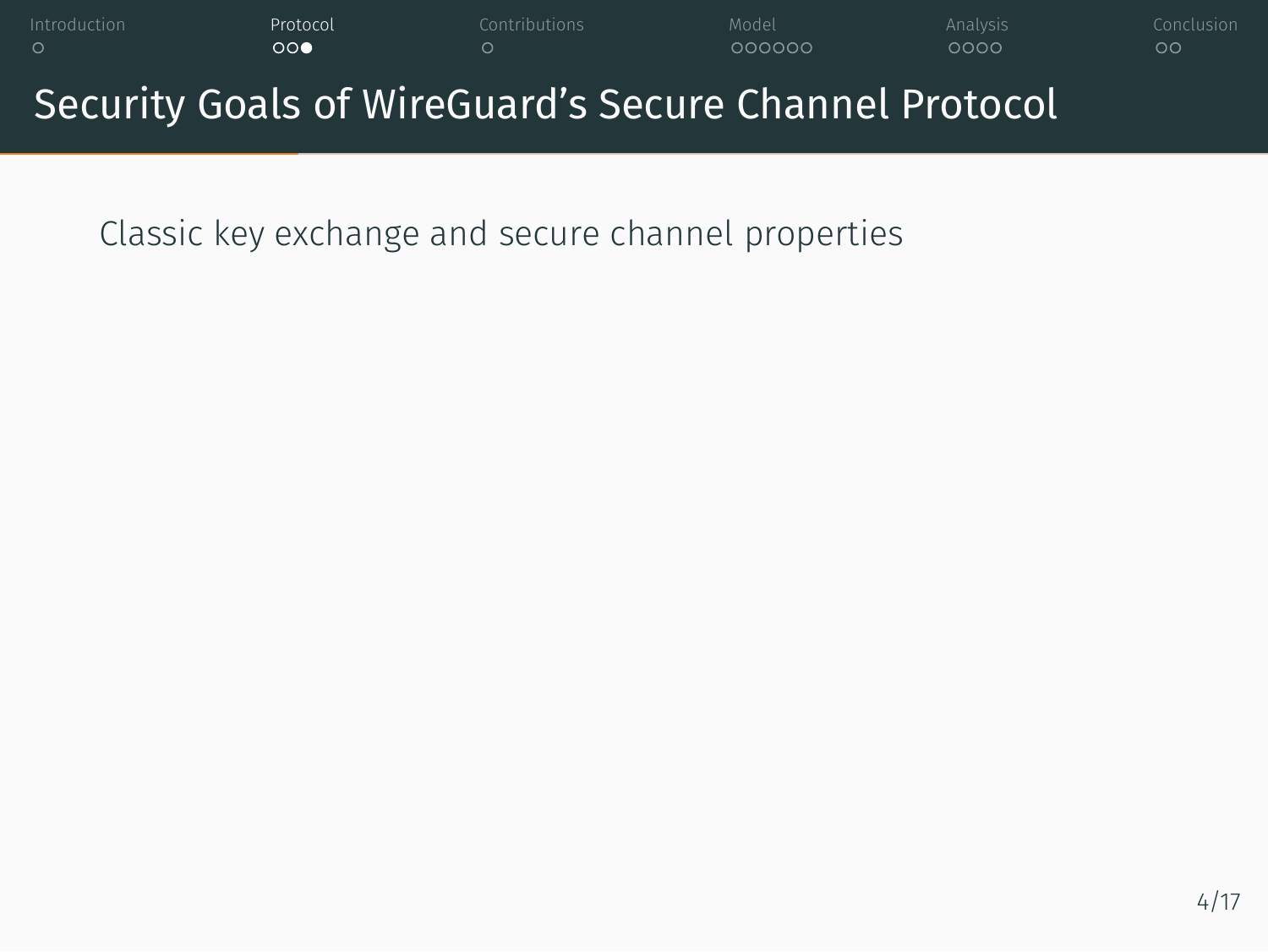## Introduction Protocol Contributions Model Analysis Conclusion Security Goals of WireGuard's Secure Channel Protocol

Classic key exchange and secure channel properties

Secrecy · Secrecy

• Forward secrecy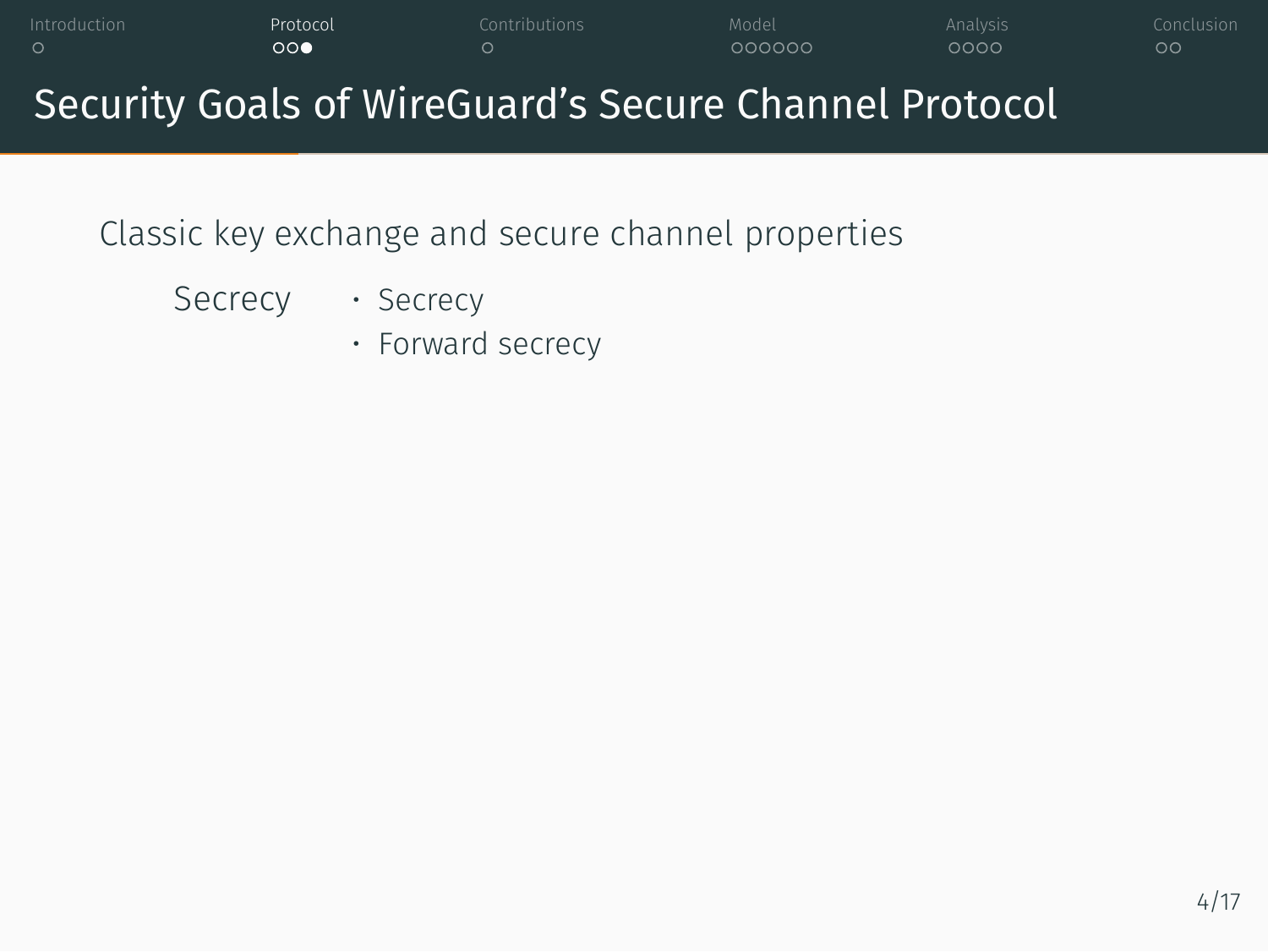## Introduction Protocol Contributions Model Analysis Conclusion Security Goals of WireGuard's Secure Channel Protocol Classic key exchange and secure channel properties Secrecy · Secrecy • Forward secrecy Agreement • Mutual authentication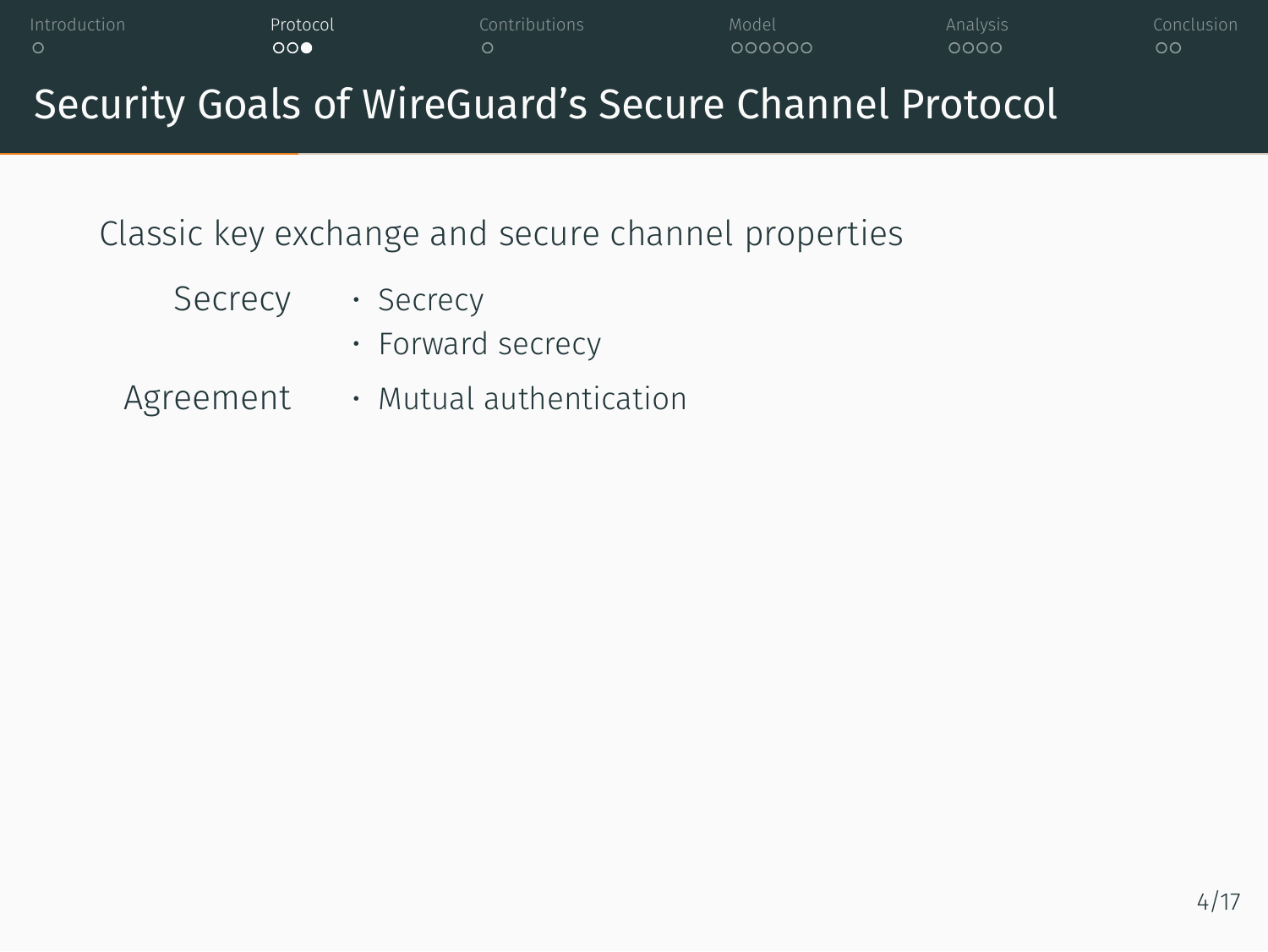## Security Goals of WireGuard's Secure Channel Protocol Classic key exchange and secure channel properties Secrecy · Secrecy • Forward secrecy Agreement • Mutual authentication

- Session uniqueness
	- Channel binding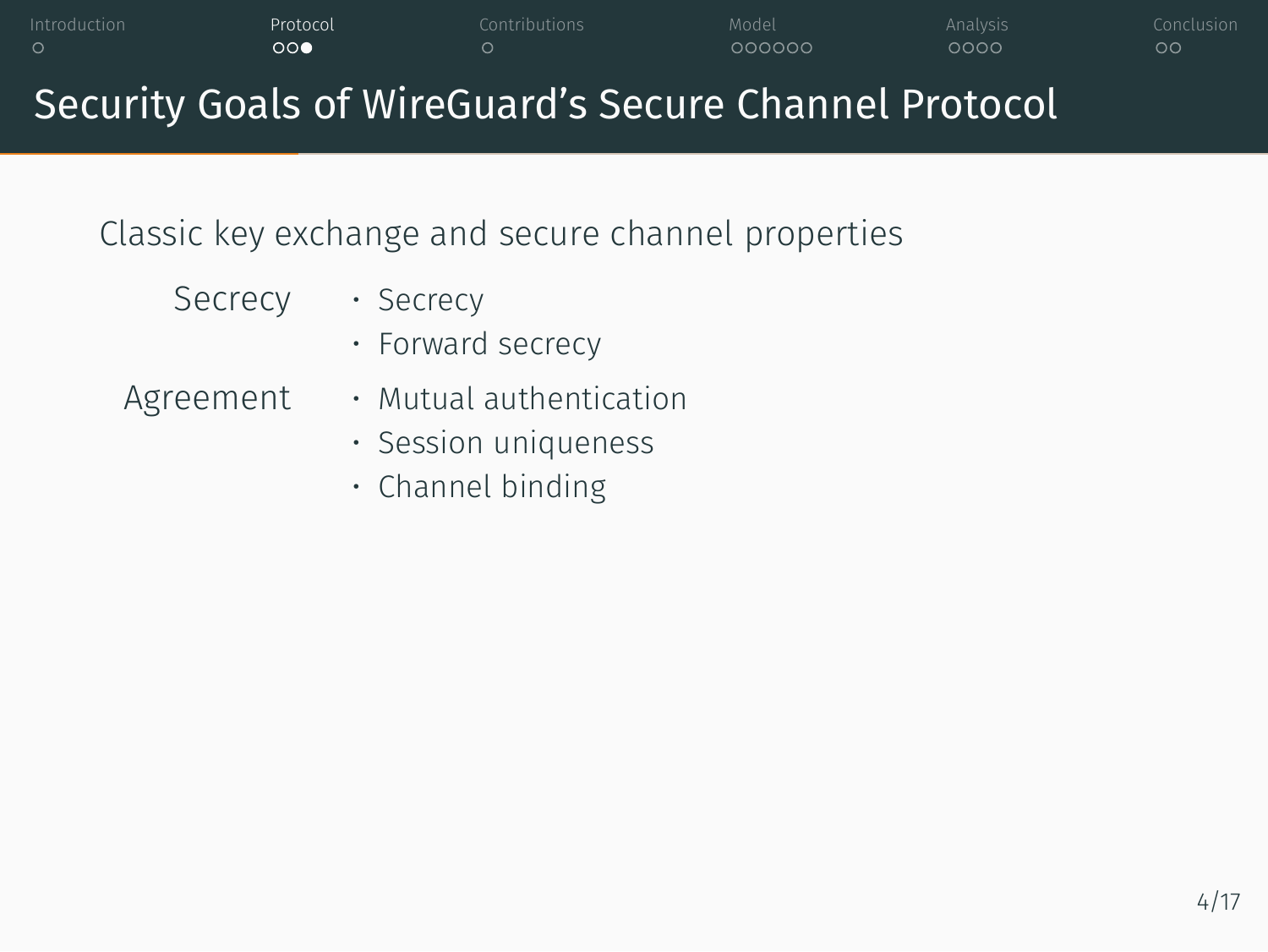### Security Goals of WireGuard's Secure Channel Protocol Classic key exchange and secure channel properties Secrecy · Secrecy • Forward secrecy Agreement • Mutual authentication • Session uniqueness • Channel binding • Resistance against key compromise impersonation (KCI) • Resistance against identity mis-binding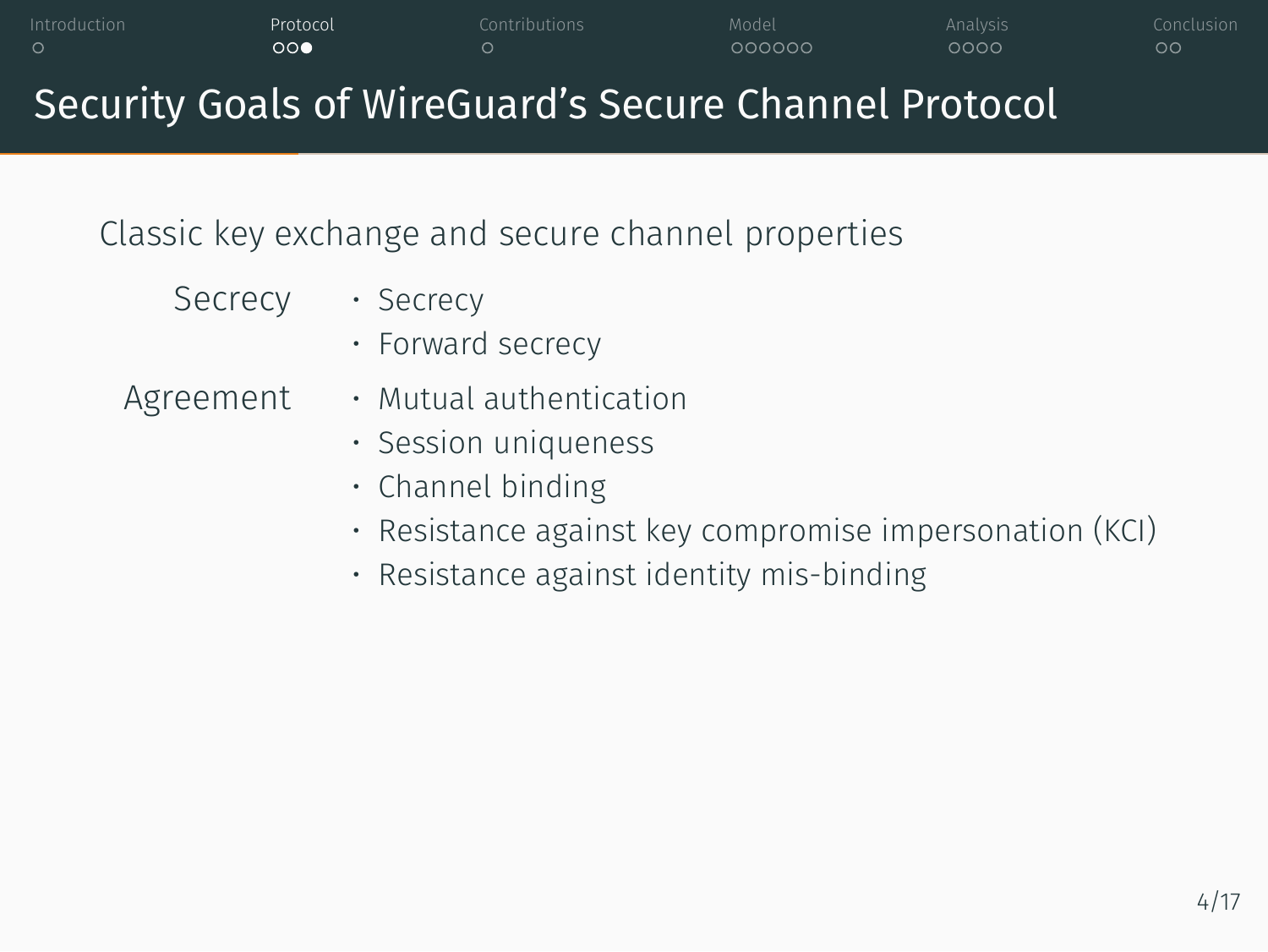## Security Goals of WireGuard's Secure Channel Protocol Classic key exchange and secure channel properties Secrecy · Secrecy • Forward secrecy

Introduction Protocol Contributions Model Analysis Conclusion

Agreement • Mutual authentication

- Session uniqueness
- 
- Channel binding
- Resistance against key compromise impersonation (KCI)
- Resistance against identity mis-binding

### Additional properties in WireGuard

- Resistance against denial of service
- Identity hiding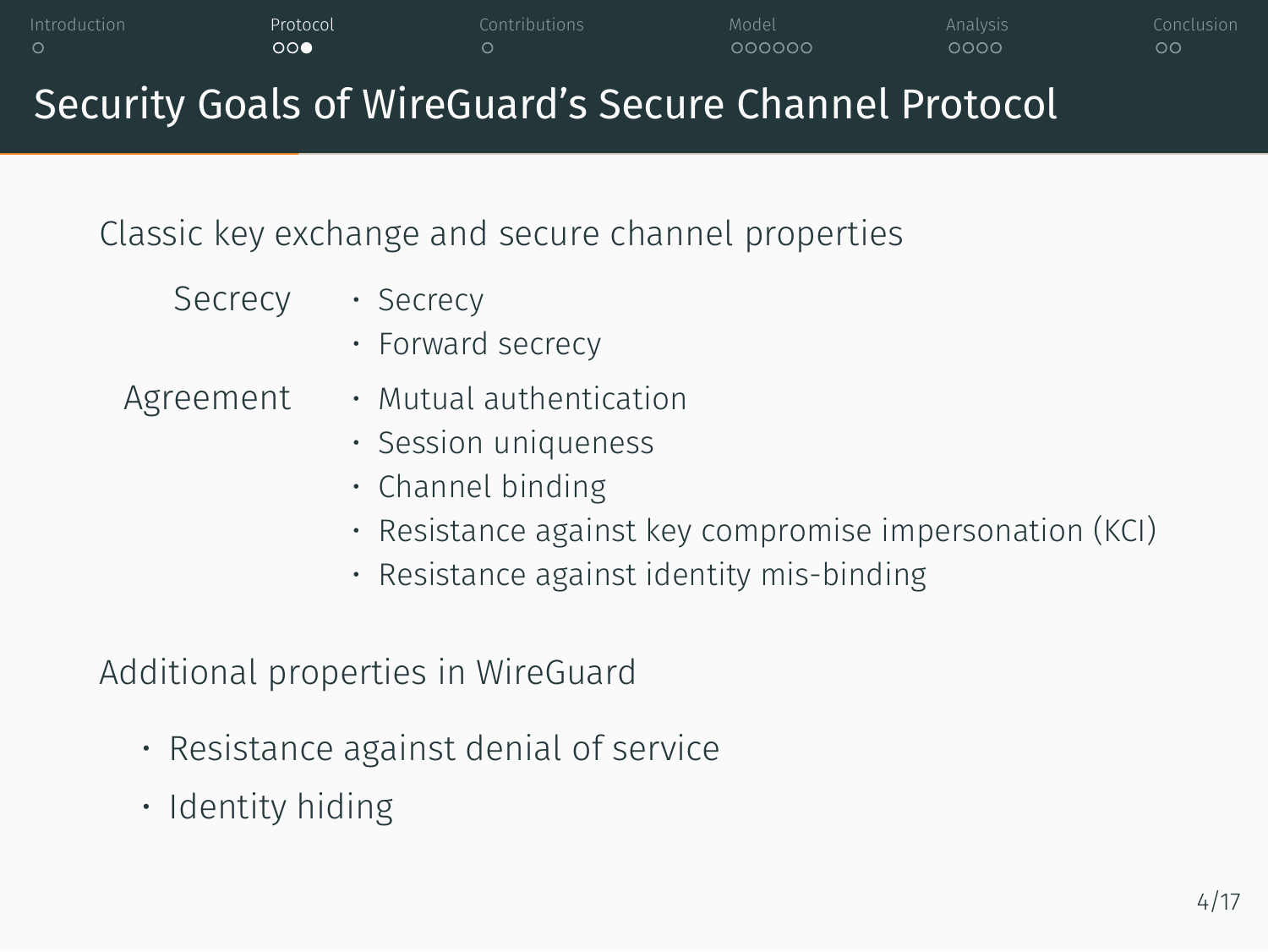

Mechanised cryptographic proof of WireGuard using CryptoVerif, analysing:

• the entire protocol, including transport data messages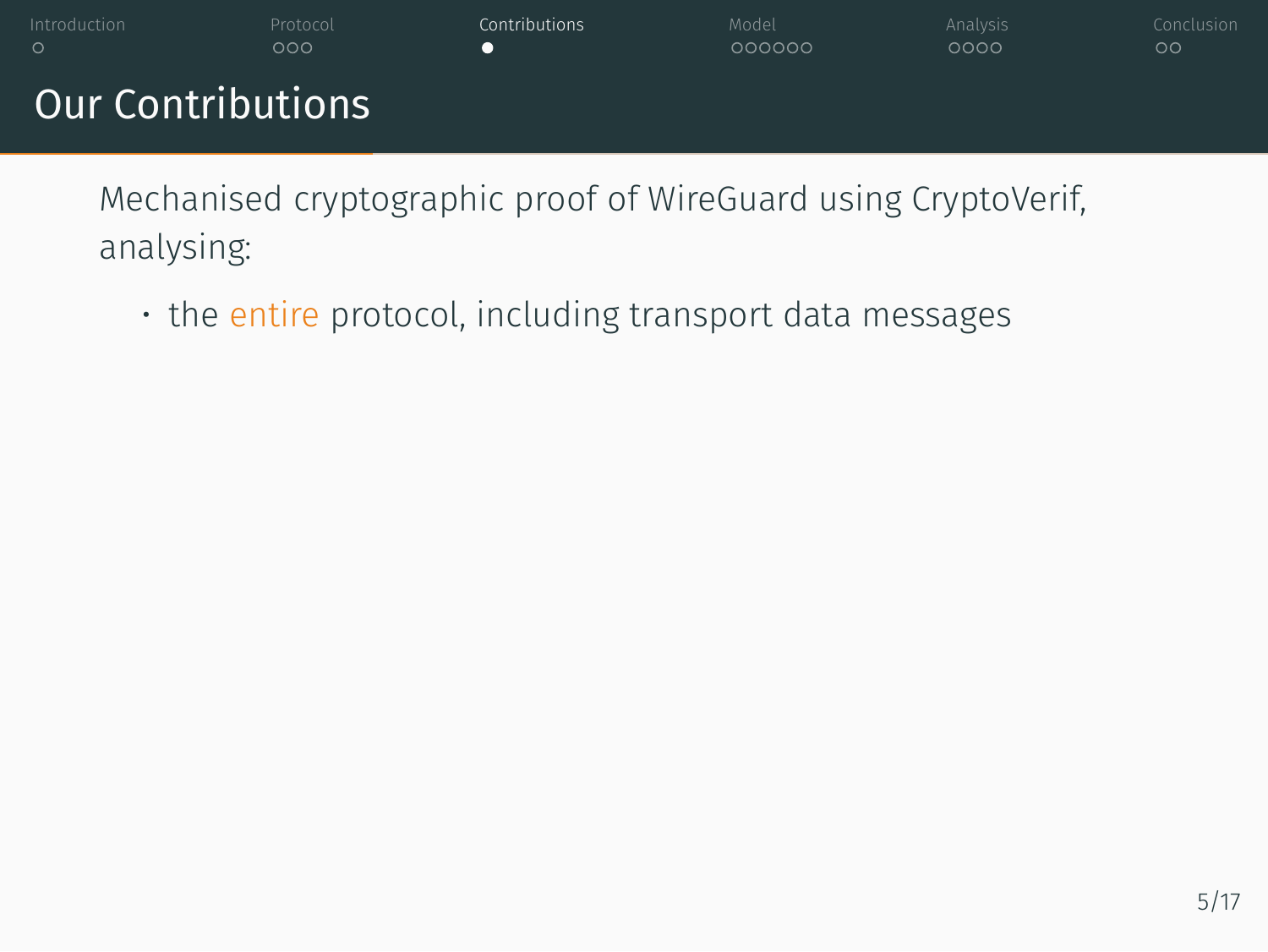

Mechanised cryptographic proof of WireGuard using CryptoVerif, analysing:

- the entire protocol, including transport data messages
- classic properties of key exchange and secure channels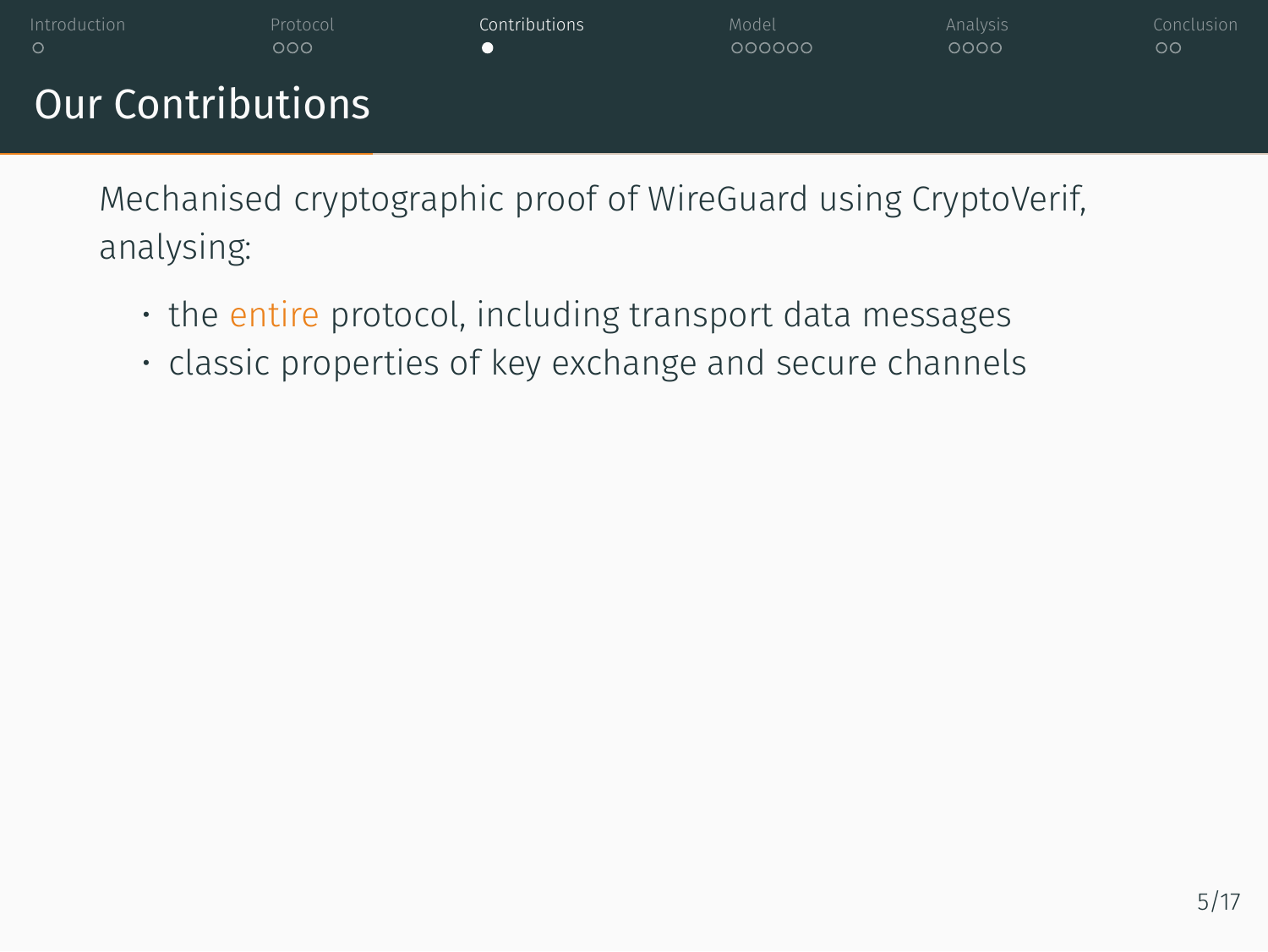Mechanised cryptographic proof of WireGuard using CryptoVerif, analysing:

- the entire protocol, including transport data messages
- classic properties of key exchange and secure channels
- identity hiding
- resistance against denial of service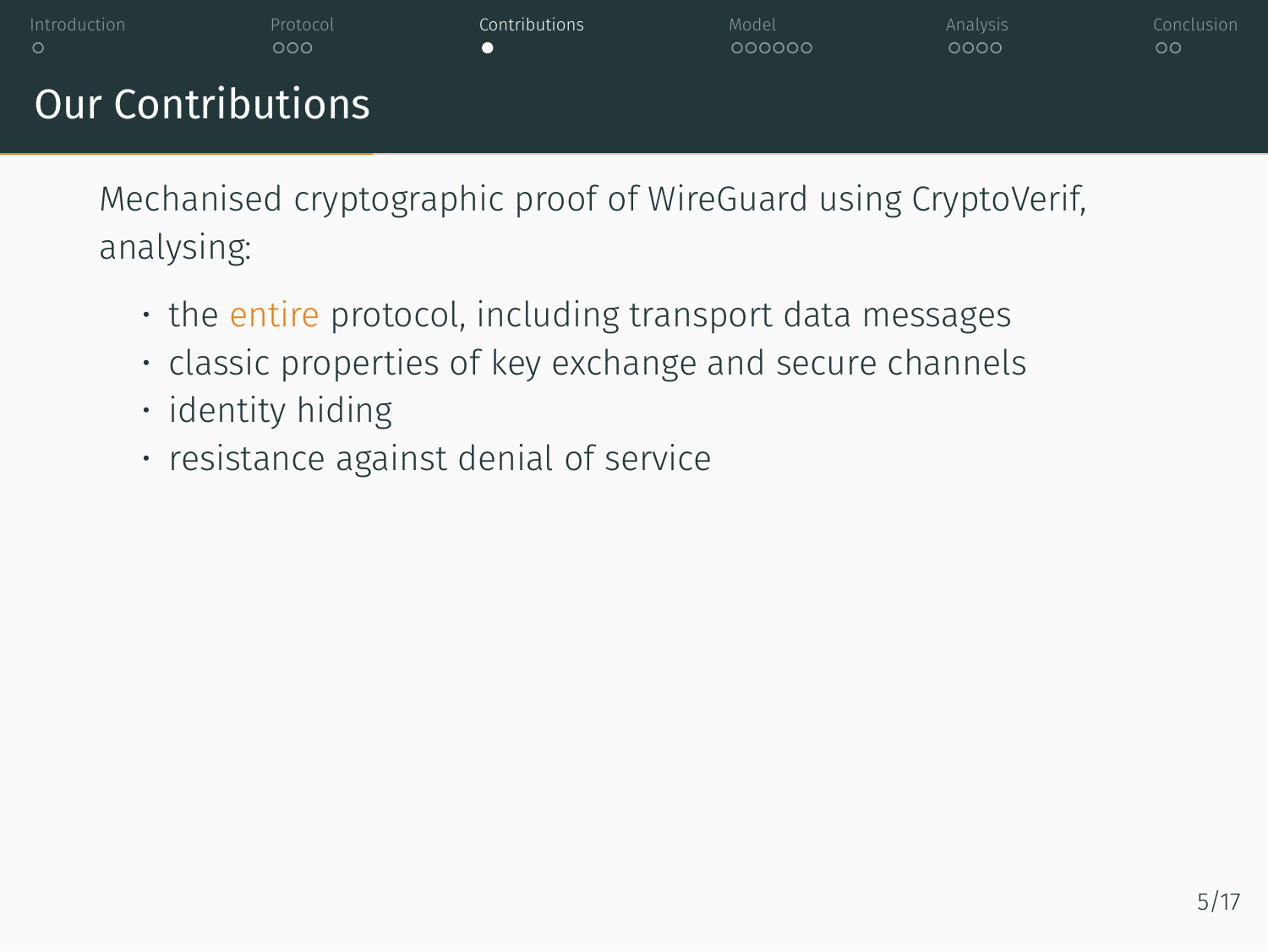Mechanised cryptographic proof of WireGuard using CryptoVerif, analysing:

- the entire protocol, including transport data messages
- classic properties of key exchange and secure channels
- identity hiding
- resistance against denial of service

Reusable contributions:

• Precise model of the Curve25519 elliptic curve for Diffie-Hellman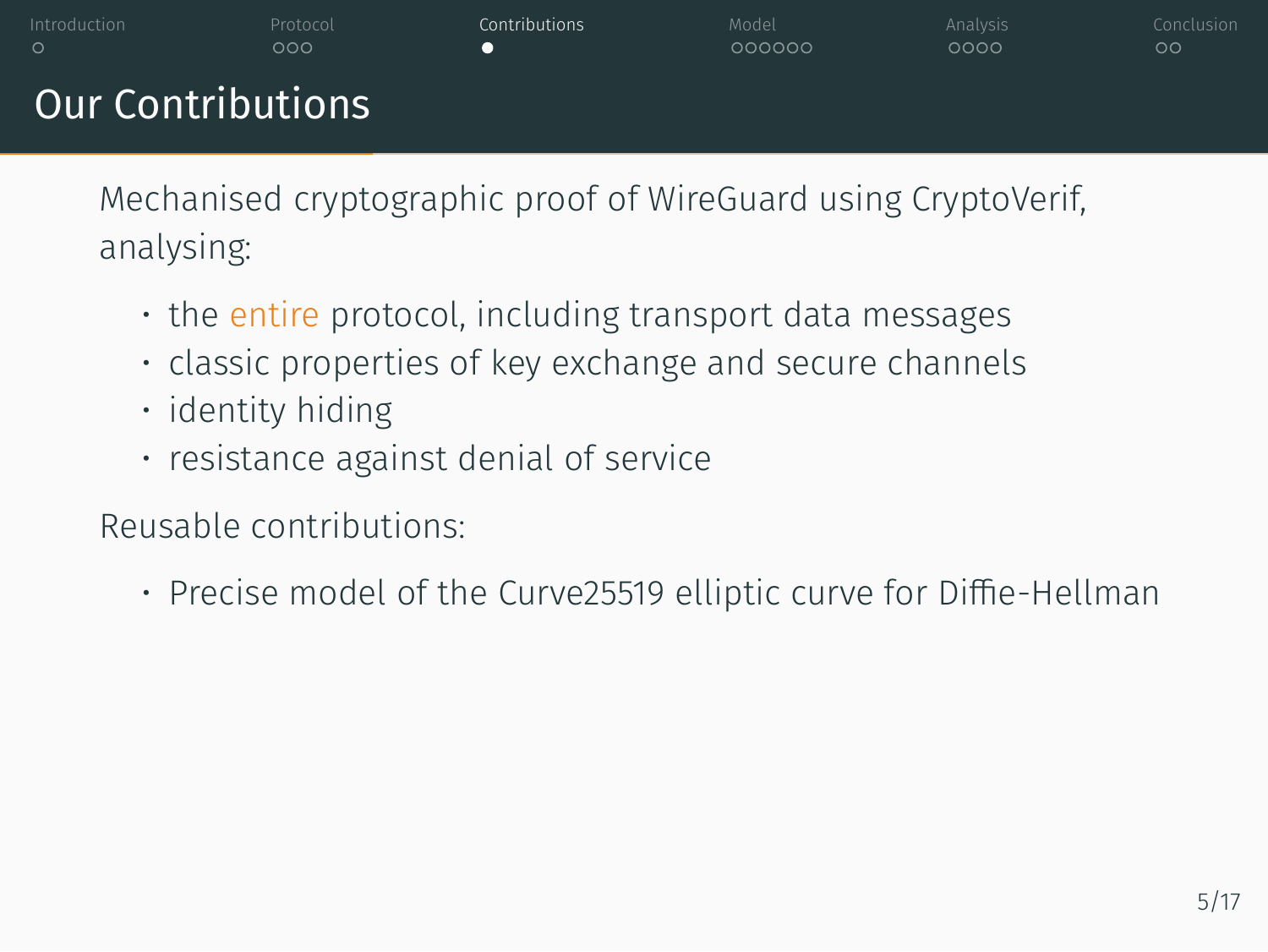Mechanised cryptographic proof of WireGuard using CryptoVerif, analysing:

- the entire protocol, including transport data messages
- classic properties of key exchange and secure channels
- identity hiding
- resistance against denial of service

Reusable contributions:

- Precise model of the Curve25519 elliptic curve for Diffie-Hellman
- Indifferentiability lemmas for chains of random oracle calls (e. g., chains of HMAC or HKDF function calls)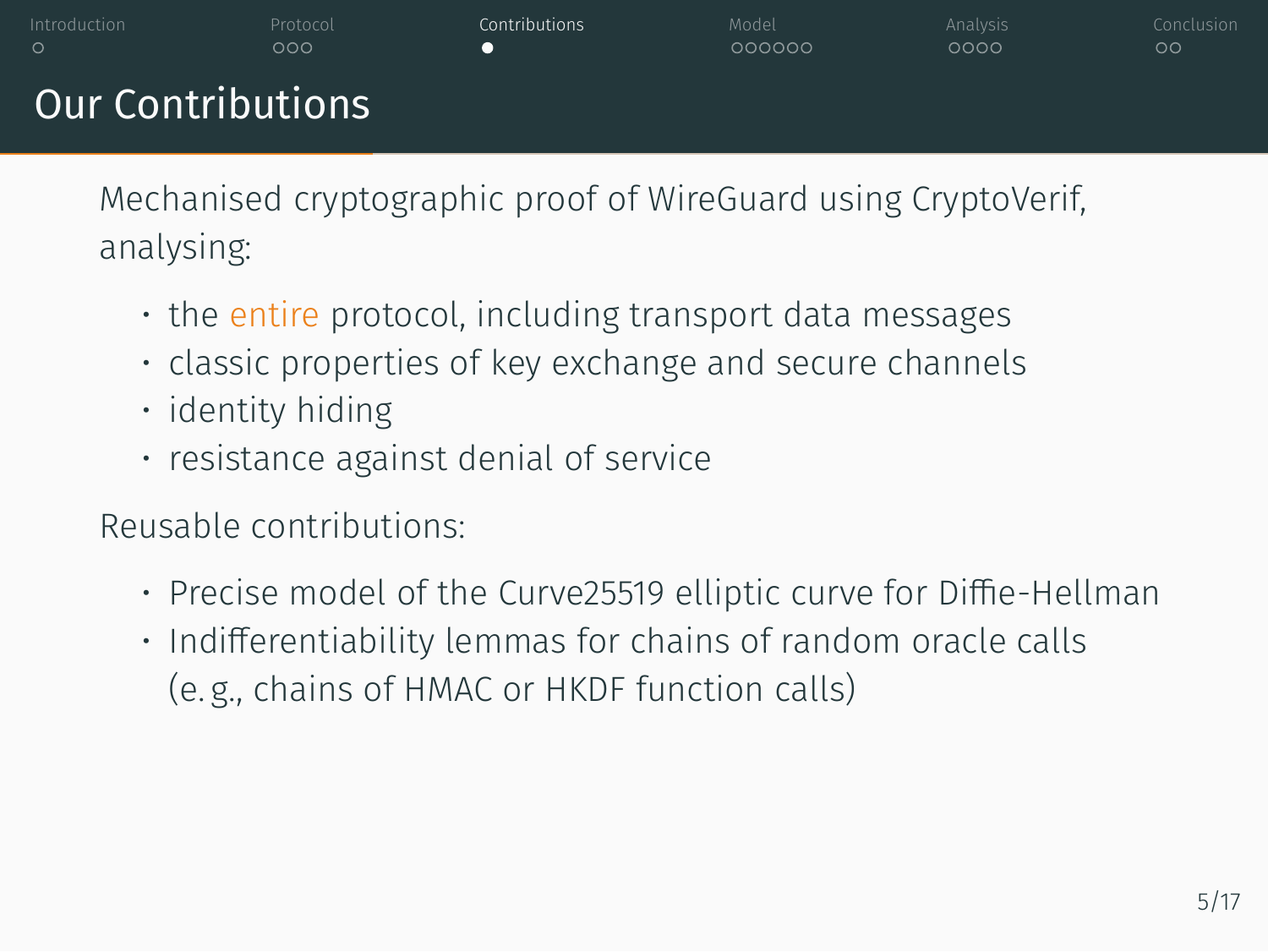Mechanised cryptographic proof of WireGuard using CryptoVerif, analysing:

- the entire protocol, including transport data messages
- classic properties of key exchange and secure channels
- identity hiding
- resistance against denial of service

Reusable contributions:

- Precise model of the Curve25519 elliptic curve for Diffie-Hellman
- Indifferentiability lemmas for chains of random oracle calls (e. g., chains of HMAC or HKDF function calls)
- Related work: DowlingPaterson'18, DonenfeldMilner'18 on WireGuard KobeissiNicolasBhargavan'19, Suter-Dörig'18, Girol'19 on IKpsk2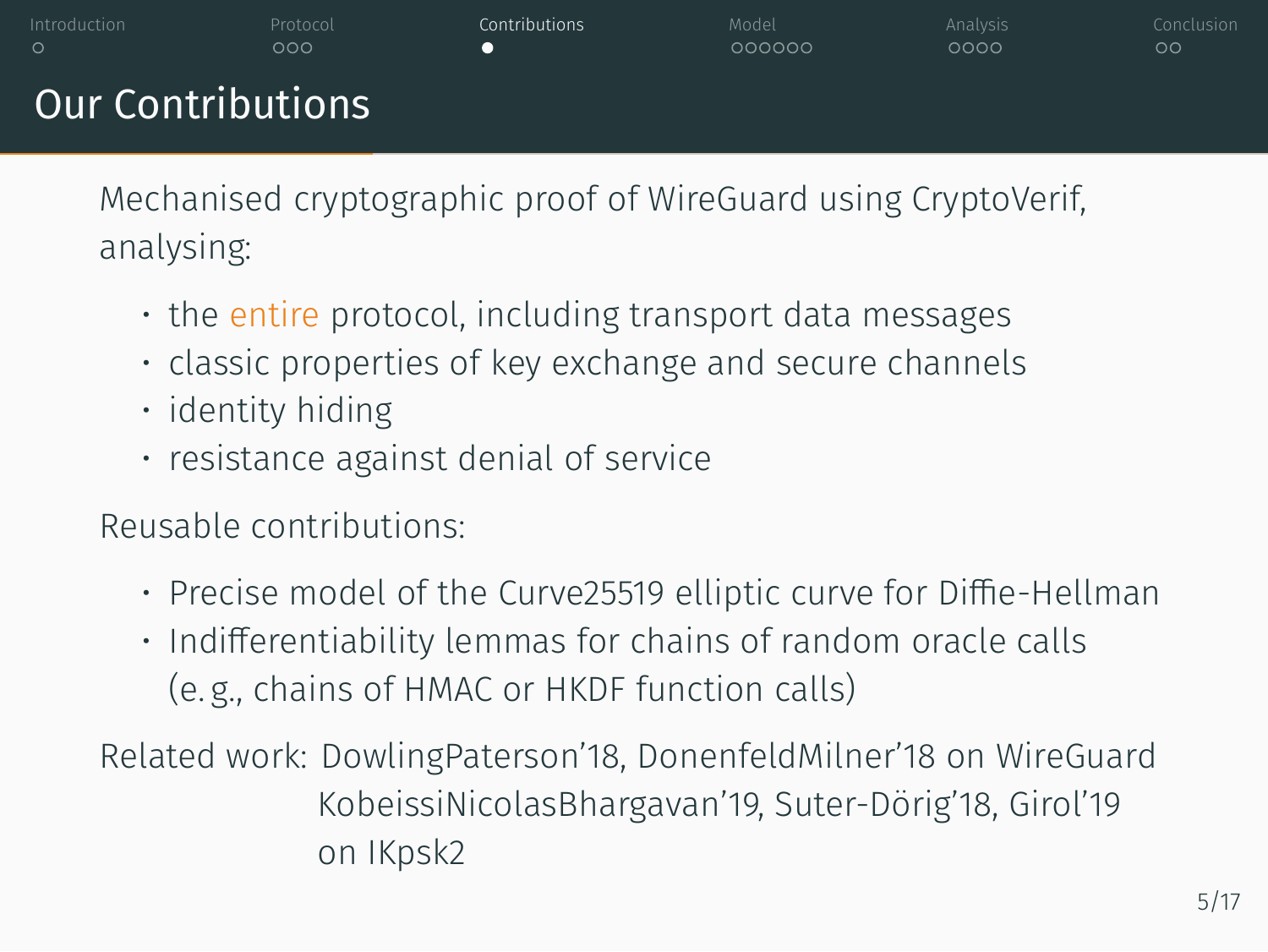

Proof assistant for game-based cryptographic proofs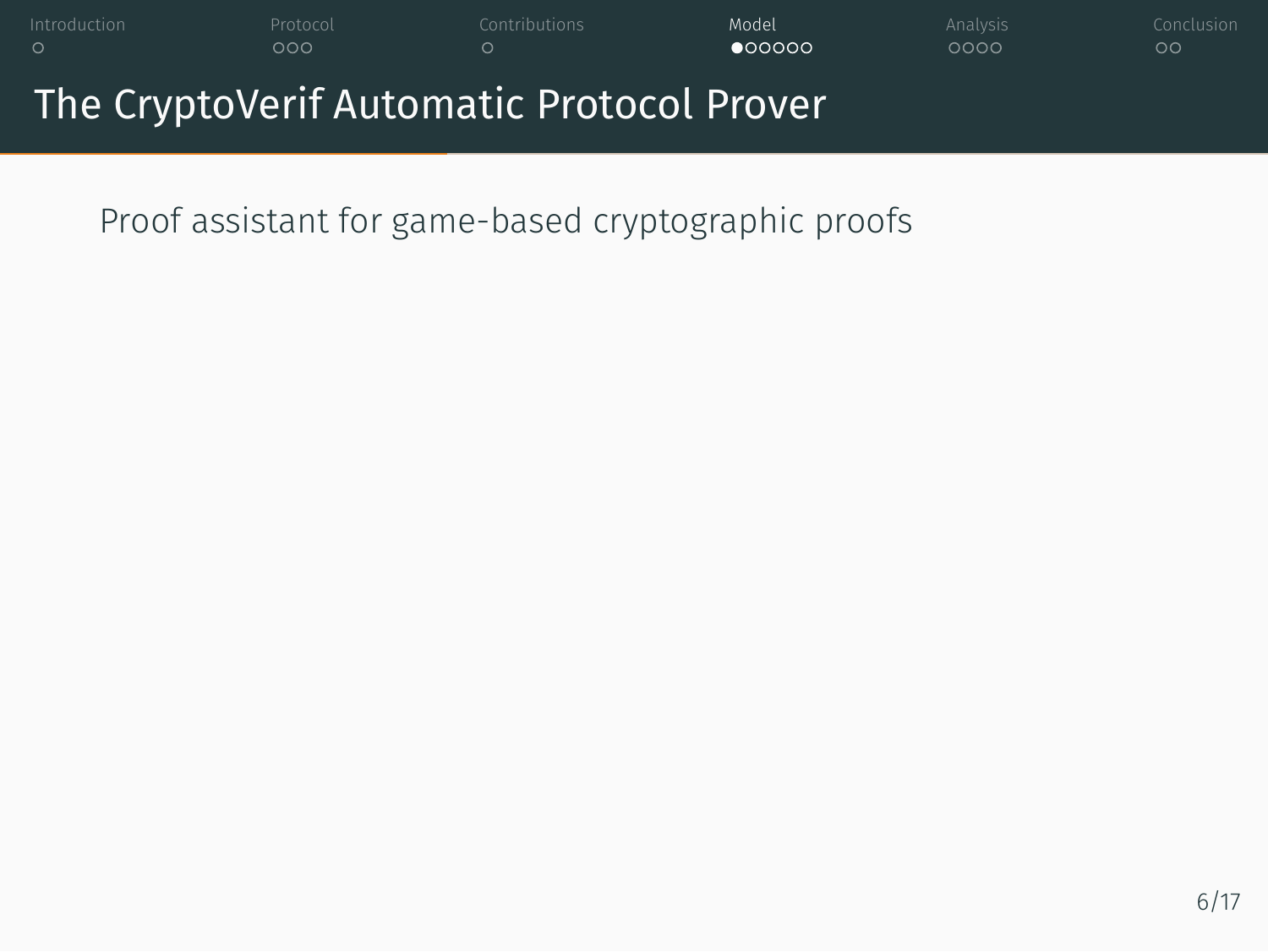

Proof assistant for game-based cryptographic proofs

initial game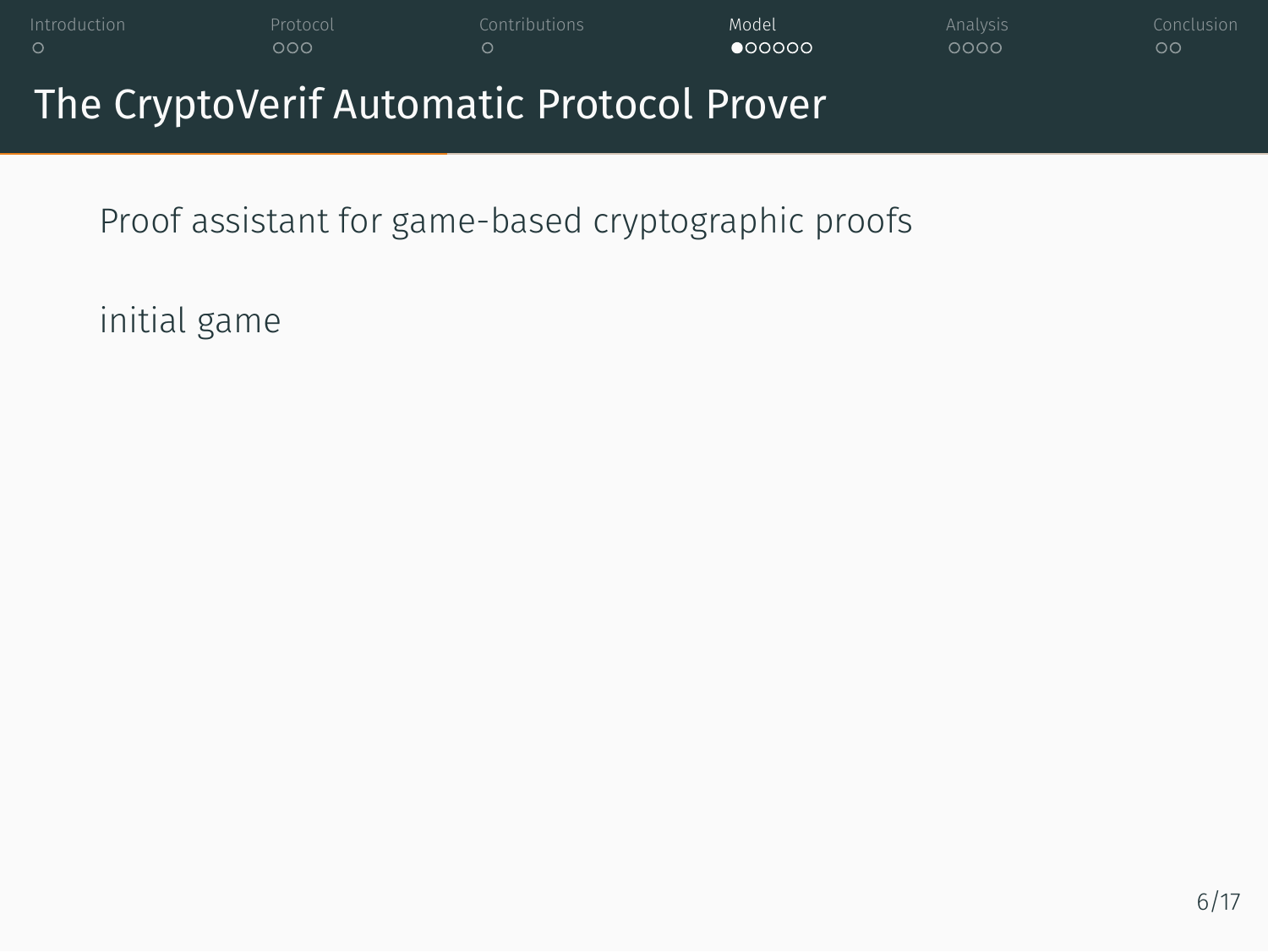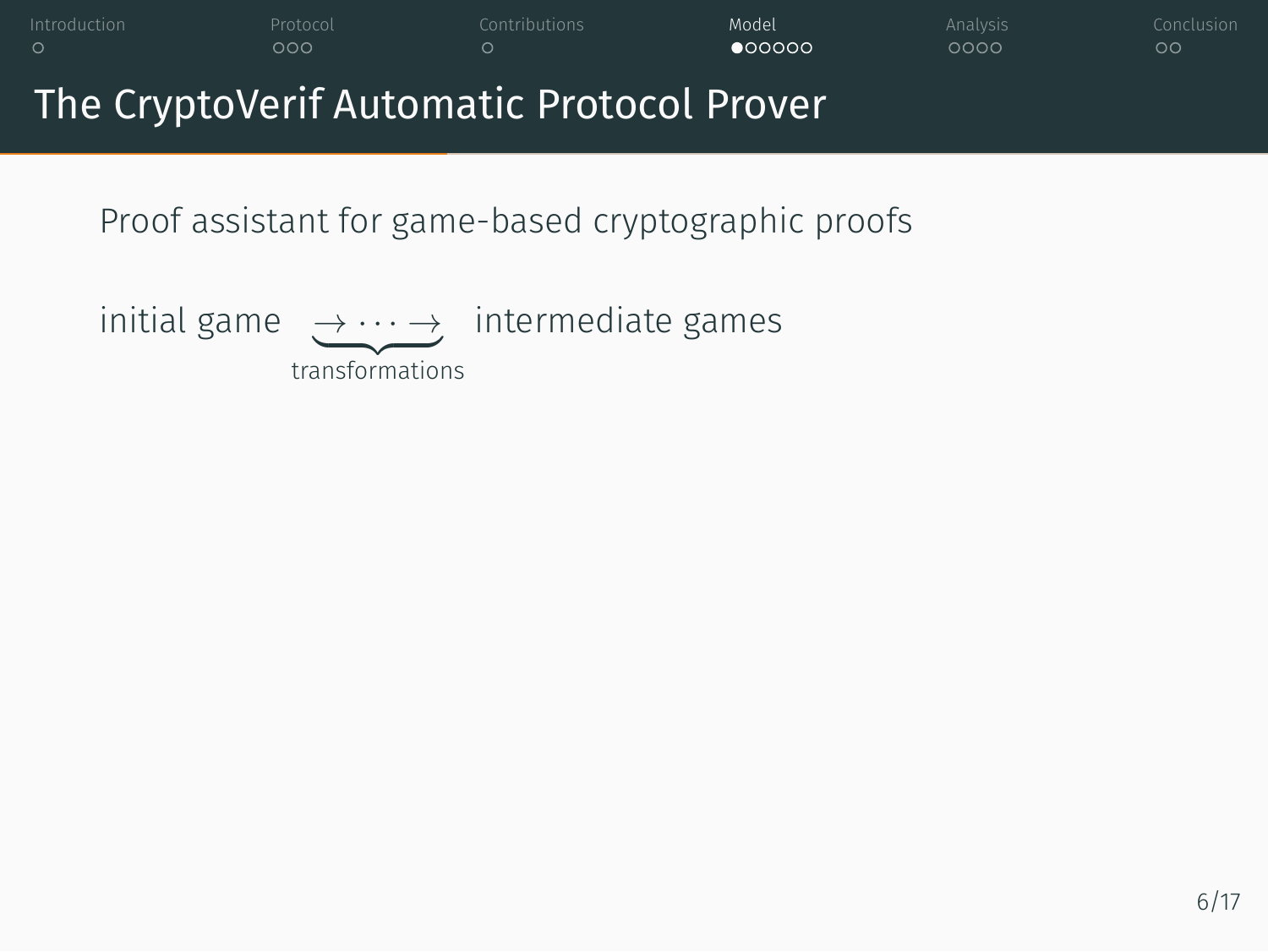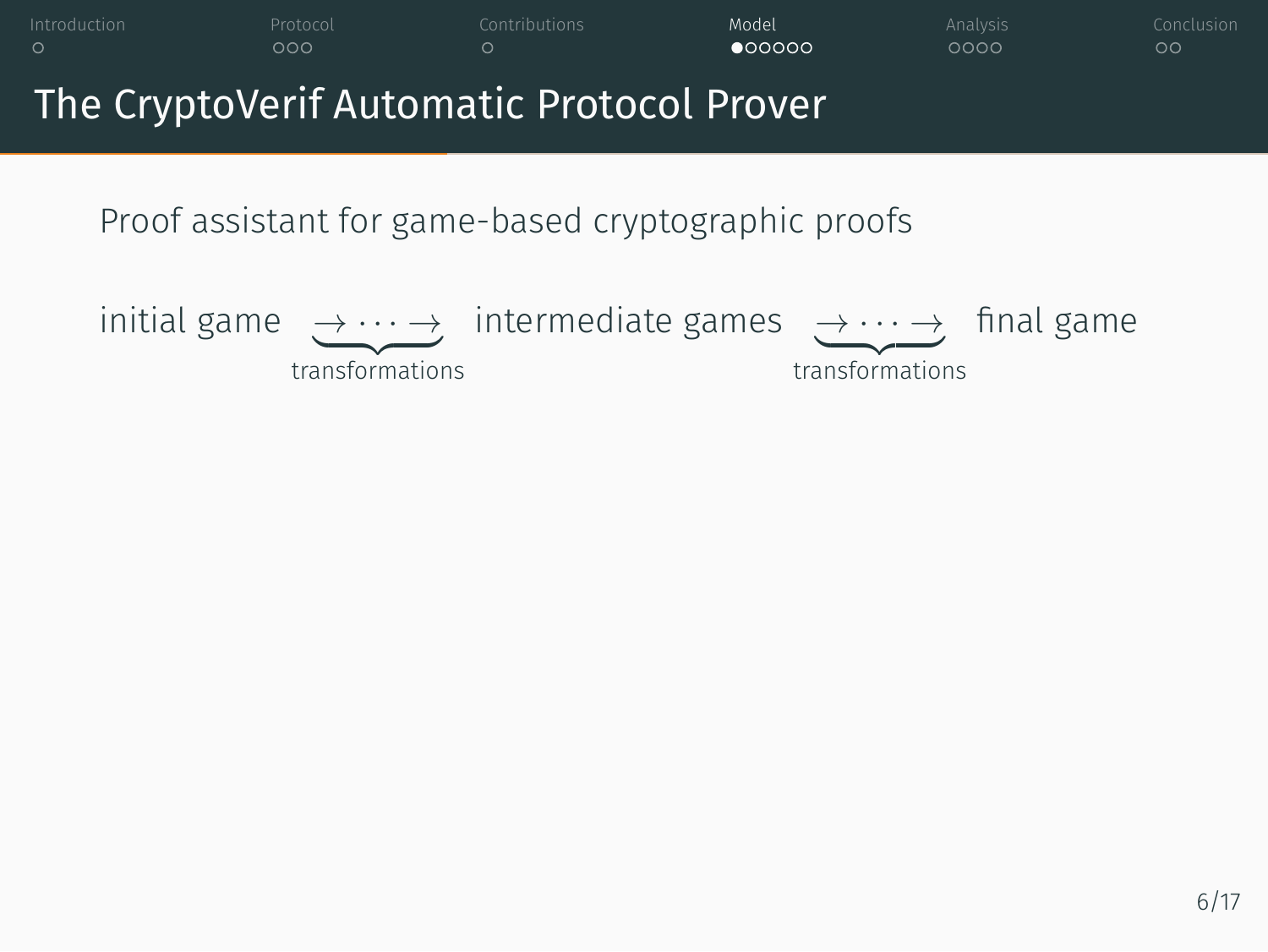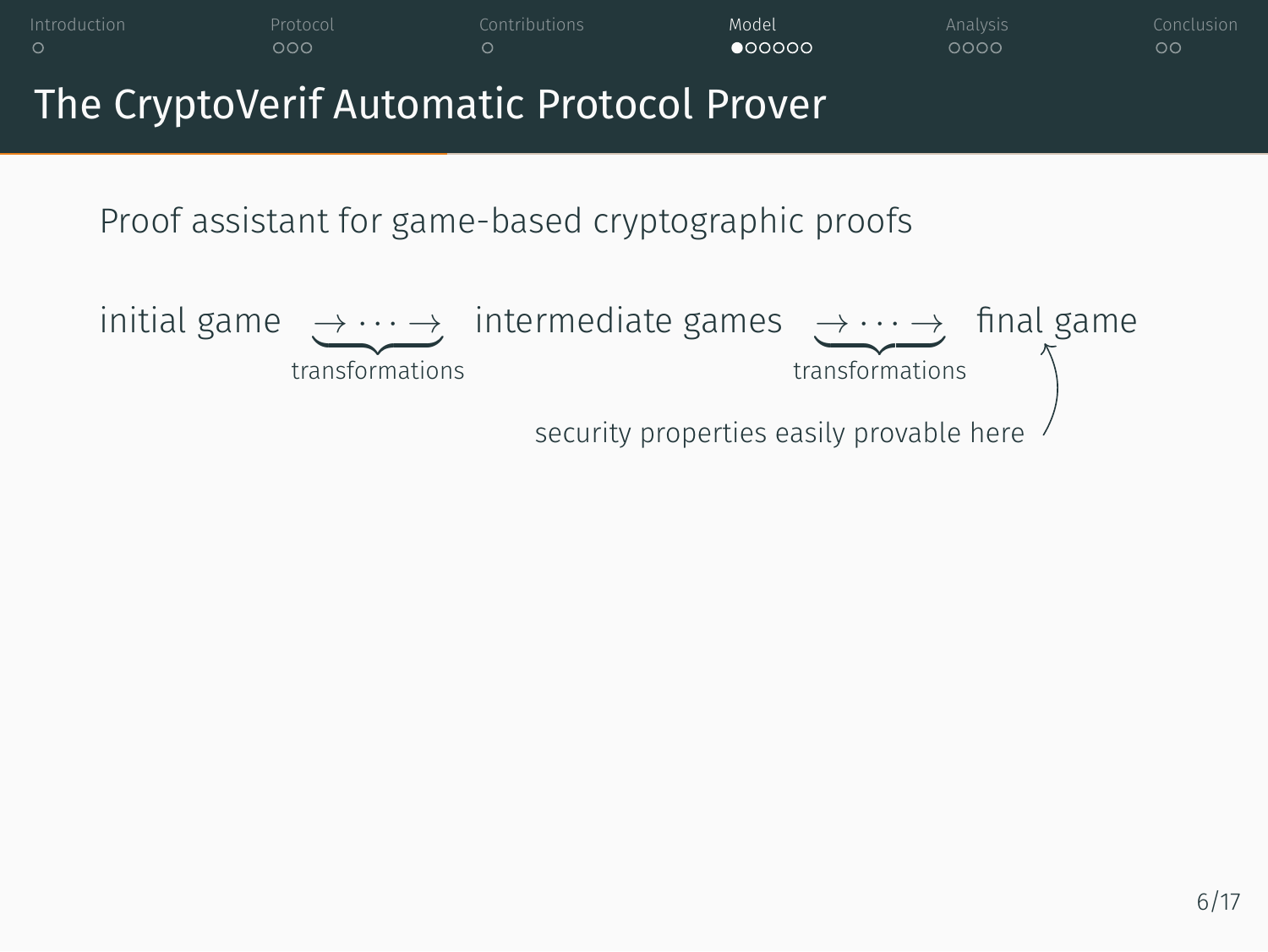

Introduction 2006 Protocol Contributions **Model Analysis Conclusion** 

• generates next game from previous game, given transformation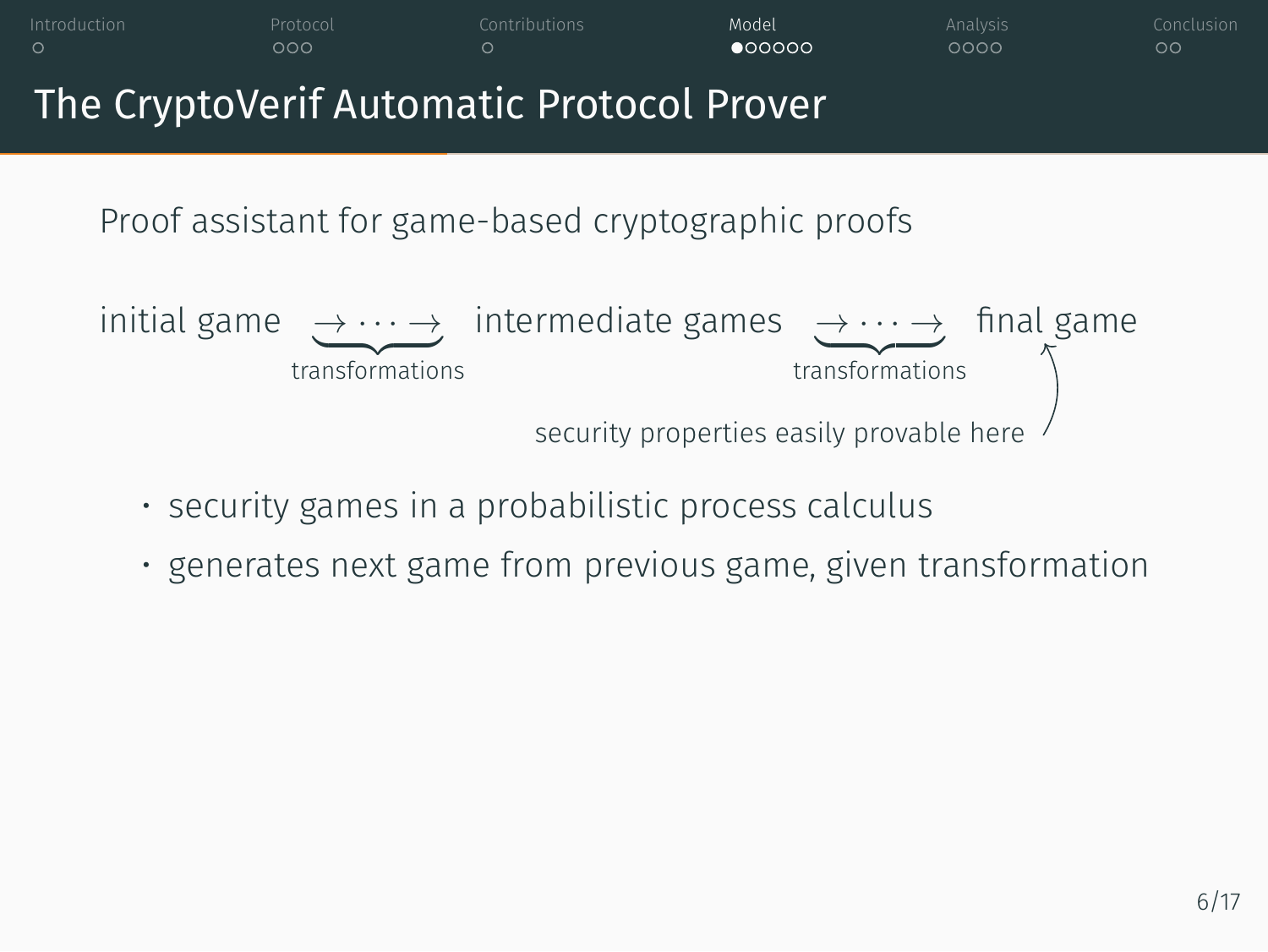

Introduction 2006 Protocol Contributions **Model Analysis Conclusion** 

• supports secrecy and correspondence properties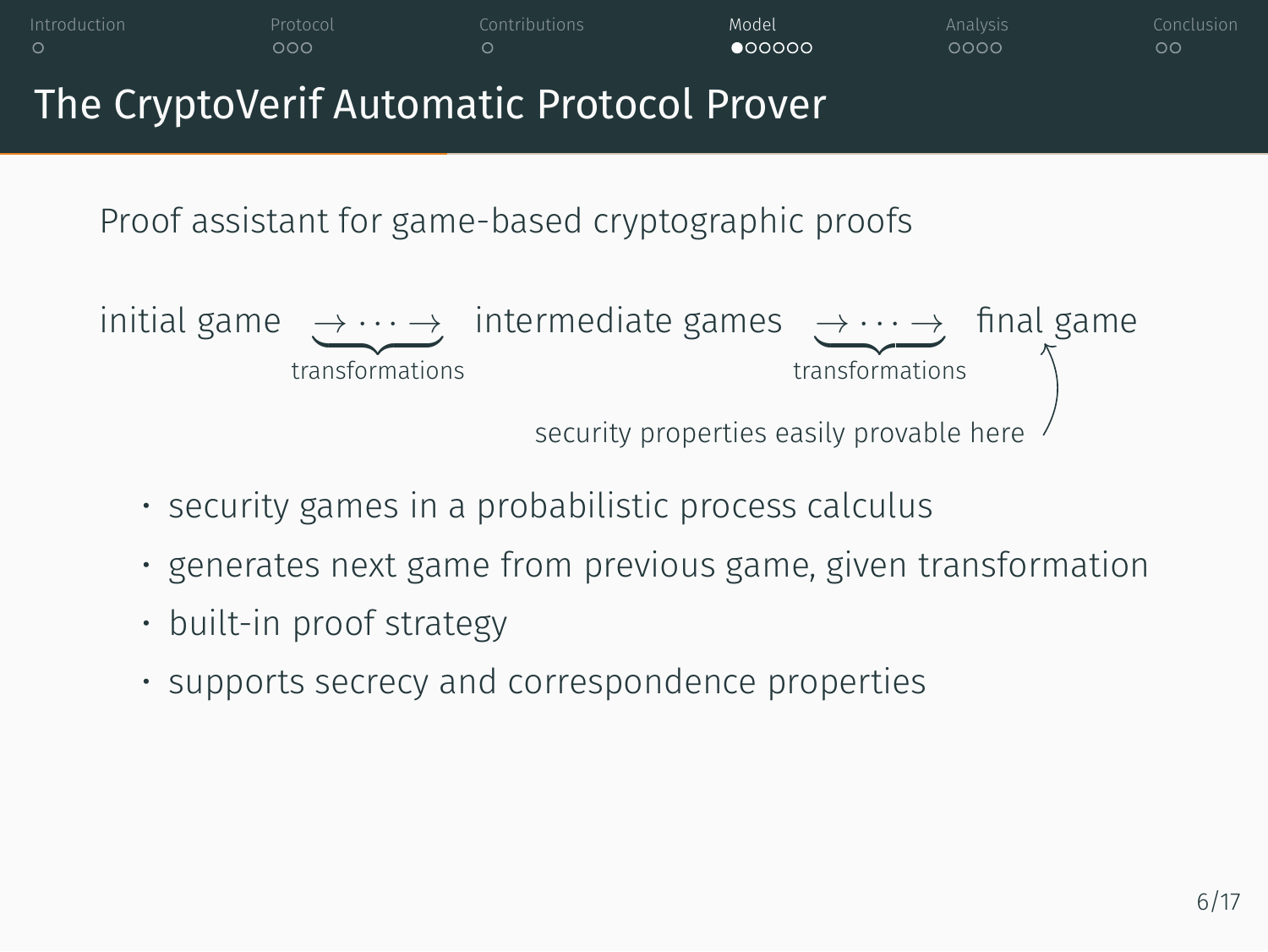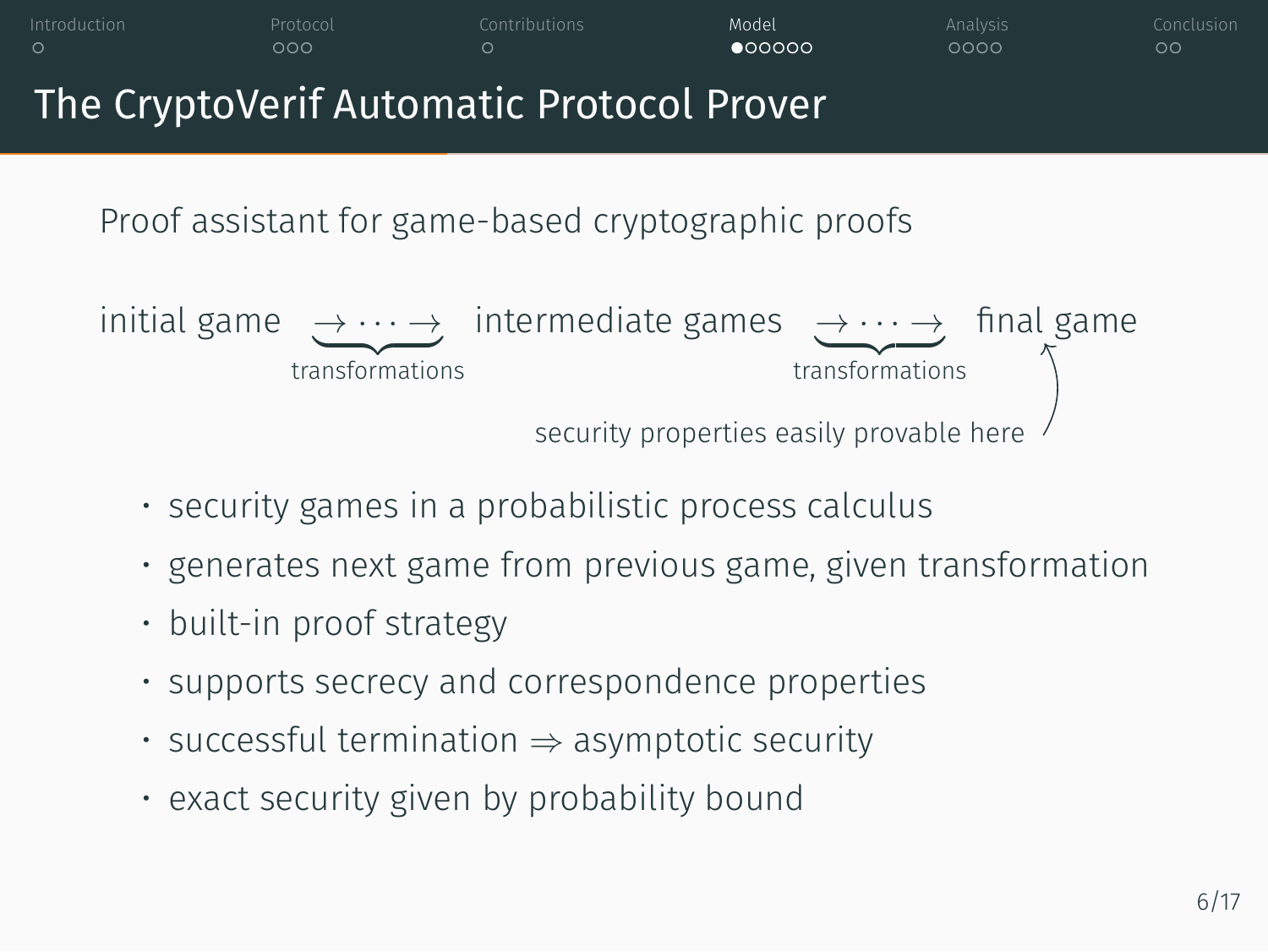

• the BLAKE2s hash function (in hash, hkdf, mac)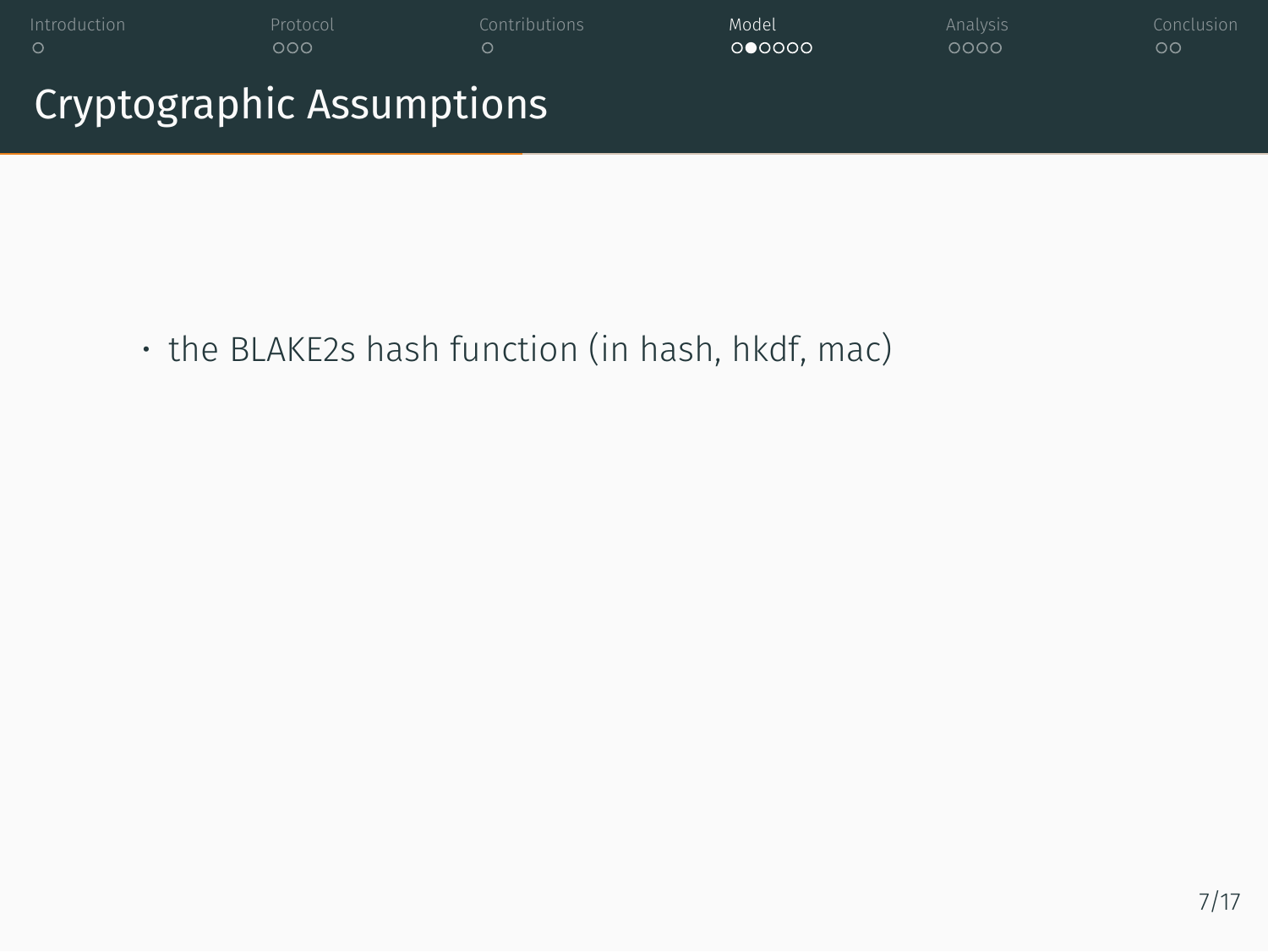

- the BLAKE2s hash function (in hash, hkdf, mac)
	- random oracle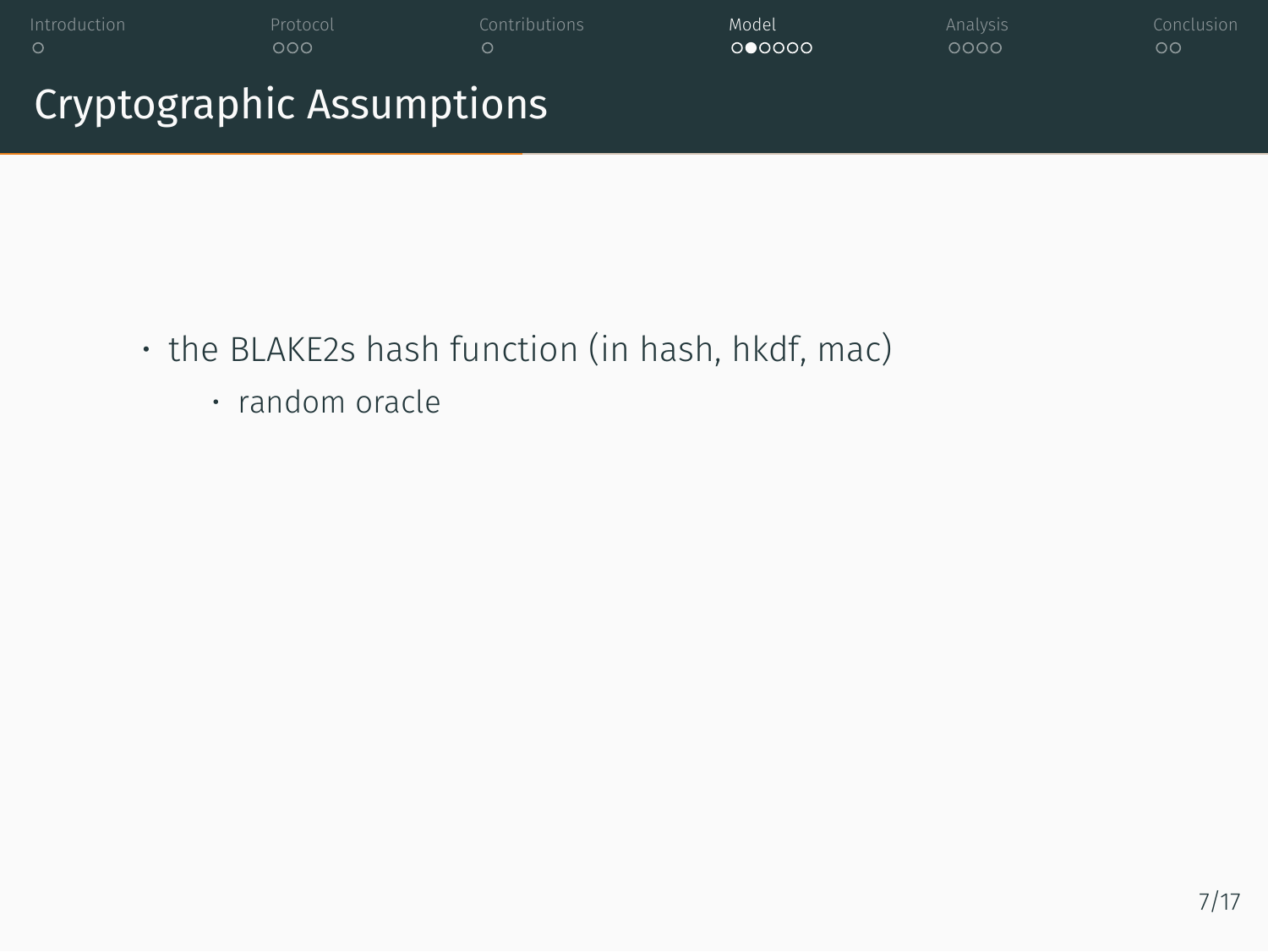- the BLAKE2s hash function (in hash, hkdf, mac)
	- random oracle
- the ChaCha20Poly1305 AEAD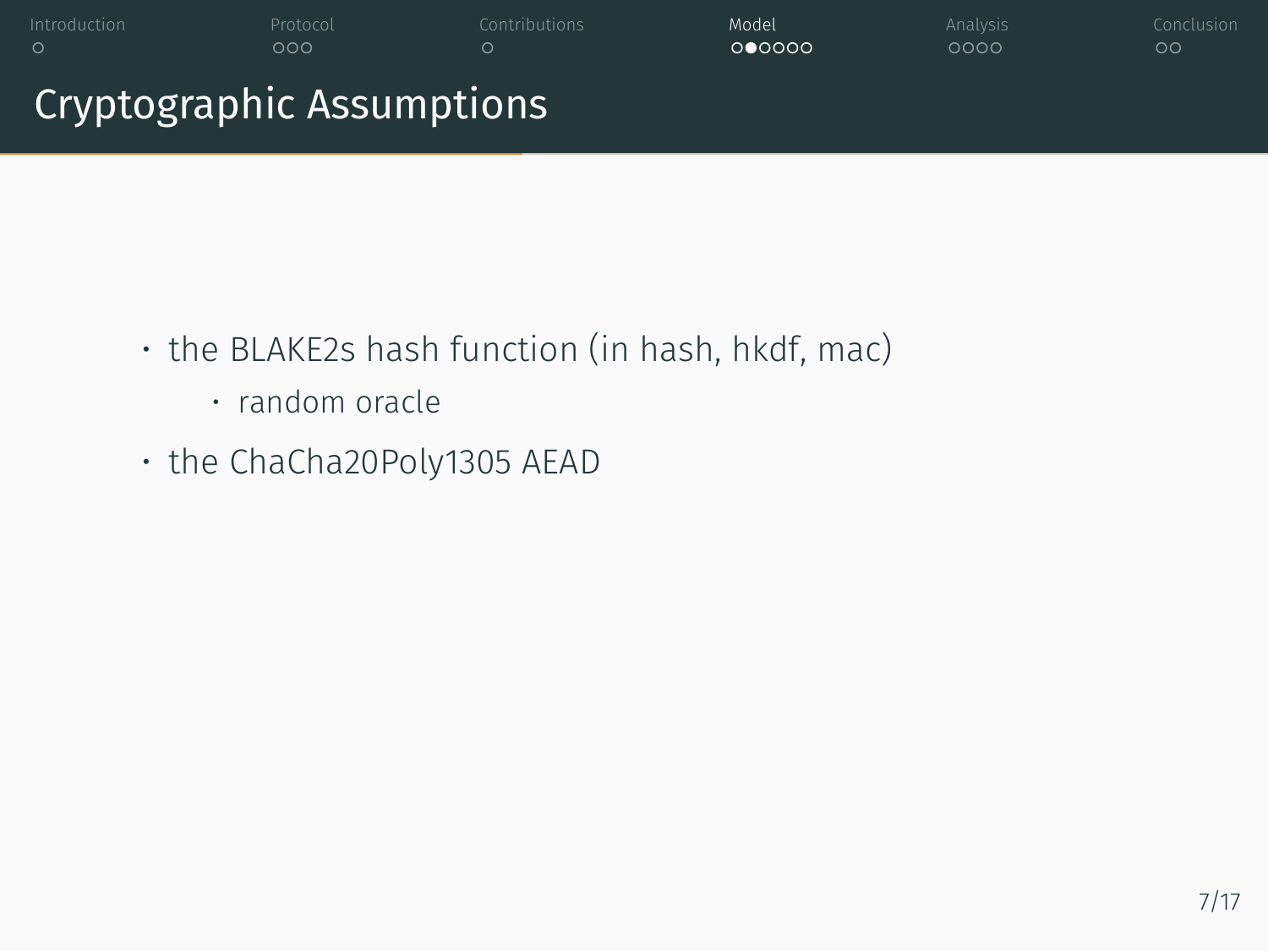- the BLAKE2s hash function (in hash, hkdf, mac)
	- random oracle
- the ChaCha20Poly1305 AEAD
	- IND-CPA- and INT-CTXT-secure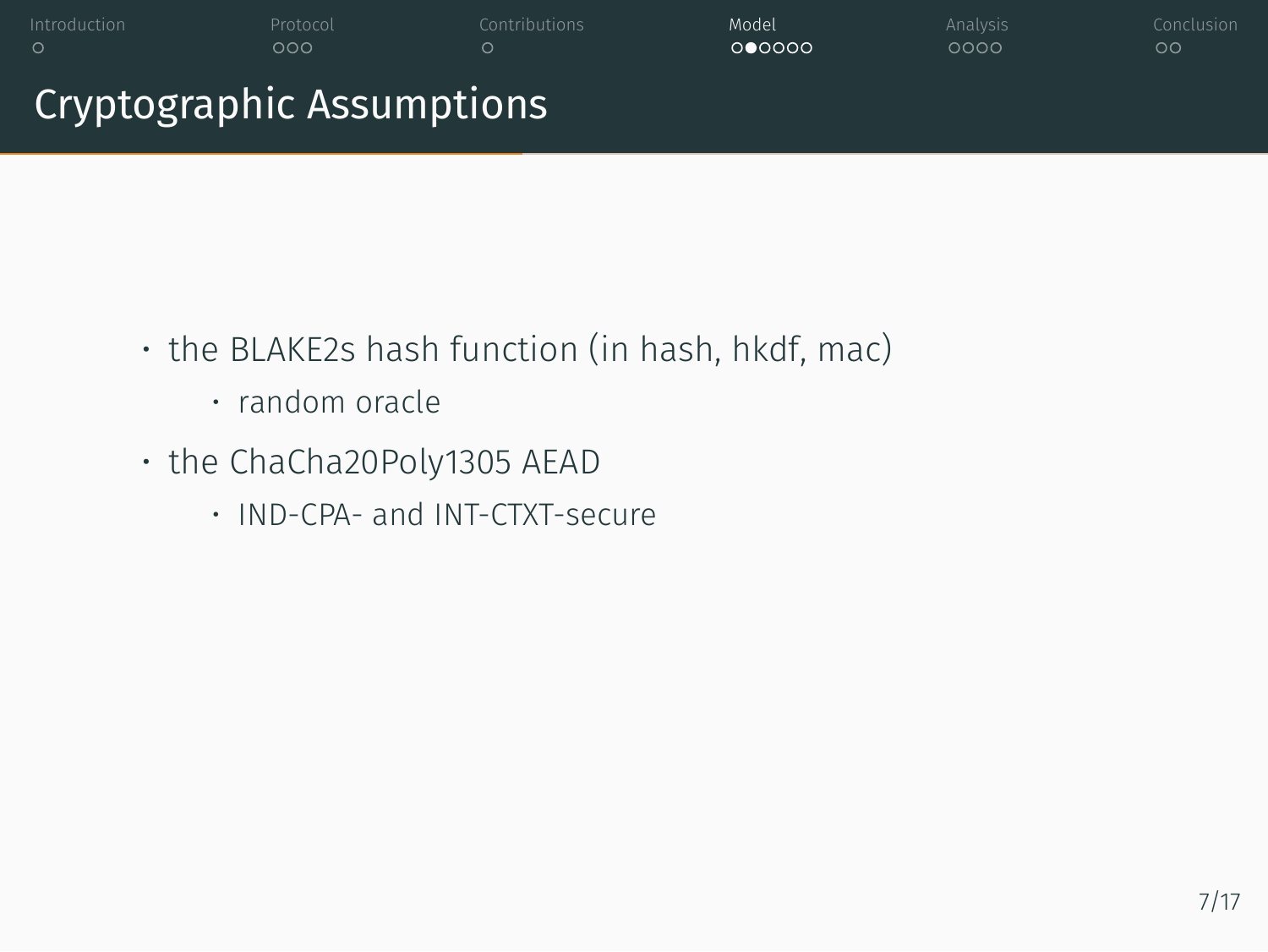- the BLAKE2s hash function (in hash, hkdf, mac)
	- random oracle
- the ChaCha20Poly1305 AEAD
	- IND-CPA- and INT-CTXT-secure
	- for identity hiding: preserves secrecy of associated data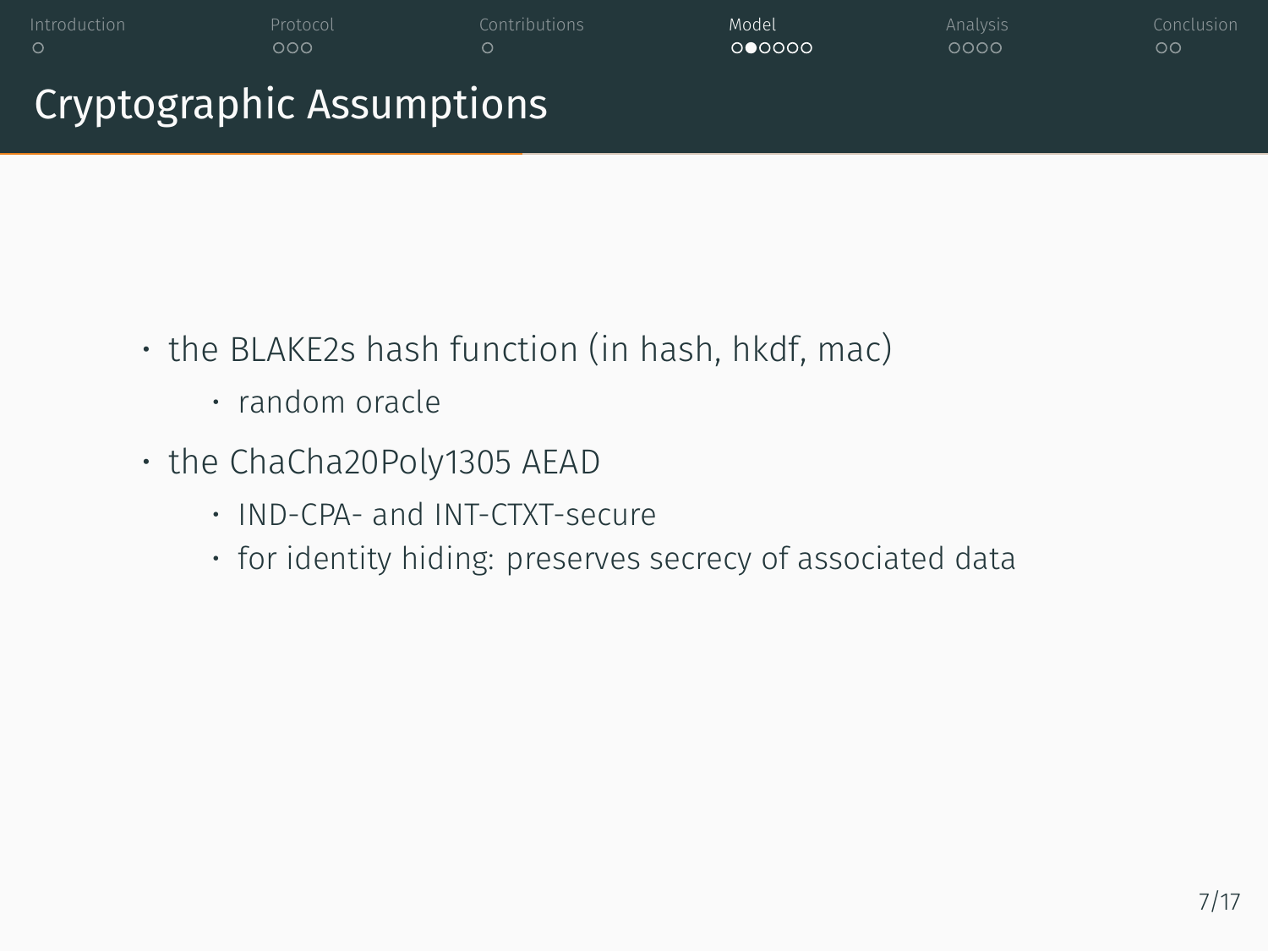- the BLAKE2s hash function (in hash, hkdf, mac)
	- random oracle
- the ChaCha20Poly1305 AEAD
	- IND-CPA- and INT-CTXT-secure
	- for identity hiding: preserves secrecy of associated data
- Curve25519 Diffie-Hellman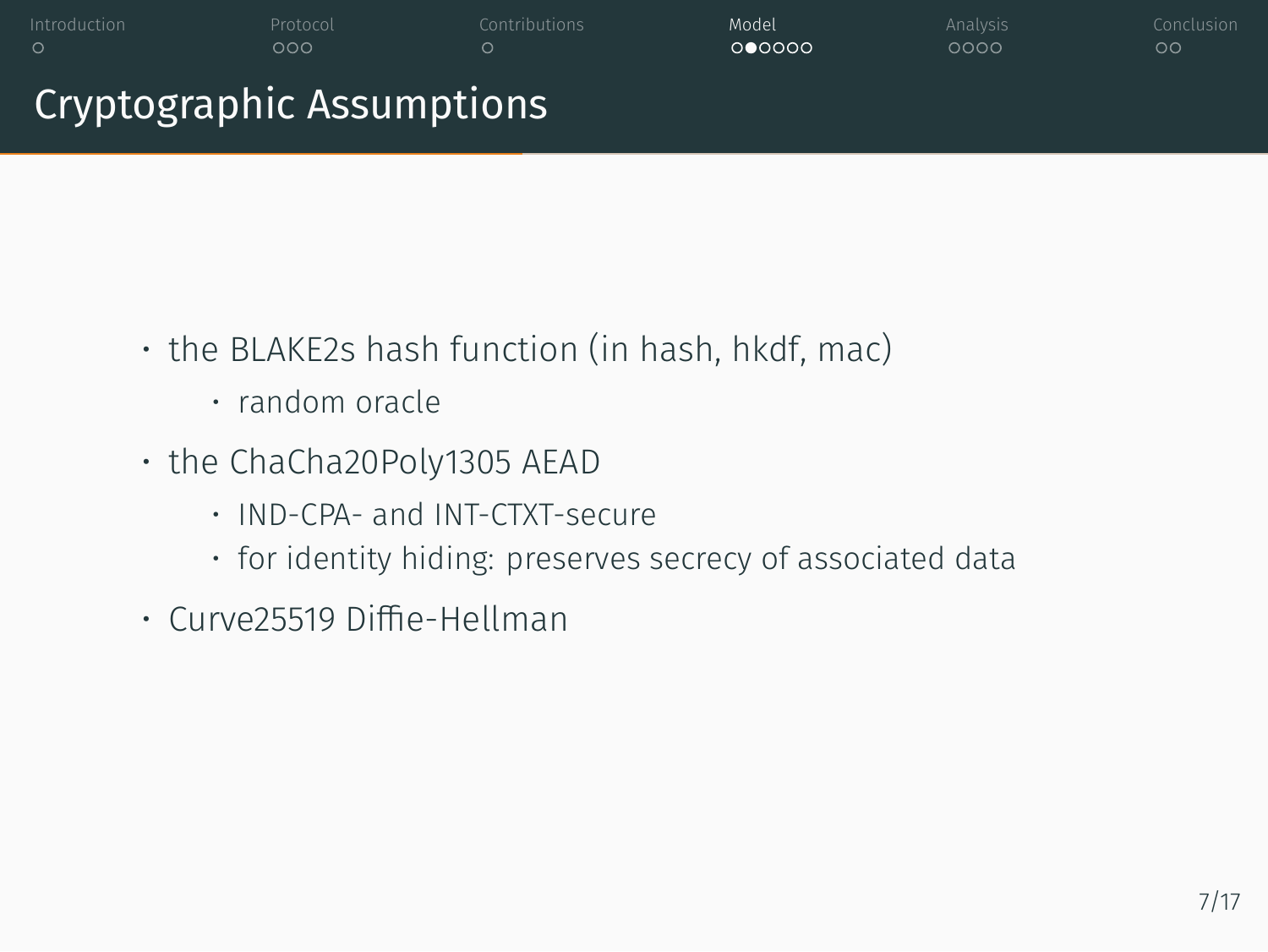- the BLAKE2s hash function (in hash, hkdf, mac)
	- random oracle
- the ChaCha20Poly1305 AEAD
	- IND-CPA- and INT-CTXT-secure
	- for identity hiding: preserves secrecy of associated data
- Curve25519 Diffie-Hellman
	- Gap Diffie-Hellman in the appropriate subgroup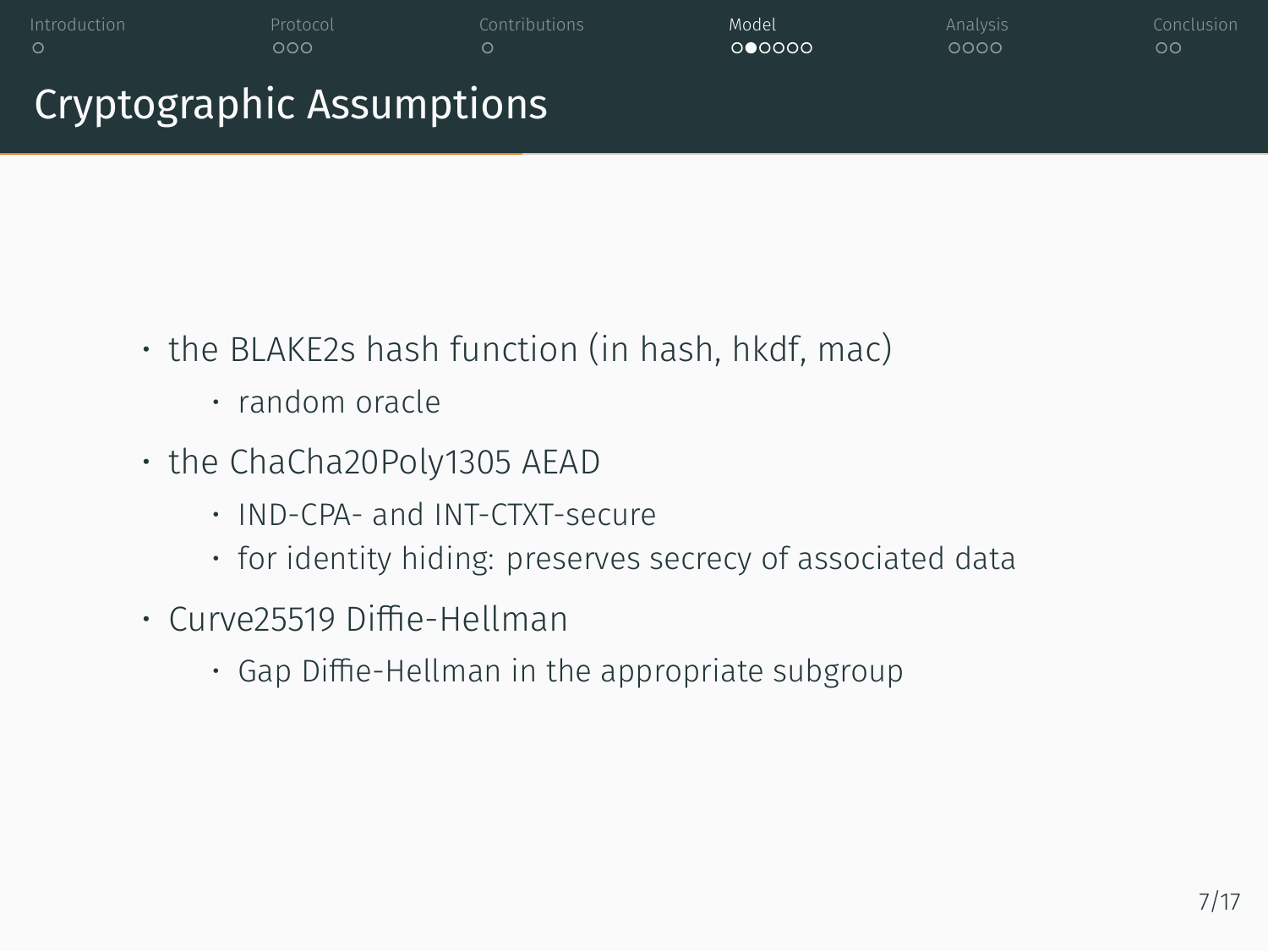

• any number of available parties (i. e., static key pairs)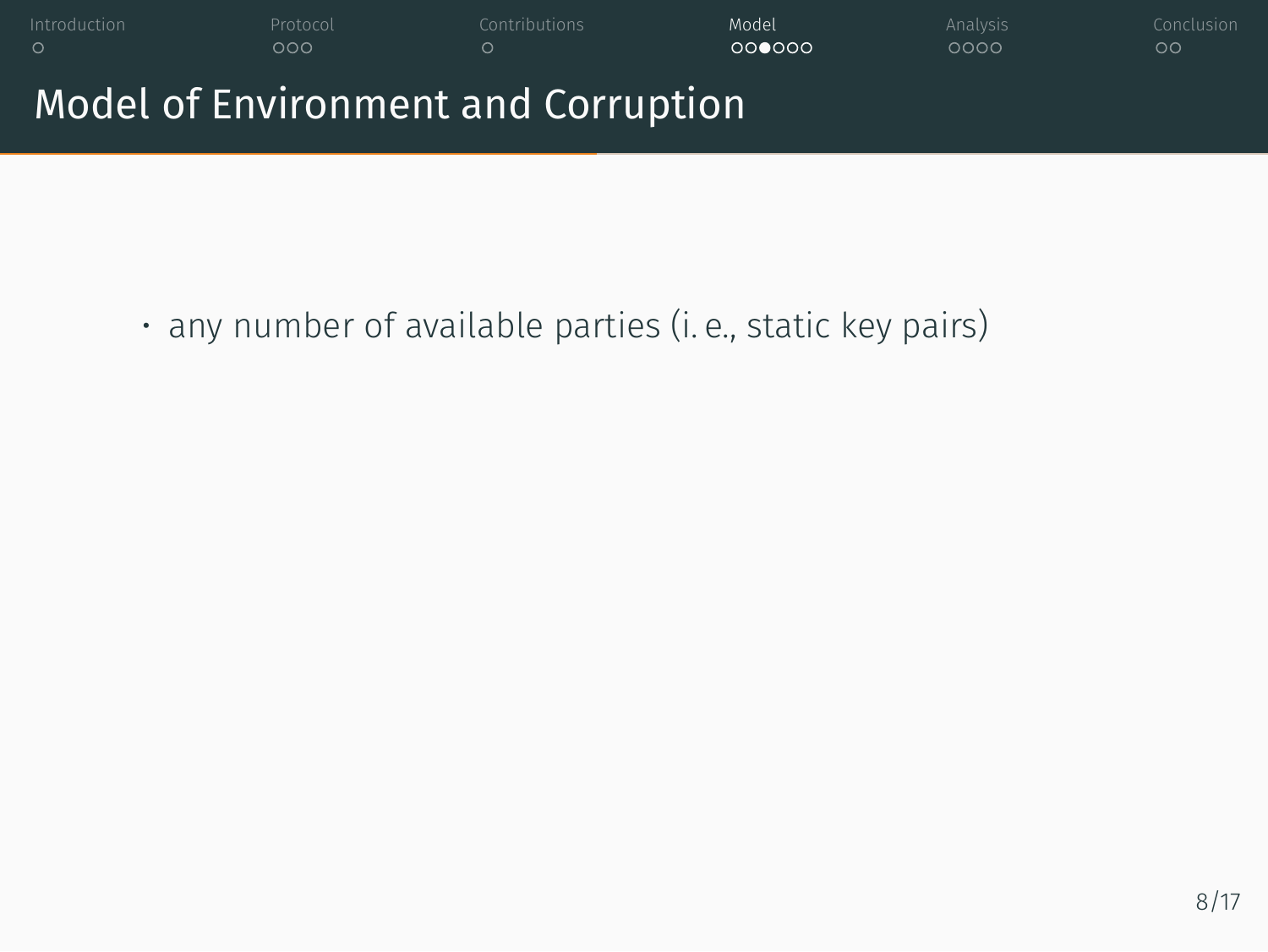

- any number of available parties (i. e., static key pairs)
	- two explicit honest parties *i* and *r*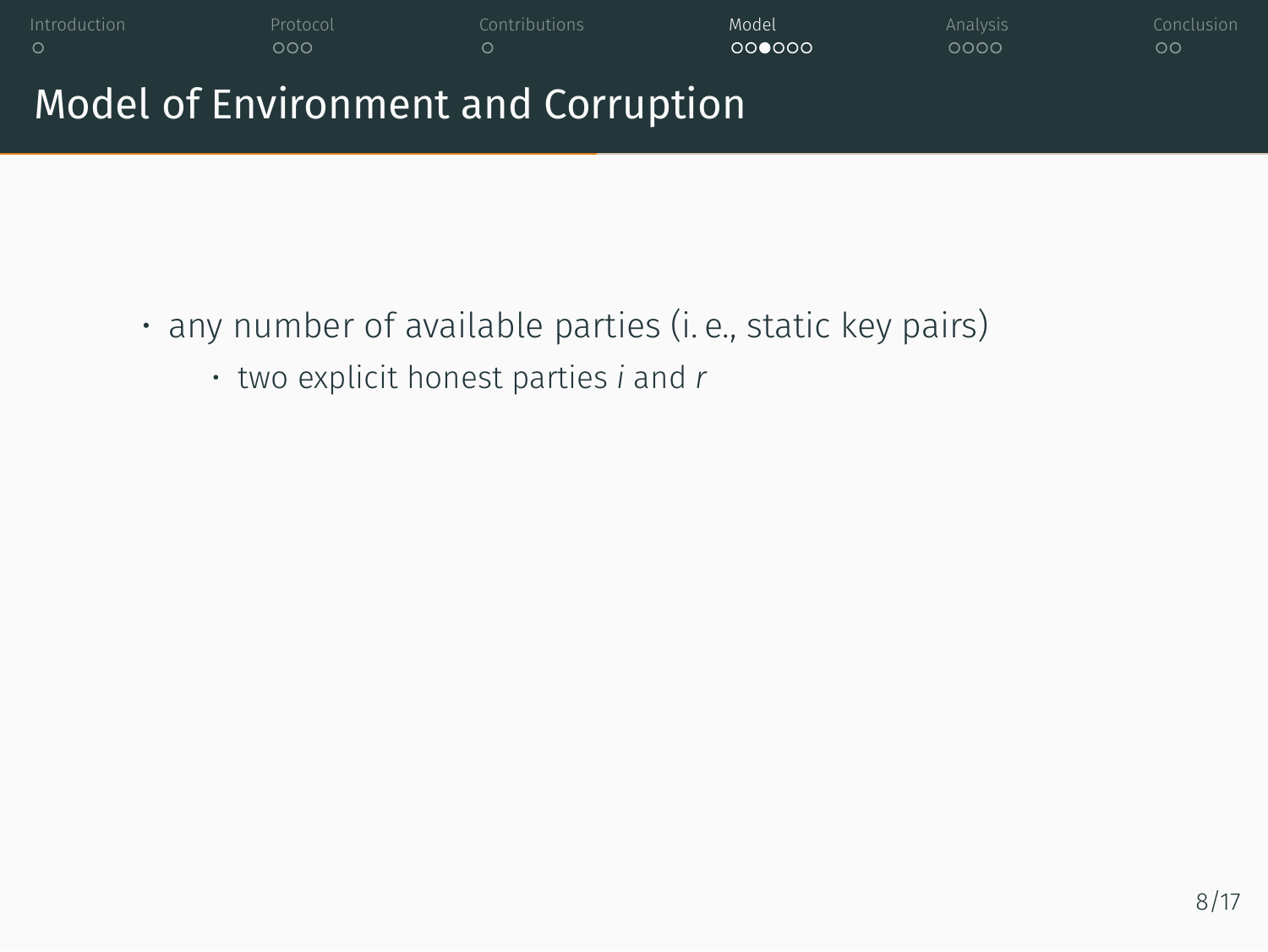

- any number of available parties (i. e., static key pairs)
	- two explicit honest parties *i* and *r*
	- adversary plays all other honest and dishonest parties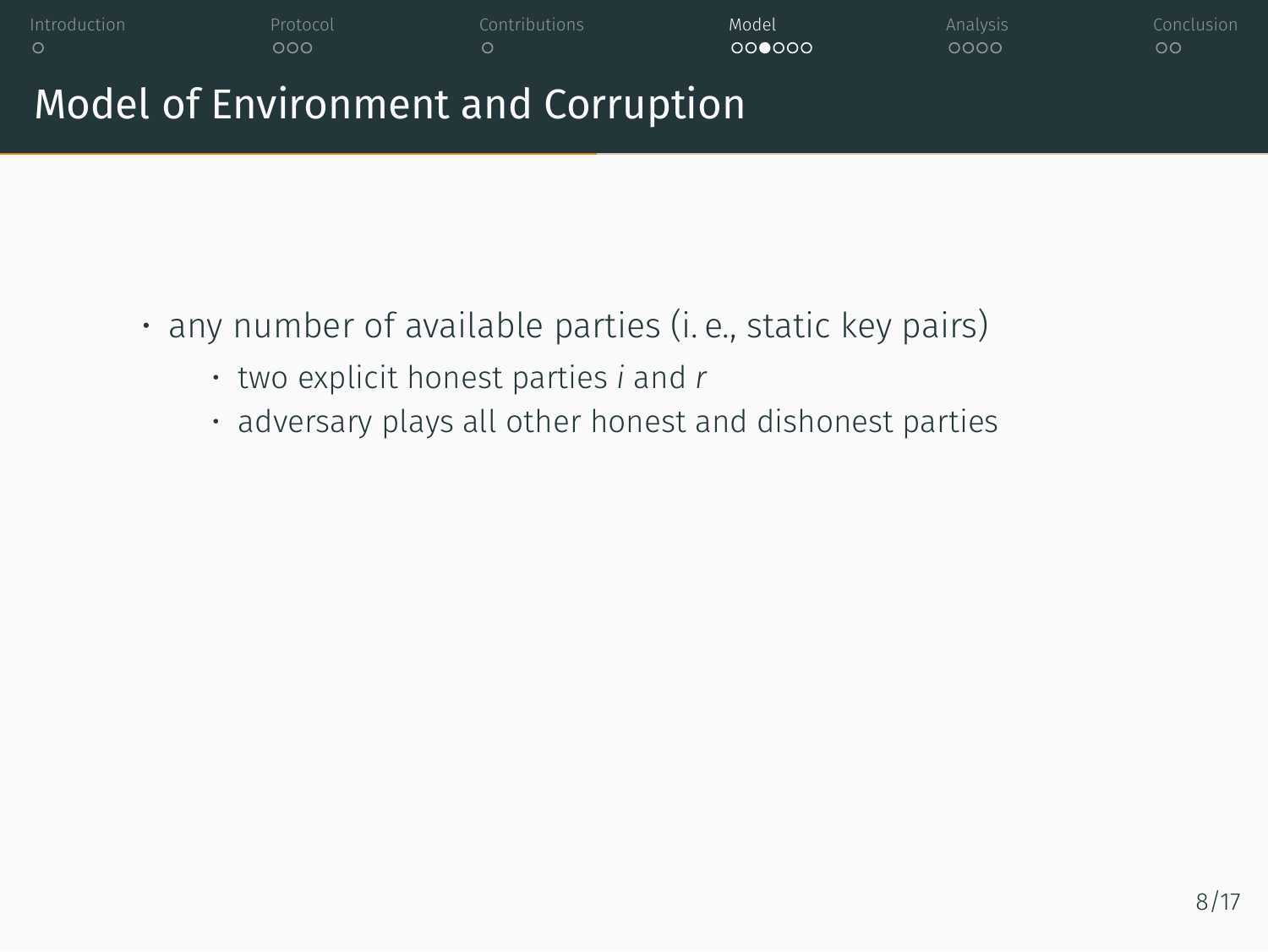# Introduction 2006 Protocol Contributions **Model Analysis Conclusion** Model of Environment and Corruption

- any number of available parties (i. e., static key pairs)
	- two explicit honest parties *i* and *r*
	- adversary plays all other honest and dishonest parties
- polynomial number of sessions
- polynomial number of transport data messages in a session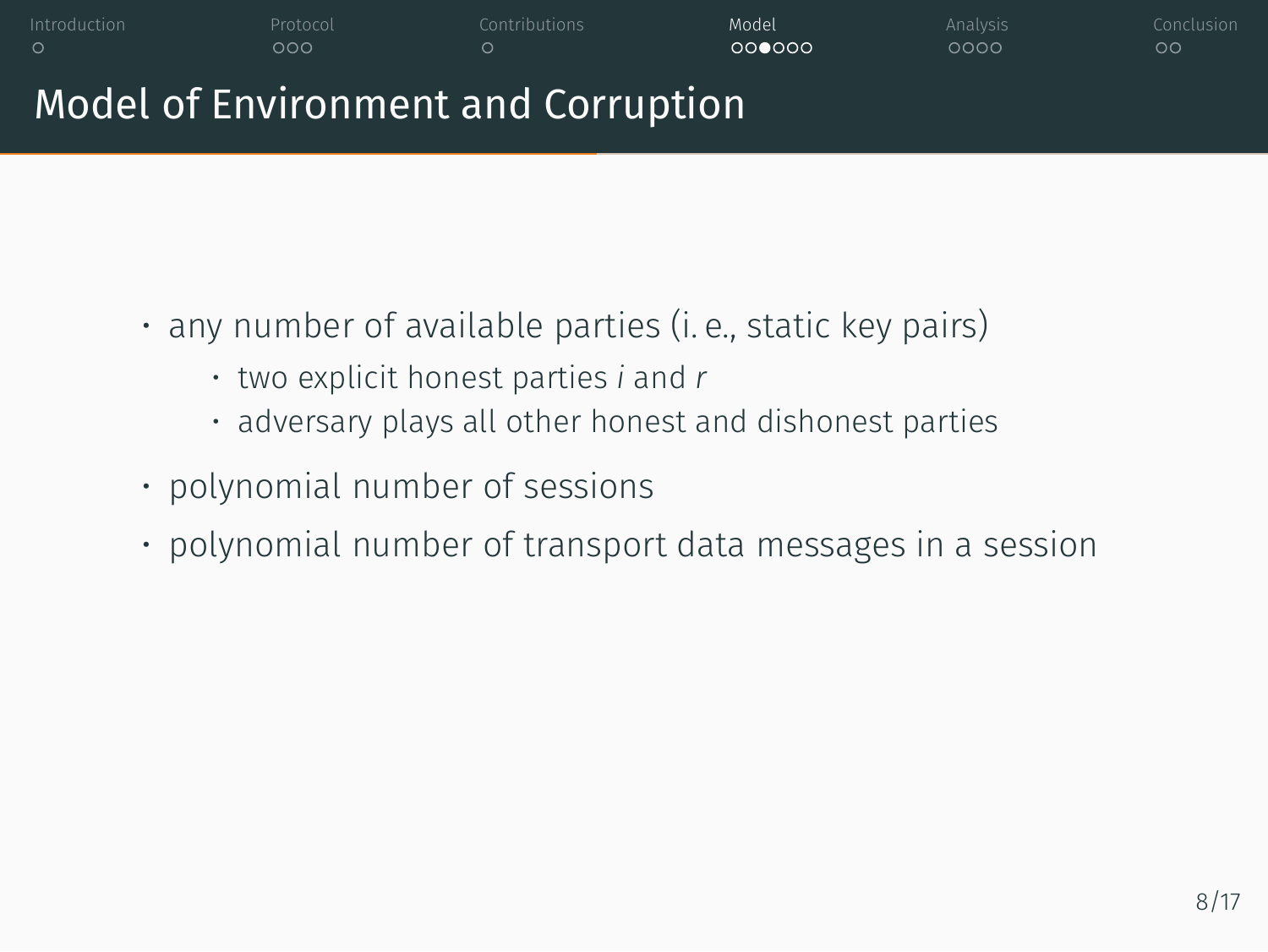#### Introduction 2006 Protocol Contributions **Model Analysis Conclusion** Model of Environment and Corruption

- any number of available parties (i. e., static key pairs)
	- two explicit honest parties *i* and *r*
	- adversary plays all other honest and dishonest parties
- polynomial number of sessions
- polynomial number of transport data messages in a session
- prove security properties for *clean* sessions between *i* and *r*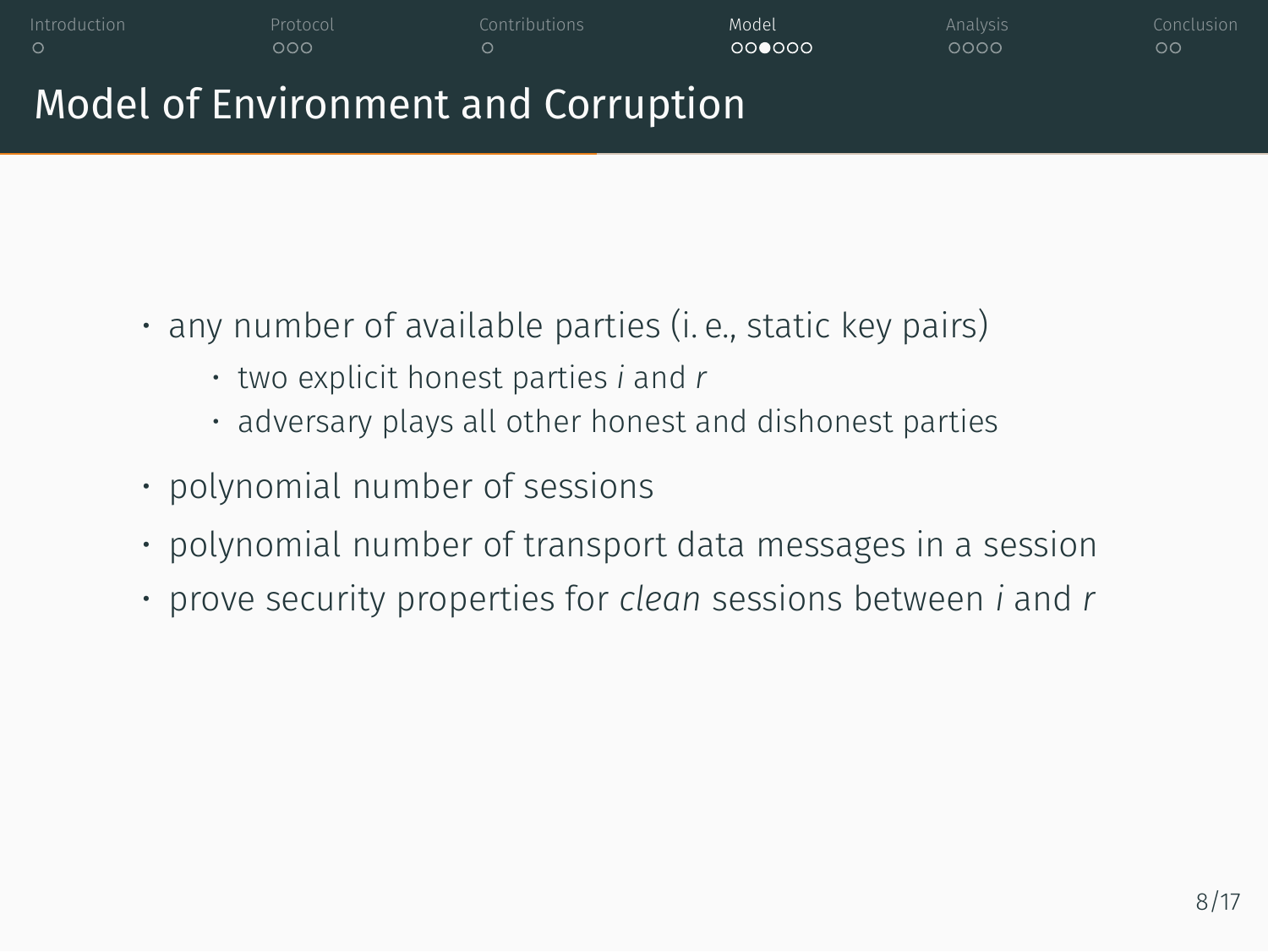#### Model of Environment and Corruption

- any number of available parties (i. e., static key pairs)
	- two explicit honest parties *i* and *r*
	- adversary plays all other honest and dishonest parties

- polynomial number of sessions
- polynomial number of transport data messages in a session
- prove security properties for *clean* sessions between *i* and *r*
	- a session is clean if it's not trivially broken
	- i. e. if *not all* secrets of one party are compromised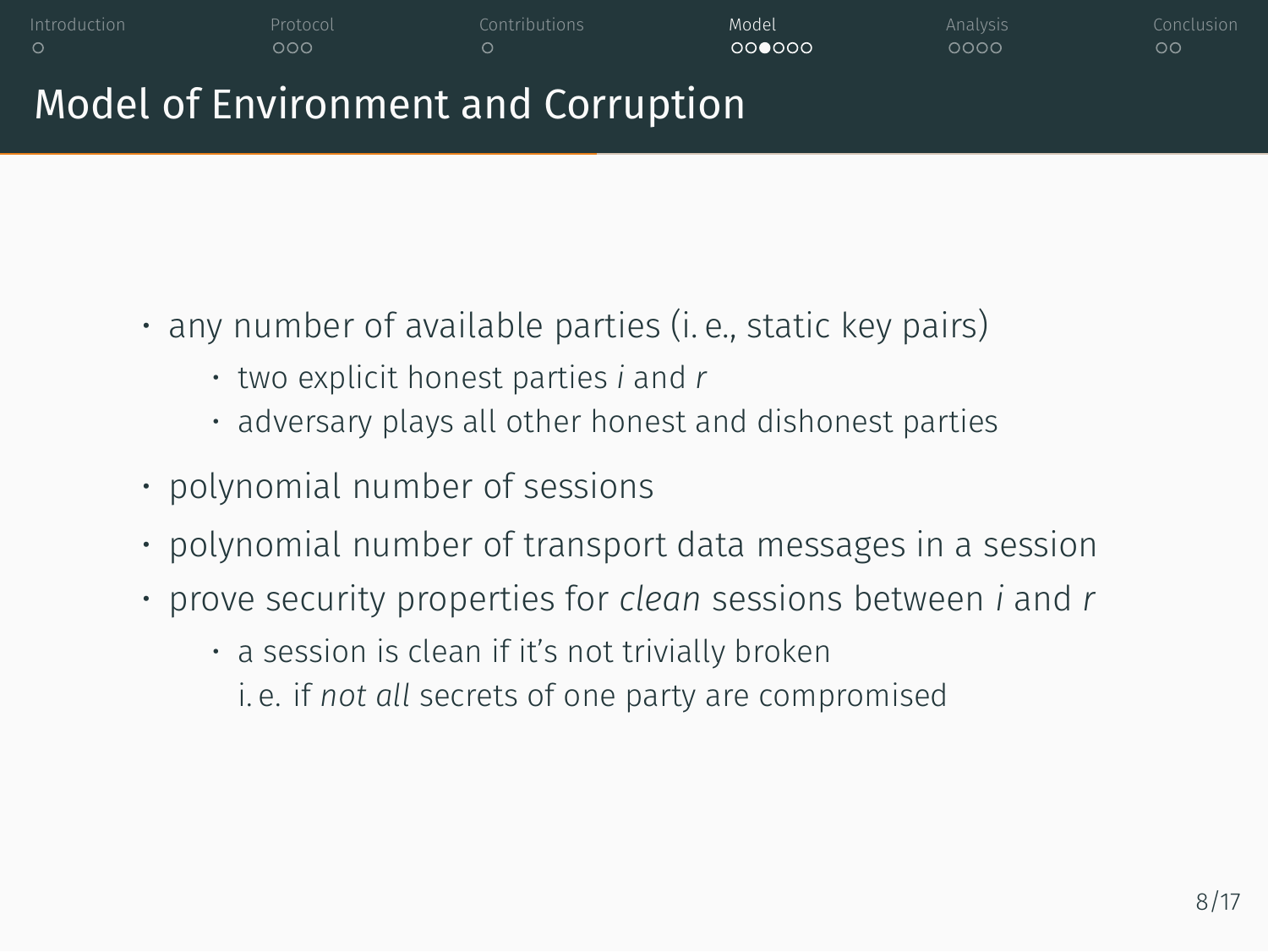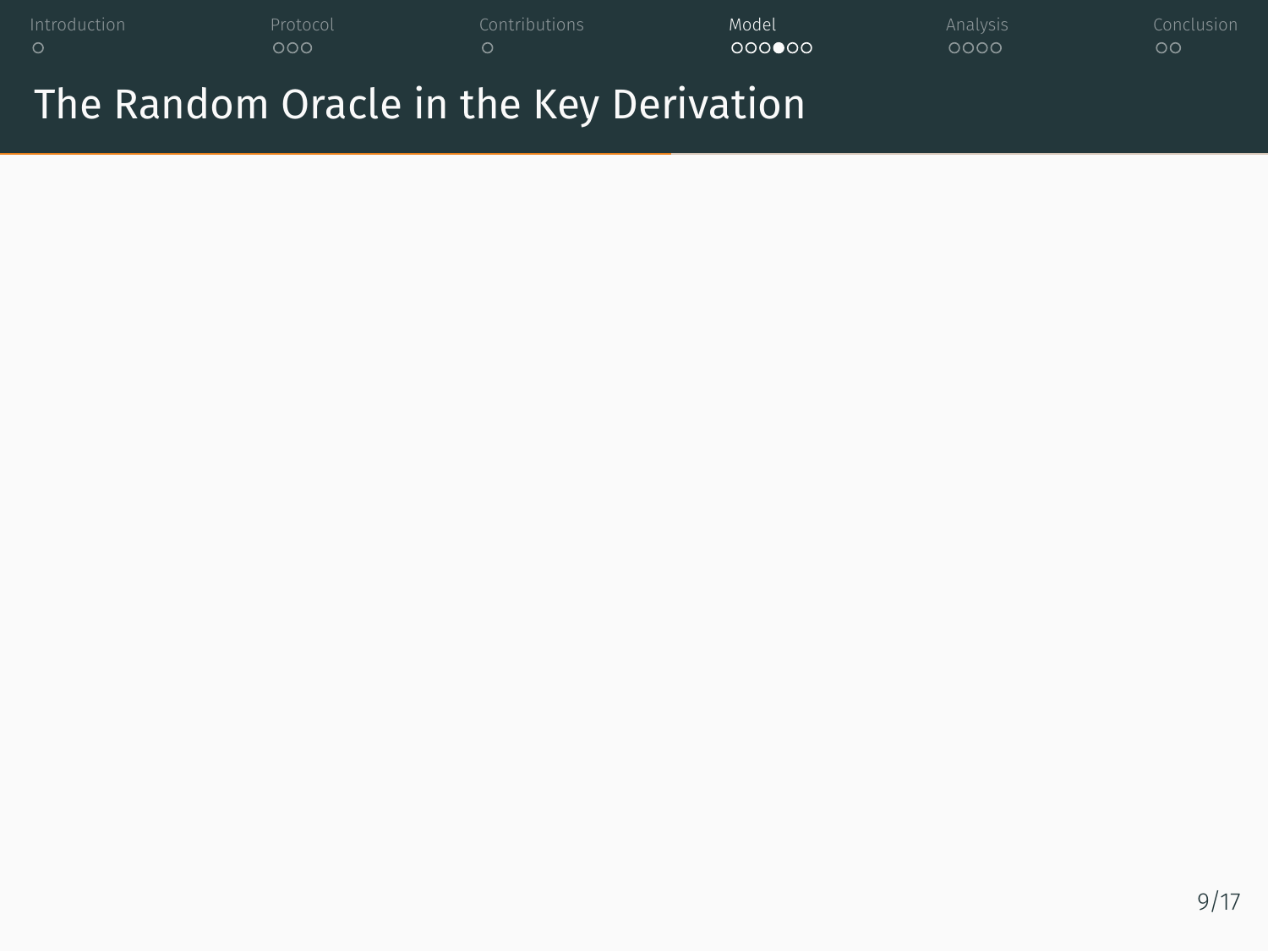

Reminder: a random oracle returns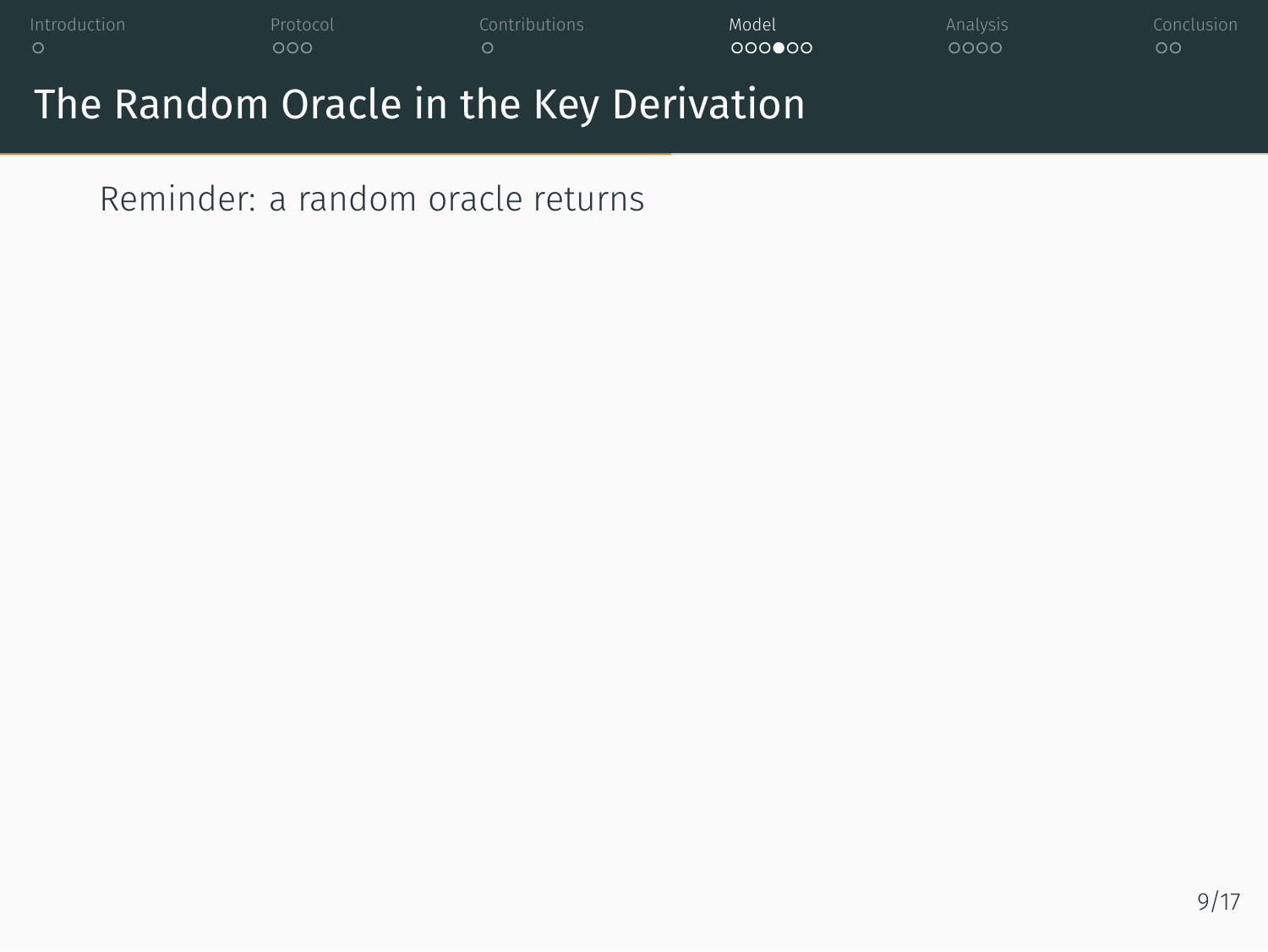## Introduction 2006 Protocol Contributions **Model Analysis Conclusion** The Random Oracle in the Key Derivation

Reminder: a random oracle returns

• a fresh random value on new input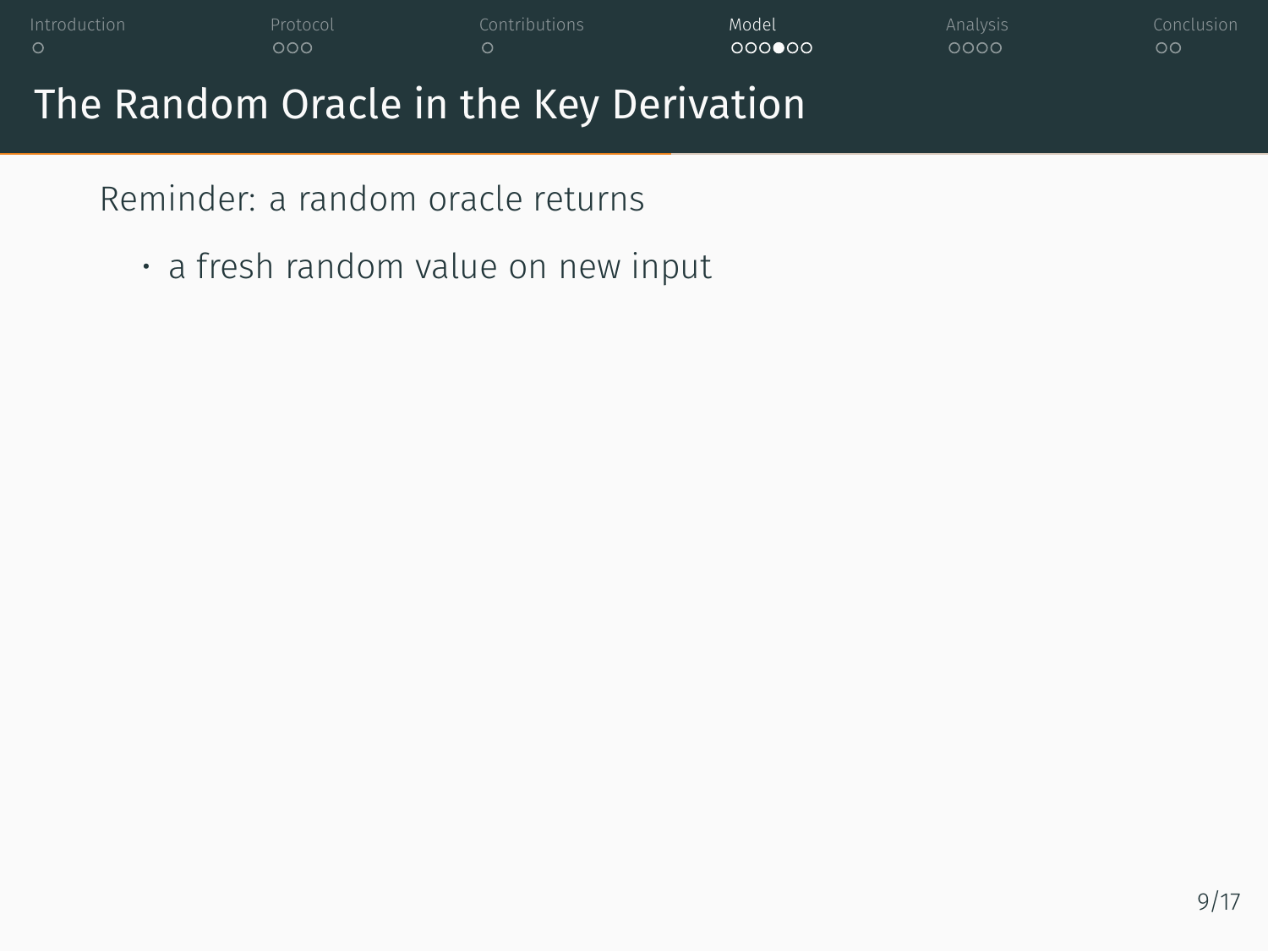#### Introduction 2006 Protocol Contributions **Model Analysis Conclusion** The Random Oracle in the Key Derivation

Reminder: a random oracle returns

- a fresh random value on new input
- the same value than before on previously seen input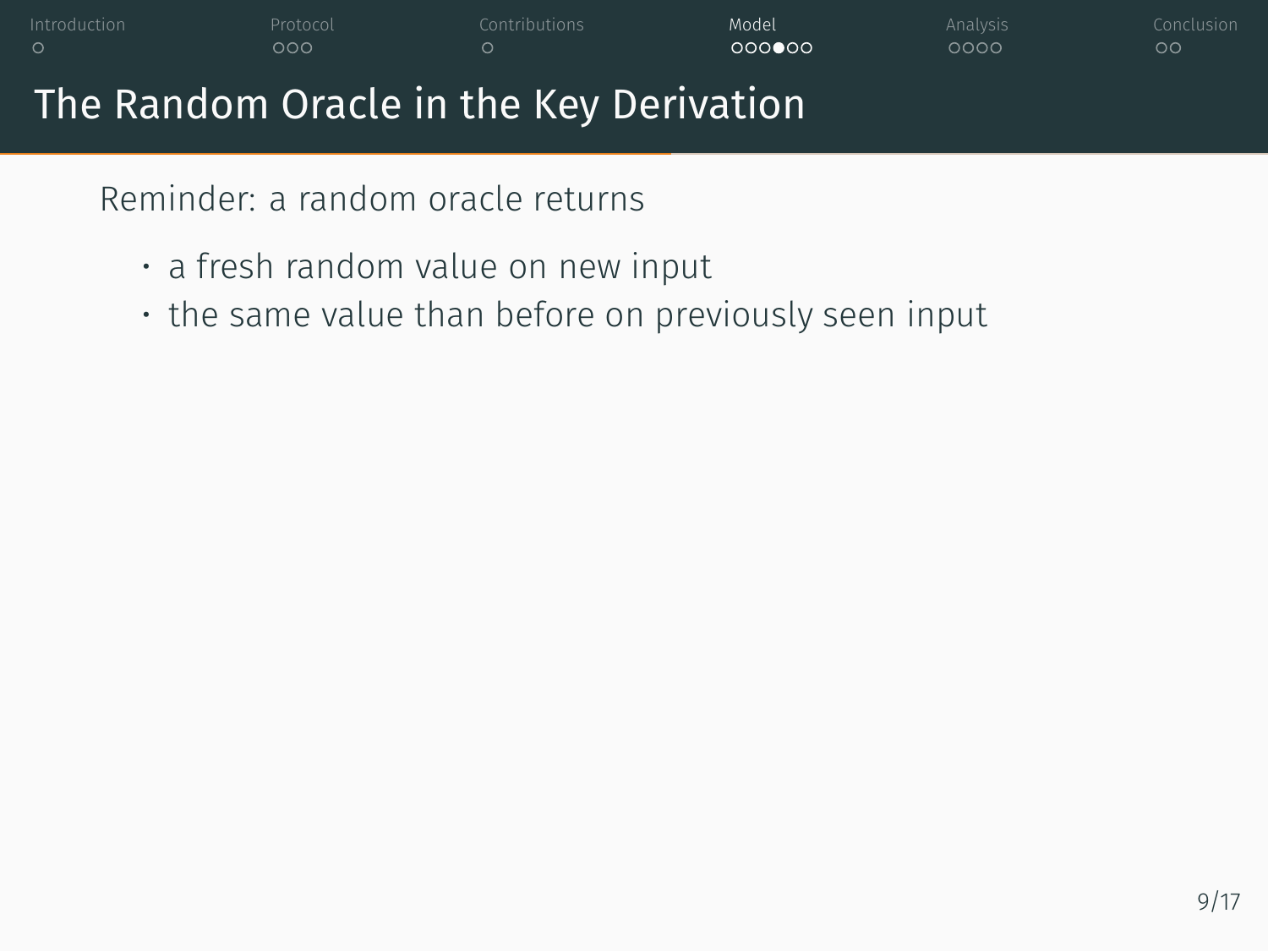Reminder: a random oracle returns

- a fresh random value on new input
- the same value than before on previously seen input

Introduction 2006 Protocol Contributions **Model Analysis Conclusion** 

Mechanised analysis has to treat *all cases of collision*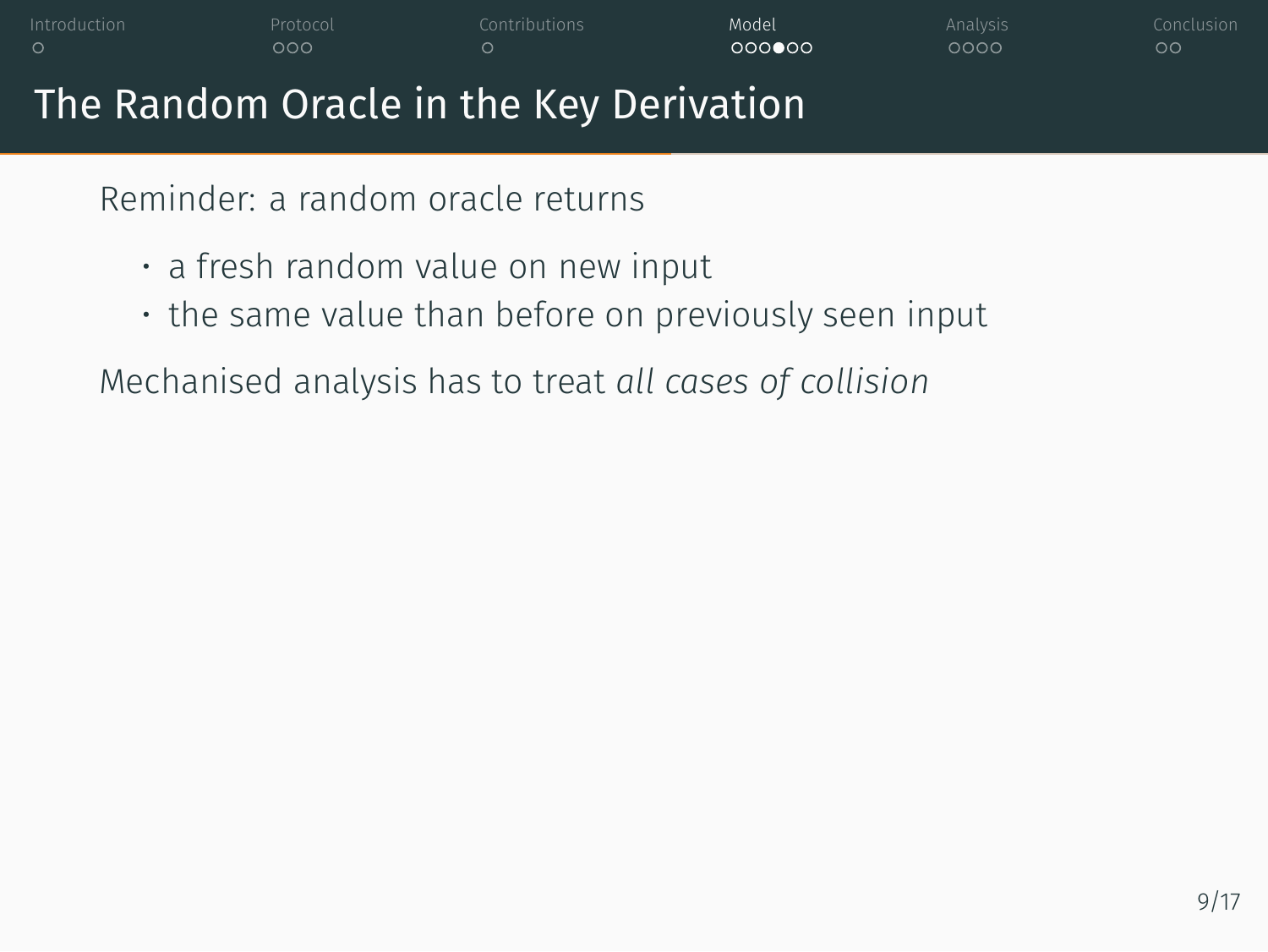Reminder: a random oracle returns

- a fresh random value on new input
- the same value than before on previously seen input

Introduction 2006 Protocol Contributions **Model Analysis Conclusion** 

Mechanised analysis has to treat *all cases of collision ⇒* CryptoVerif creates nested branches for hkdf inputs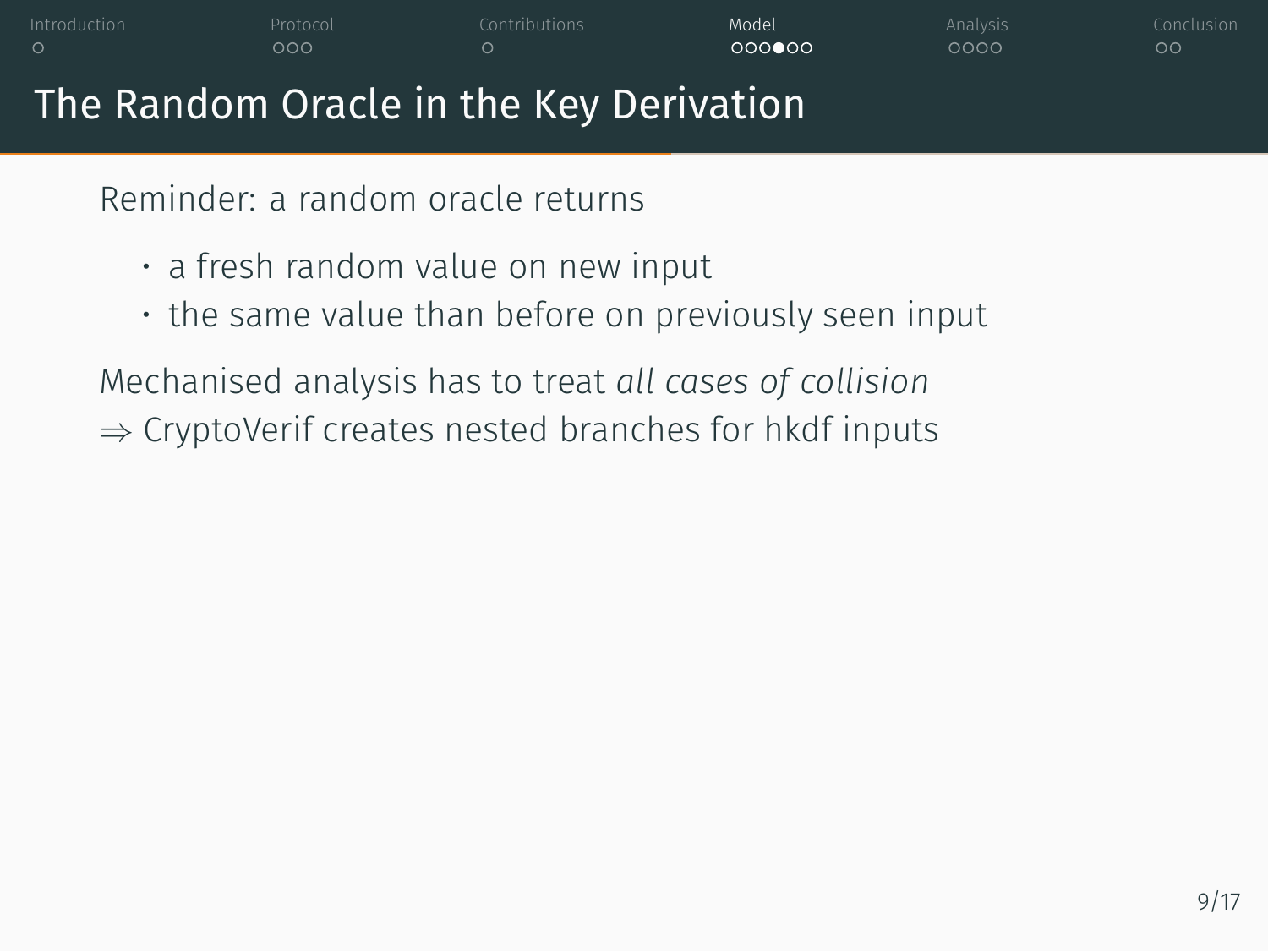Reminder: a random oracle returns

- a fresh random value on new input
- the same value than before on previously seen input

Introduction 2006 Protocol Contributions **Model Analysis Conclusion** 

Mechanised analysis has to treat *all cases of collision*

*⇒* CryptoVerif creates nested branches for hkdf inputs (remember: 8 *dependent* random oracle calls with inputs  $v_0, \ldots, v_7$ )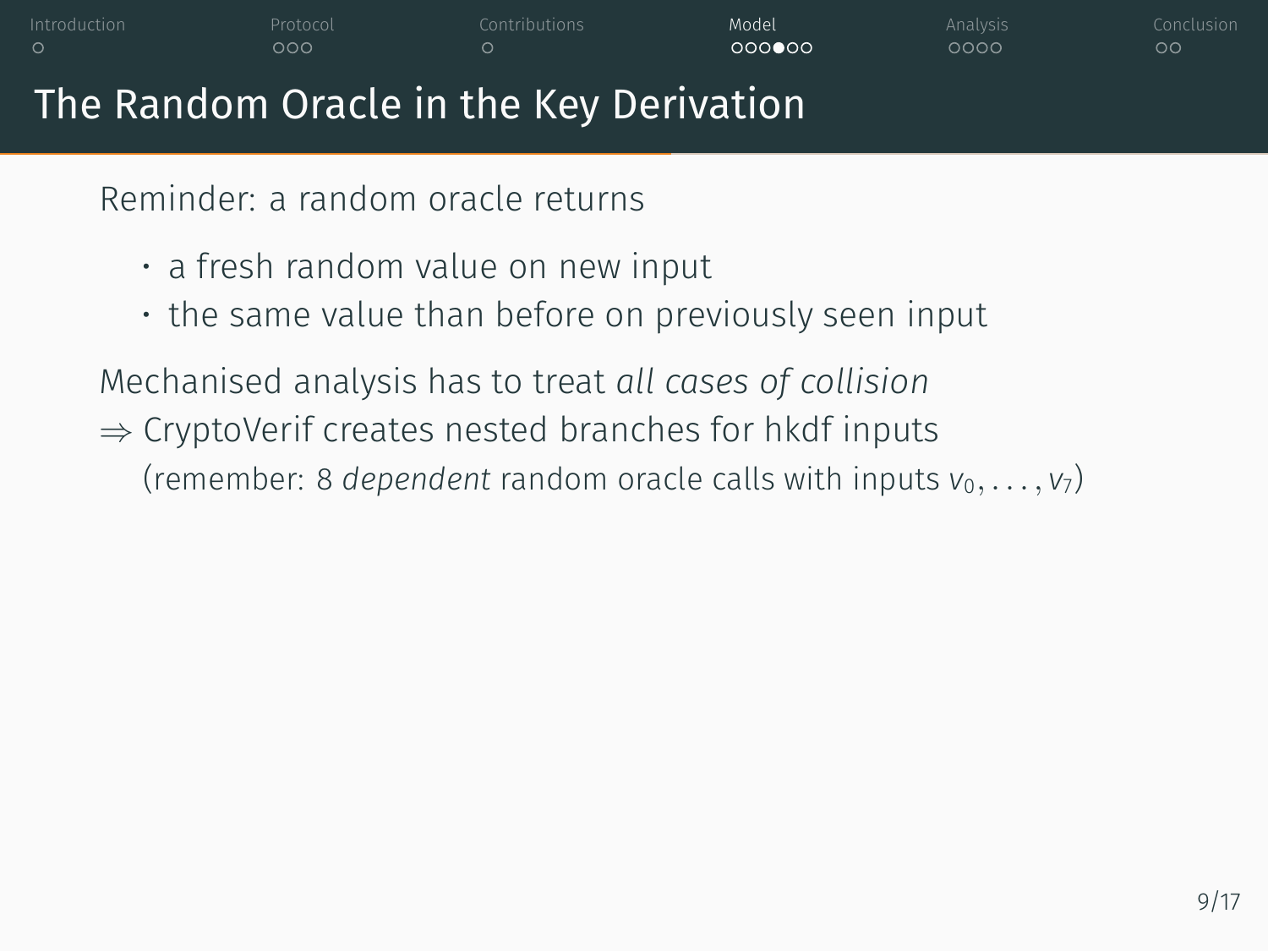Reminder: a random oracle returns

- a fresh random value on new input
- the same value than before on previously seen input

Mechanised analysis has to treat *all cases of collision*

- *⇒* CryptoVerif creates nested branches for hkdf inputs
	- (remember: 8 *dependent* random oracle calls with inputs  $v_0, \ldots, v_7$ )

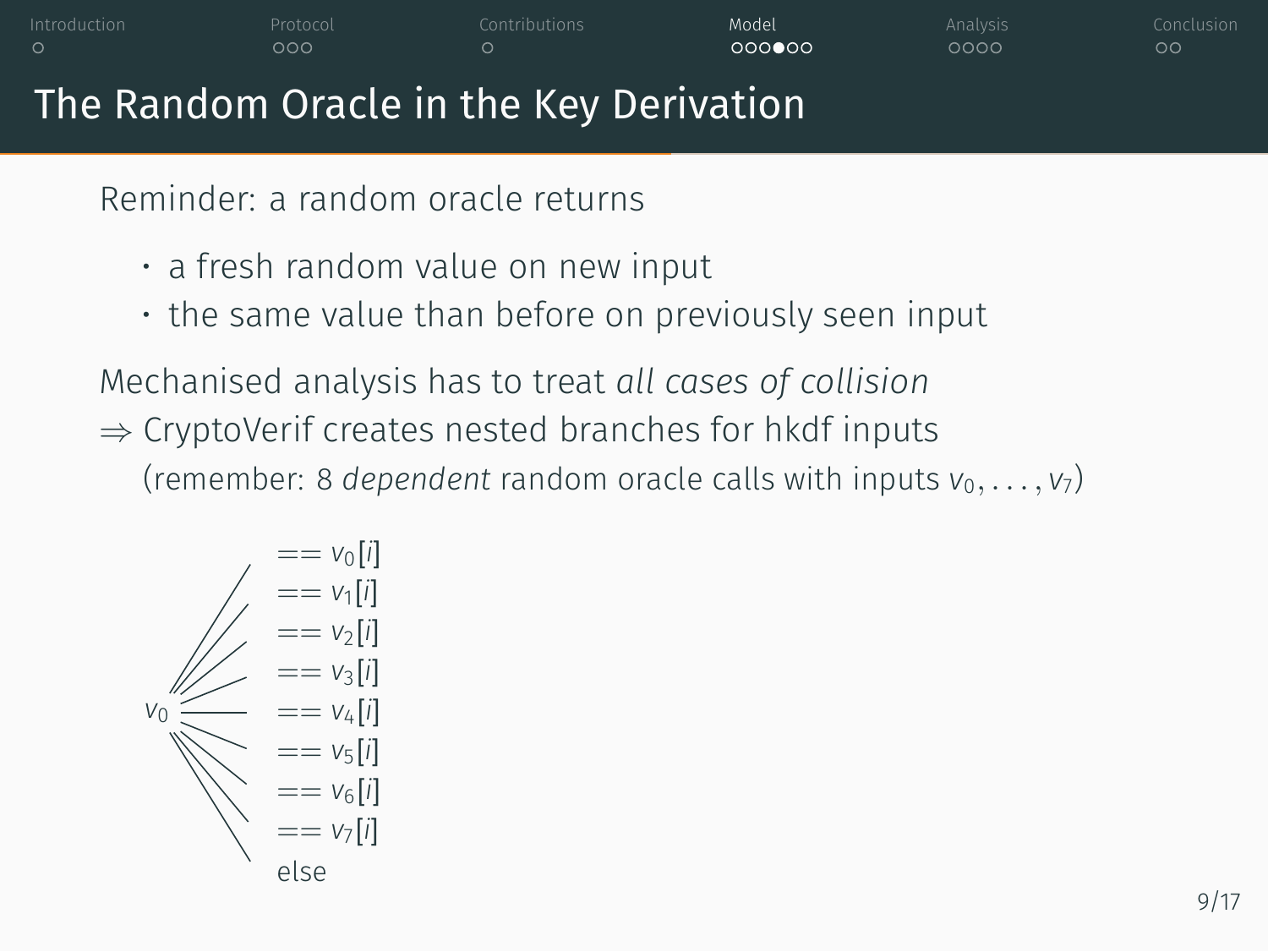Reminder: a random oracle returns

- a fresh random value on new input
- the same value than before on previously seen input

Mechanised analysis has to treat *all cases of collision*

*⇒* CryptoVerif creates nested branches for hkdf inputs

(remember: 8 *dependent* random oracle calls with inputs  $v_0, \ldots, v_7$ )

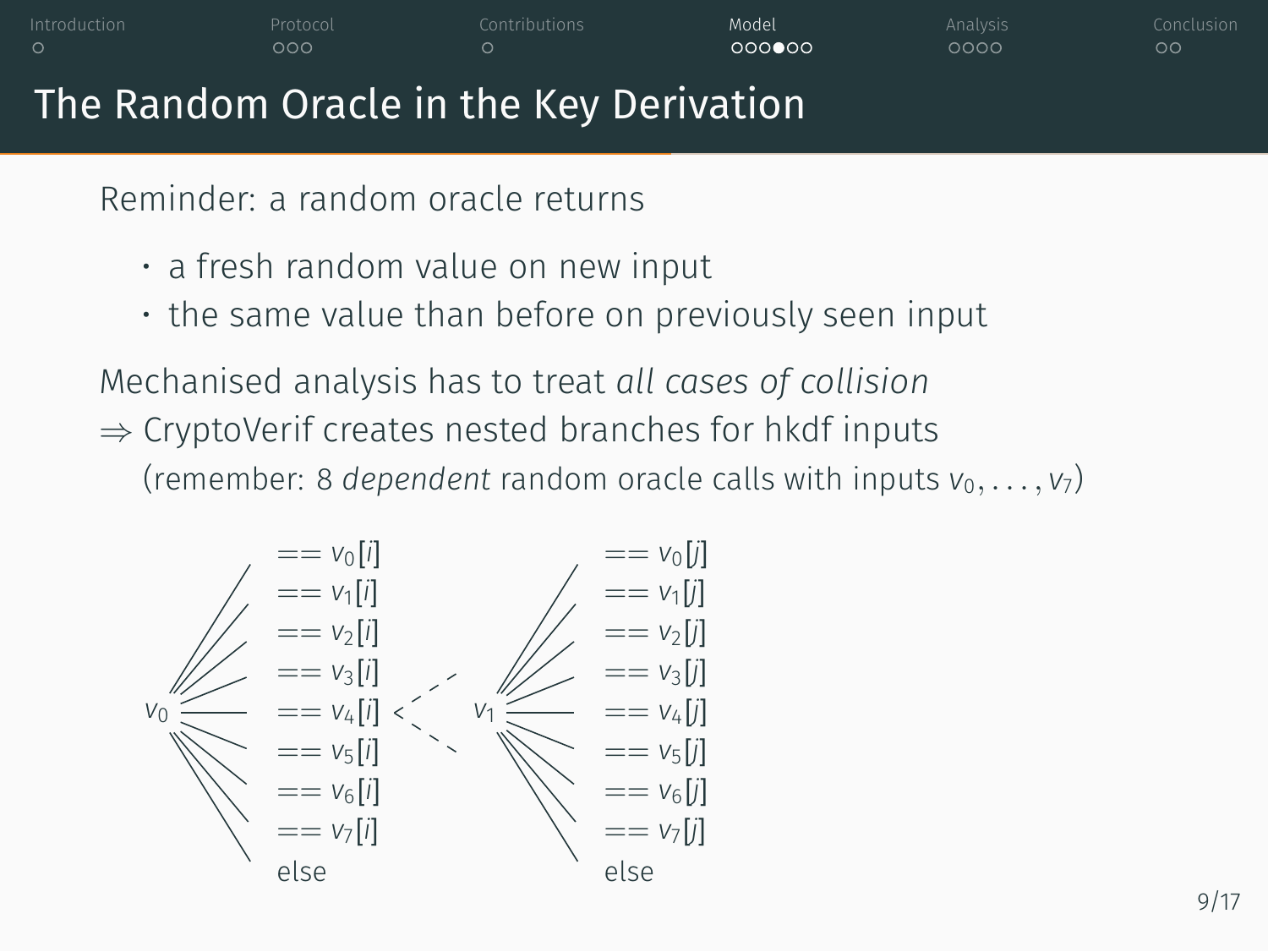Reminder: a random oracle returns

- a fresh random value on new input
- the same value than before on previously seen input

Mechanised analysis has to treat *all cases of collision*

- *⇒* CryptoVerif creates nested branches for hkdf inputs
	- (remember: 8 *dependent* random oracle calls with inputs  $v_0, \ldots, v_7$ )

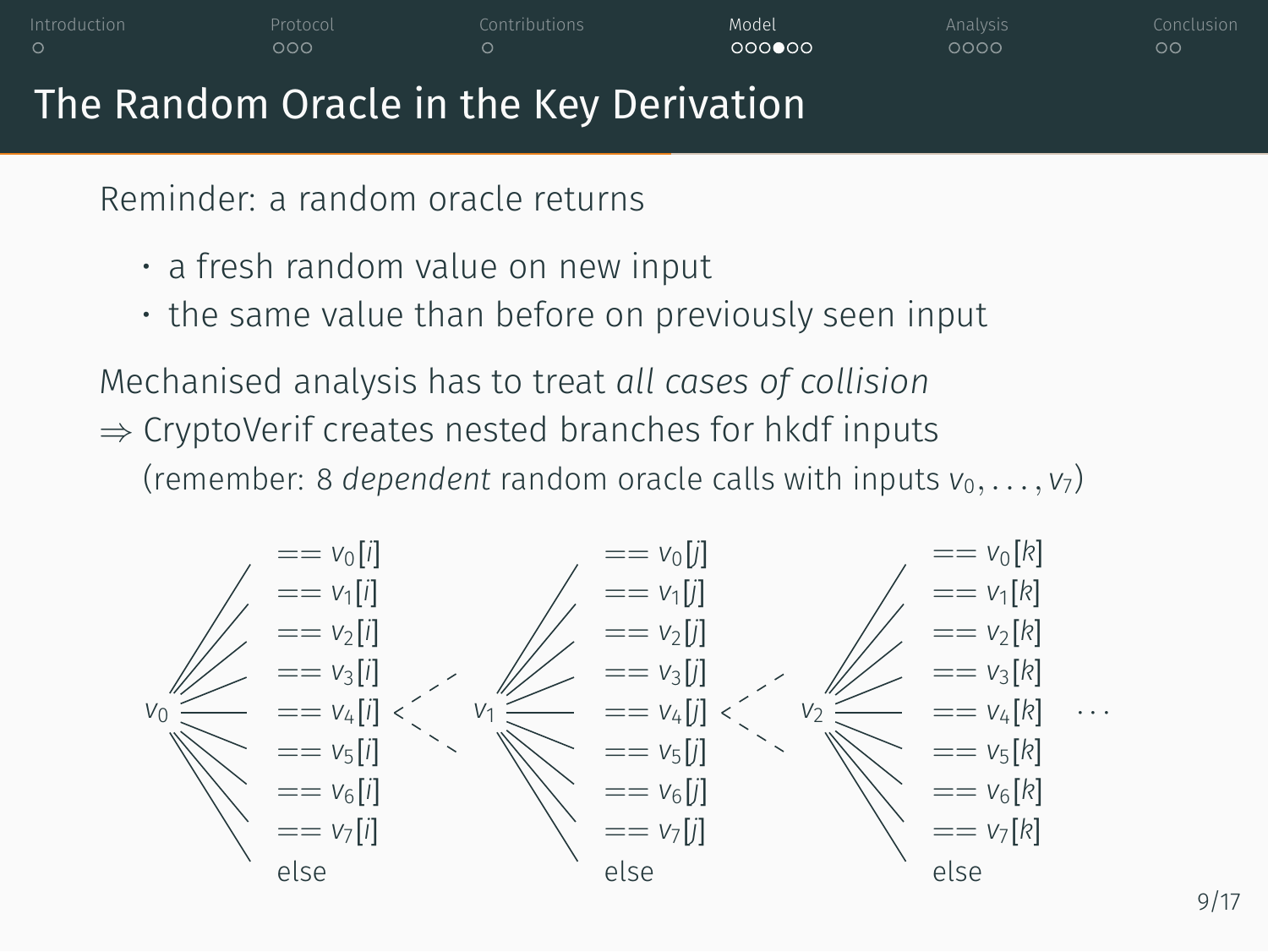### Introduction Protocol Contributions Model Analysis Conclusion Simplification of the Key Derivation's HKDF Chain

8 chained calls to *one* random oracle.

| C                                              | ← const                           |
|------------------------------------------------|-----------------------------------|
| C                                              | $\leftarrow$ hkdf(C, $v_0$ )      |
| $C  {\bm k}_1$                                 | $\leftarrow$ hkdf(C, $v_1$ )      |
| $C  k_2$                                       | $\leftarrow$ hkdf(C, $v_2$ )      |
| C                                              | $\leftarrow$ hkdf(C, $v_3$ )      |
| C                                              | $\leftarrow$ hkdf(C, $v_4$ )      |
| C                                              | $\leftarrow$ hkdf(C, $v_5$ )      |
| $C  \boldsymbol{\pi}  \boldsymbol{k}_3$        | $\leftarrow$ hkdf(C, $v_6$ )      |
| $T^{\rightarrow}$ $\parallel$ $T^{\leftarrow}$ | $\leftarrow$ hkdf(C, $\epsilon$ ) |
|                                                |                                   |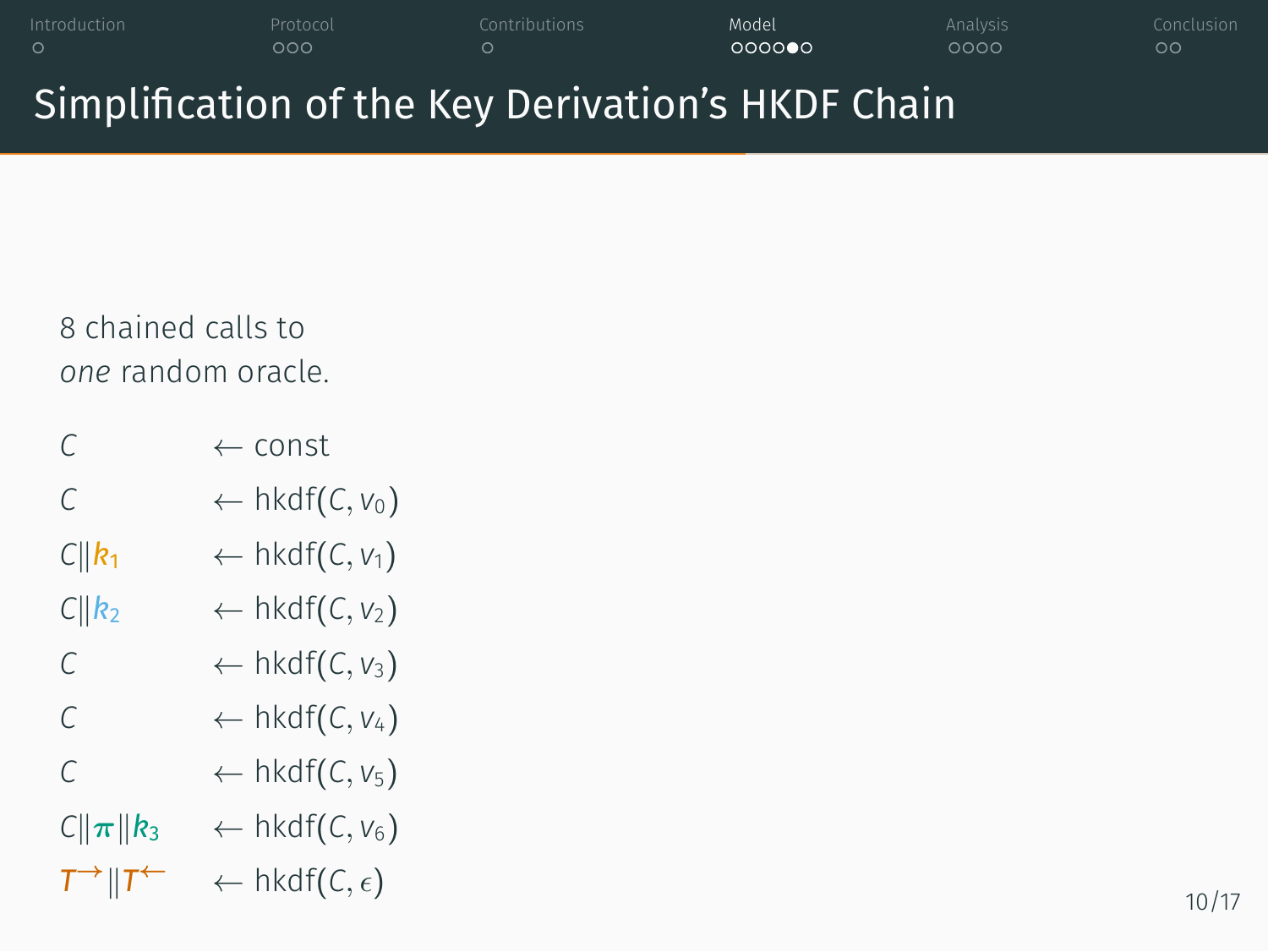# Simplification of the Key Derivation's HKDF Chain

Introduction 2006 Protocol Contributions **Model Analysis Conclusion** 

8 chained calls to *one* random oracle.

| C                                       | $\leftarrow$ const                |
|-----------------------------------------|-----------------------------------|
| C                                       | $\leftarrow$ hkdf(C, $v_0$ )      |
| $C  \mathbf{k}_1$                       | $\leftarrow$ hkdf(C, $v_1$ )      |
| $C  k_2$                                | $\leftarrow$ hkdf(C, $v_2$ )      |
| $\subset$                               | $\leftarrow$ hkdf(C, $v_3$ )      |
| C                                       | $\leftarrow$ hkdf(C, $v_4$ )      |
| $\subset$                               | $\leftarrow$ hkdf(C, $v_5$ )      |
| $C  \boldsymbol{\pi}  \boldsymbol{k}_3$ | $\leftarrow$ hkdf(C, $v_6$ )      |
| $T^{\rightarrow}$ $  T^{\leftarrow}$    | $\leftarrow$ hkdf(C, $\epsilon$ ) |

3 independent calls to 3 *independent* random oracles.

| R <sub>1</sub>                                    | $\leftarrow$ chain <sub>1</sub> ( $v_0, v_1$ )                                            |
|---------------------------------------------------|-------------------------------------------------------------------------------------------|
| R <sub>2</sub>                                    | $\leftarrow$ chain <sub>2</sub> ( $v_0, v_1, v_2$ )                                       |
| $\pi    k_3    T^{\rightarrow}    T^{\leftarrow}$ | $\leftarrow$ chain <sub>6</sub> ( $v_0$ , $v_1$ , $v_2$ , $v_3$ , $v_4$ , $v_5$ , $v_6$ ) |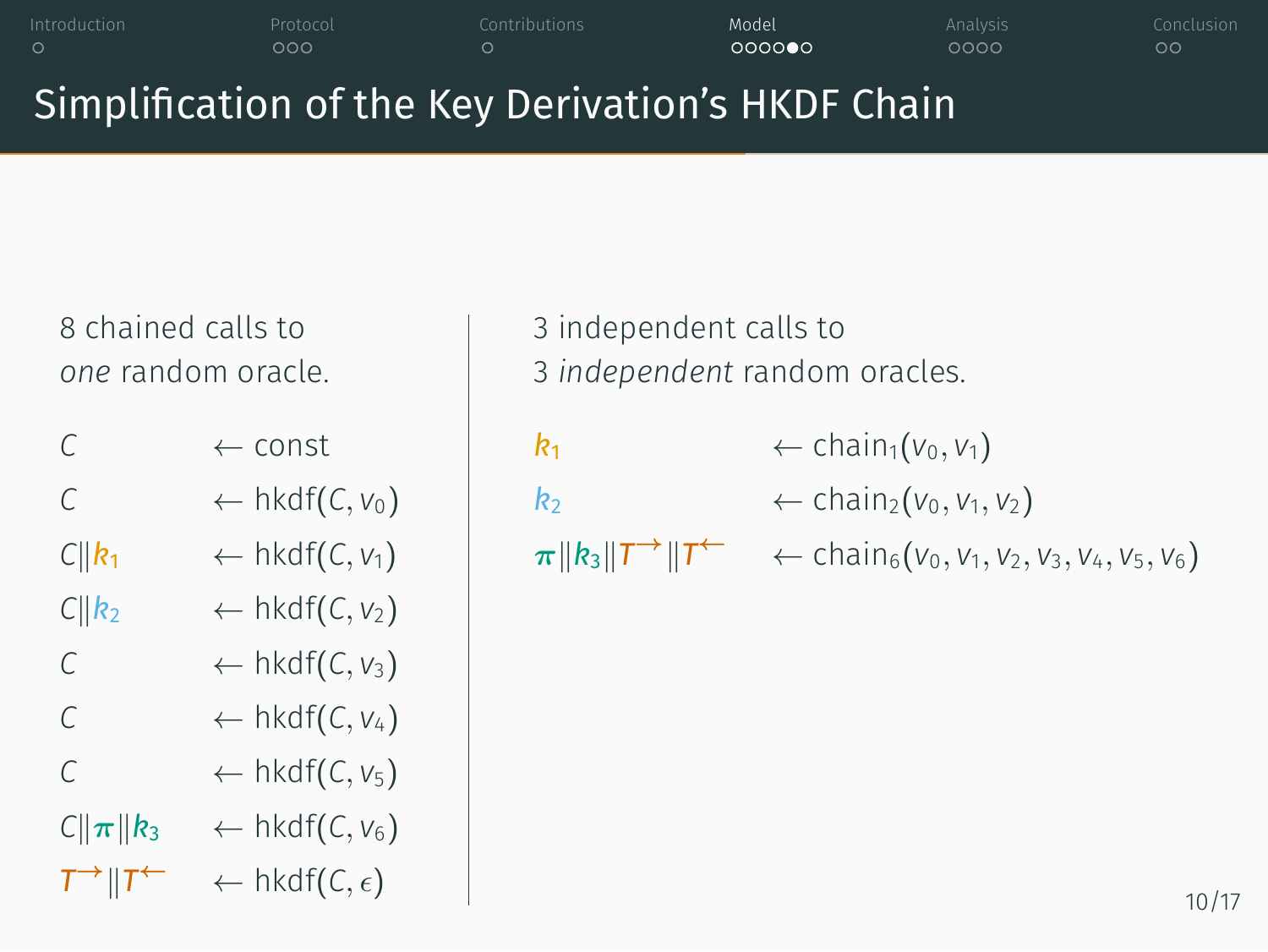## Simplification of the Key Derivation's HKDF Chain

Introduction 2006 Protocol Contributions **Model Analysis Conclusion** 

8 chained calls to *one* random oracle.

| C                                       | $\leftarrow$ const                |
|-----------------------------------------|-----------------------------------|
| C                                       | $\leftarrow$ hkdf(C, $v_0$ )      |
| $C  \bm{k}_1$                           | $\leftarrow$ hkdf(C, $v_1$ )      |
| $C  k_2$                                | $\leftarrow$ hkdf(C, $v_2$ )      |
| C                                       | $\leftarrow$ hkdf(C, $v_3$ )      |
| C                                       | $\leftarrow$ hkdf(C, $v_4$ )      |
| C                                       | $\leftarrow$ hkdf(C, $v_5$ )      |
| $C  \boldsymbol{\pi}  \boldsymbol{k}_3$ | $\leftarrow$ hkdf(C, $v_6$ )      |
| $T^{\rightarrow}$ $T^{\leftarrow}$      | $\leftarrow$ hkdf(C, $\epsilon$ ) |

3 independent calls to 3 *independent* random oracles.

| R <sub>1</sub>                                    | $\leftarrow$ chain <sub>1</sub> ( $v_0, v_1$ )                                            |
|---------------------------------------------------|-------------------------------------------------------------------------------------------|
| R <sub>2</sub>                                    | $\leftarrow$ chain <sub>2</sub> ( $v_0, v_1, v_2$ )                                       |
| $\pi    k_3    T^{\rightarrow}    T^{\leftarrow}$ | $\leftarrow$ chain <sub>6</sub> ( $v_0$ , $v_1$ , $v_2$ , $v_3$ , $v_4$ , $v_5$ , $v_6$ ) |
|                                                   |                                                                                           |

Idea: extract only whenever the protocol needs a key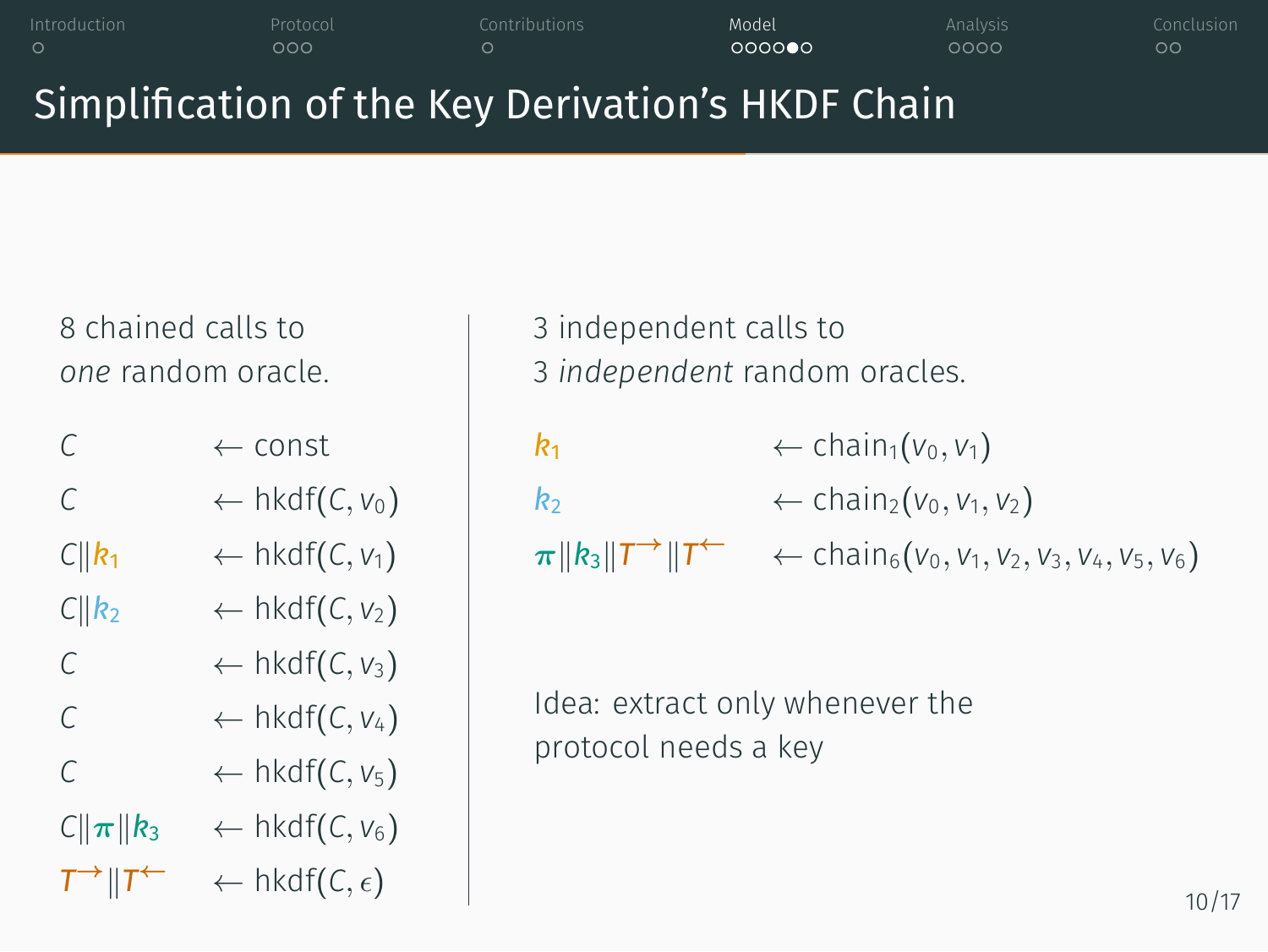|                    | ಀಀಀ                                                                     | ◡<br>Simplification of the Key Derivation's HKDF Chain | 0000<br>ಀಀಀಀ                                                                                                         | ಀಀ |
|--------------------|-------------------------------------------------------------------------|--------------------------------------------------------|----------------------------------------------------------------------------------------------------------------------|----|
|                    | Indifferentiable in any context:                                        | (manually proved, some lemmas with CryptoVerif)        |                                                                                                                      |    |
| 8 chained calls to | one random oracle.                                                      | 3 independent calls to                                 | 3 independent random oracles.                                                                                        |    |
| C                  | $\leftarrow$ const                                                      | k <sub>1</sub>                                         | $\leftarrow$ chain <sub>1</sub> ( $v_0, v_1$ )                                                                       |    |
| $\mathcal{C}$      | $\leftarrow$ hkdf(C, $v_0$ )                                            | $\mathbf{k}_2$                                         | $\leftarrow$ chain <sub>2</sub> ( $v_0, v_1, v_2$ )                                                                  |    |
|                    | $C  k_1 \leftarrow \text{hkdf}(C, v_1)$                                 |                                                        | $\pi \  k_3 \  T^{\rightarrow} \  T^{\leftarrow} \quad \leftarrow \text{chain}_6(v_0, v_1, v_2, v_3, v_4, v_5, v_6)$ |    |
|                    | $C  k_2 \leftarrow \text{hkdf}(C, V_2)$                                 |                                                        |                                                                                                                      |    |
| C                  | $\leftarrow$ hkdf(C, $v_3$ )                                            |                                                        |                                                                                                                      |    |
| $\mathcal{C}$      | $\leftarrow$ hkdf(C, $v_4$ )                                            | Idea: extract only whenever the                        |                                                                                                                      |    |
| $\mathcal{C}$      | $\leftarrow$ hkdf(C, $v_5$ )                                            | protocol needs a key                                   |                                                                                                                      |    |
|                    | $C\ \boldsymbol{\pi}\  \boldsymbol{k}_3$ $\leftarrow$ hkdf(C, $v_6$ )   |                                                        |                                                                                                                      |    |
|                    | $T^{\rightarrow}$    $T^{\leftarrow}$ $\leftarrow$ hkdf(C, $\epsilon$ ) |                                                        |                                                                                                                      | 1( |
|                    |                                                                         |                                                        |                                                                                                                      |    |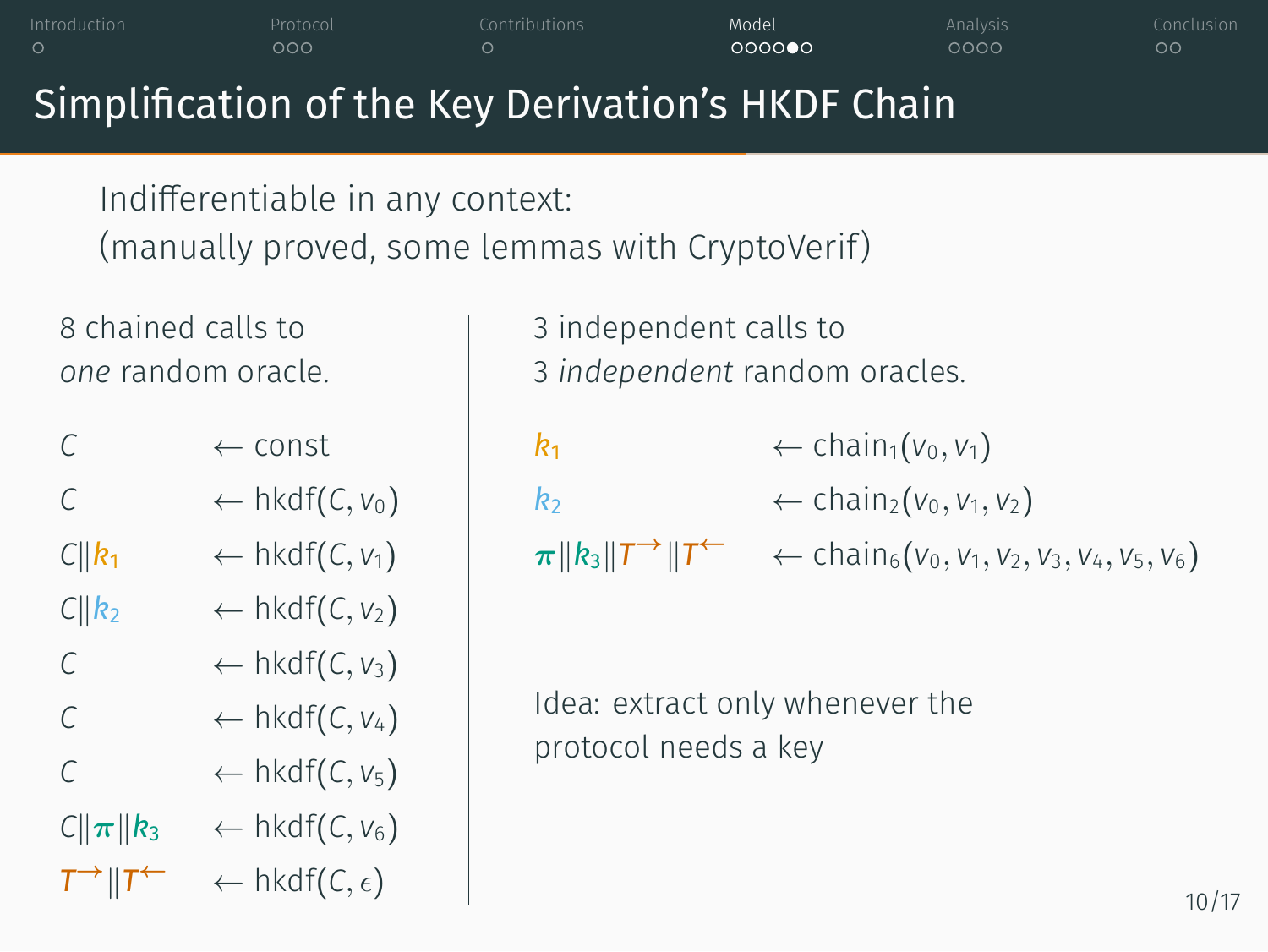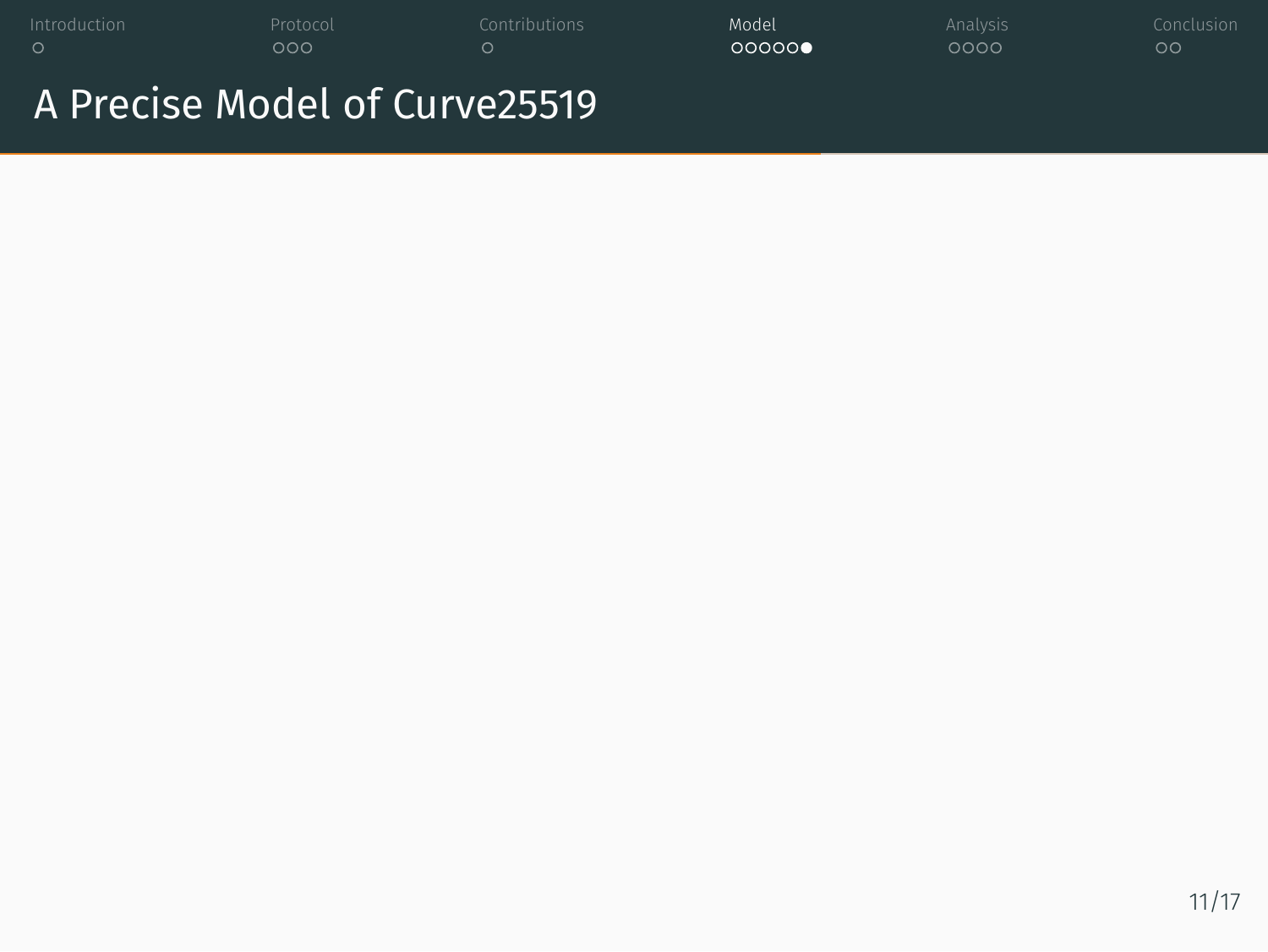

• Curve25519 is *not* a prime order group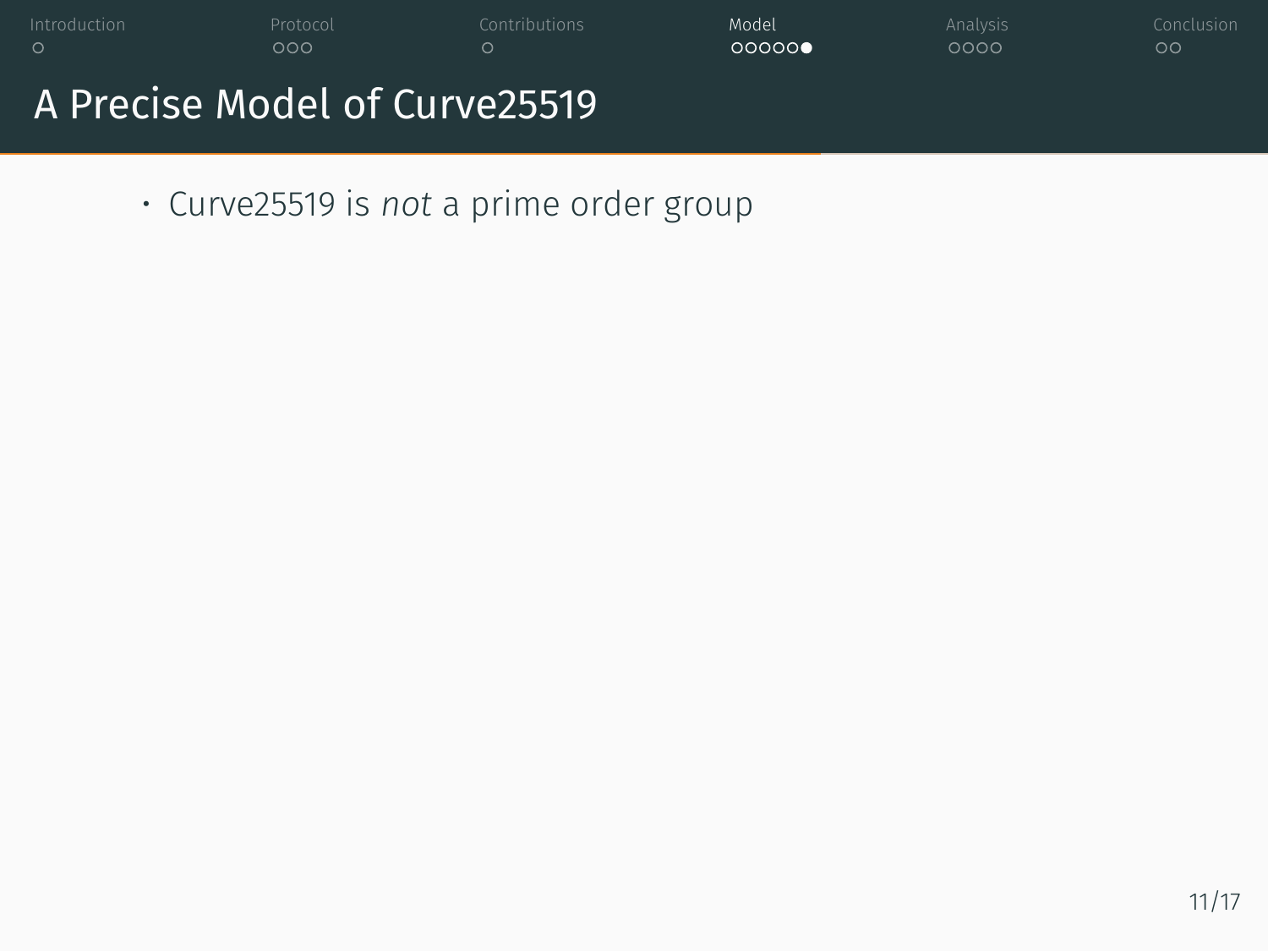

- Curve25519 is *not* a prime order group
	- $\cdot$  group of order *kq* where  $k = 8$  and *q* large prime, base point *g*<sup>0</sup> of order *q* used for honest key generation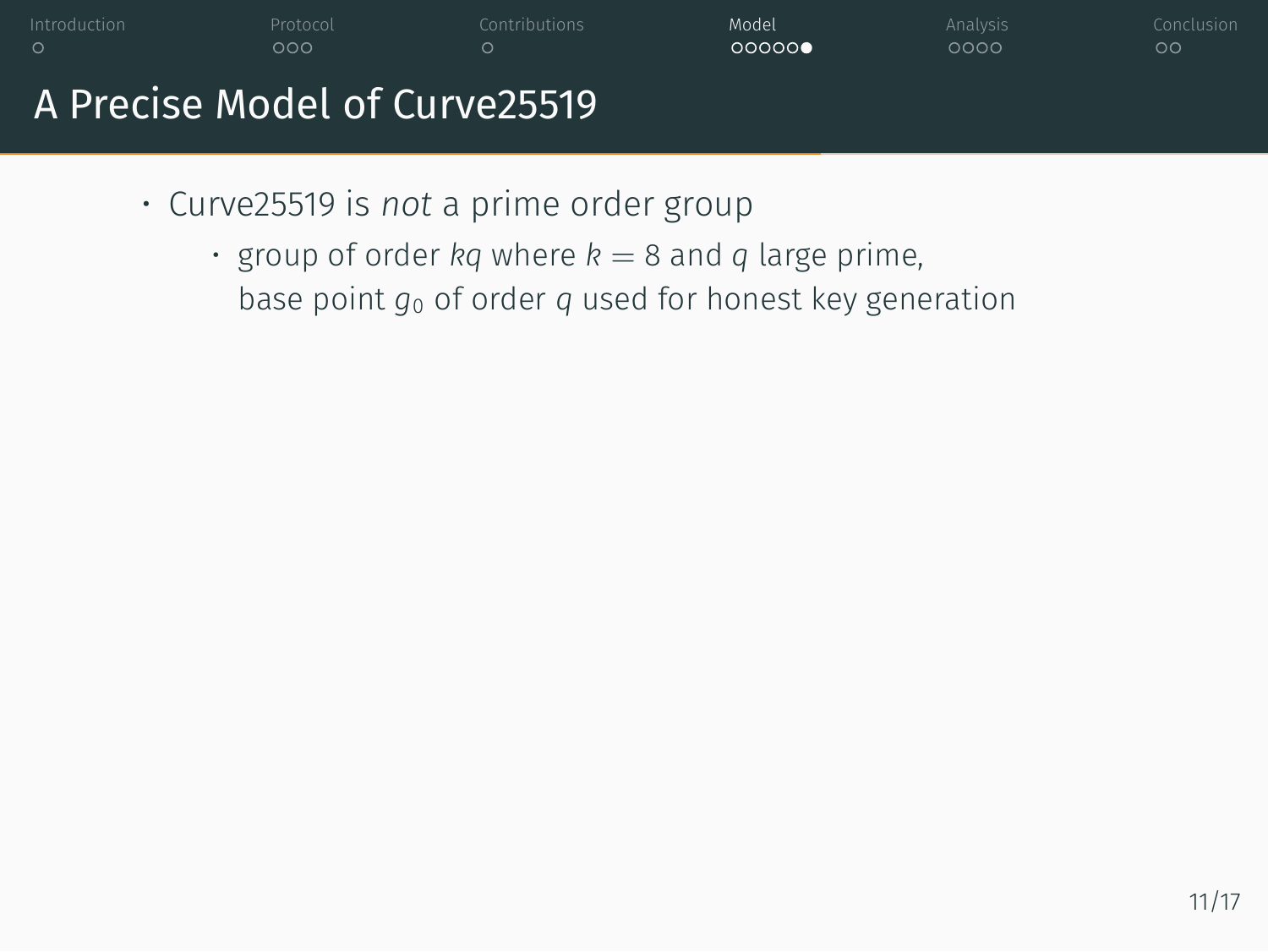

- Curve25519 is *not* a prime order group
	- $\cdot$  group of order *kq* where  $k = 8$  and *q* large prime, base point *g*<sup>0</sup> of order *q* used for honest key generation
	- twist of curve: group of order  $k'q'$  where  $k' = 4$  and  $q'$  large prime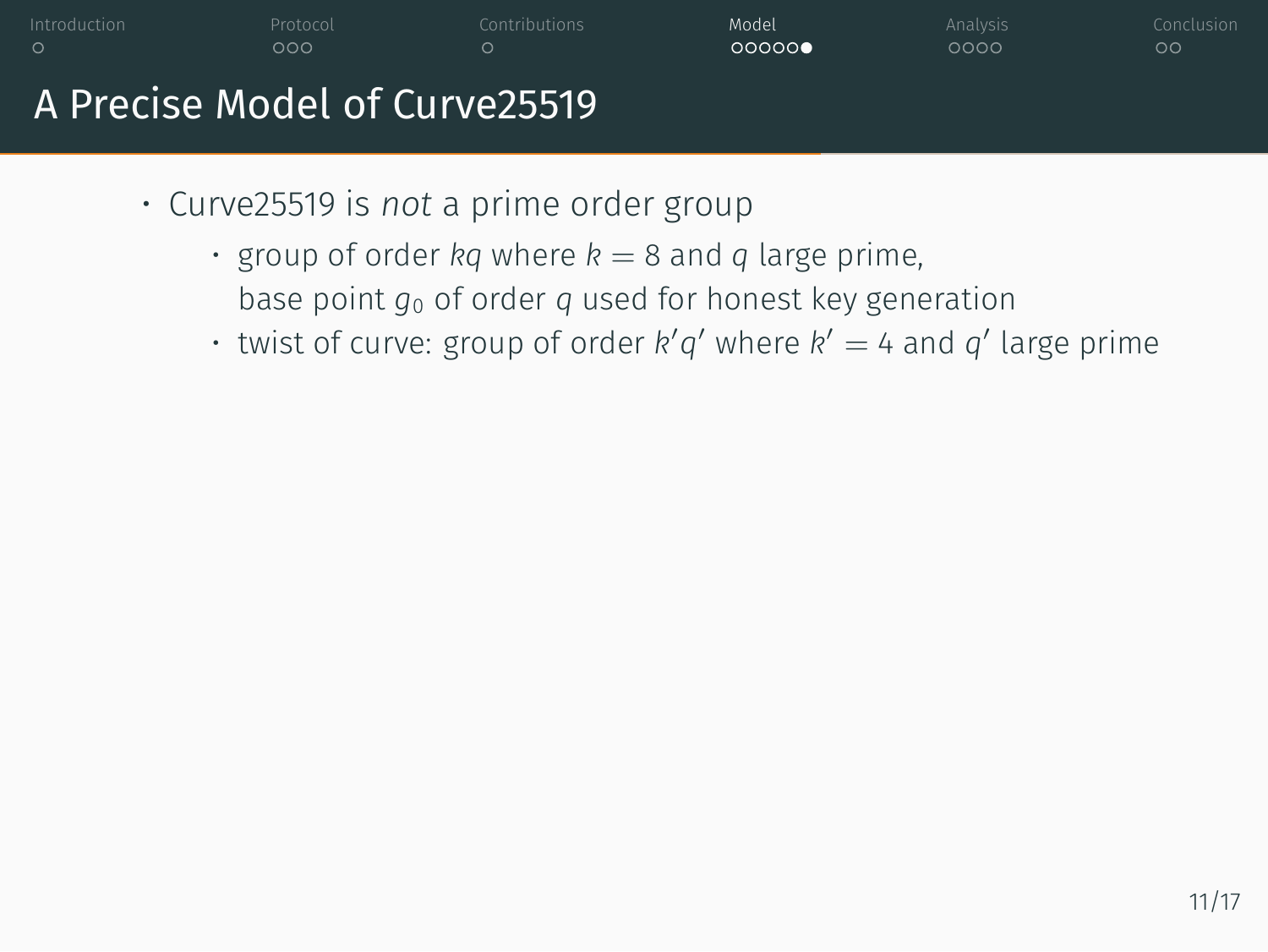

- Curve25519 is *not* a prime order group
	- $\cdot$  group of order *kq* where  $k = 8$  and *q* large prime,
		- base point *g*<sup>0</sup> of order *q* used for honest key generation
	- twist of curve: group of order  $k'q'$  where  $k' = 4$  and  $q'$  large prime
- curve points are represented by only the *x* coordinate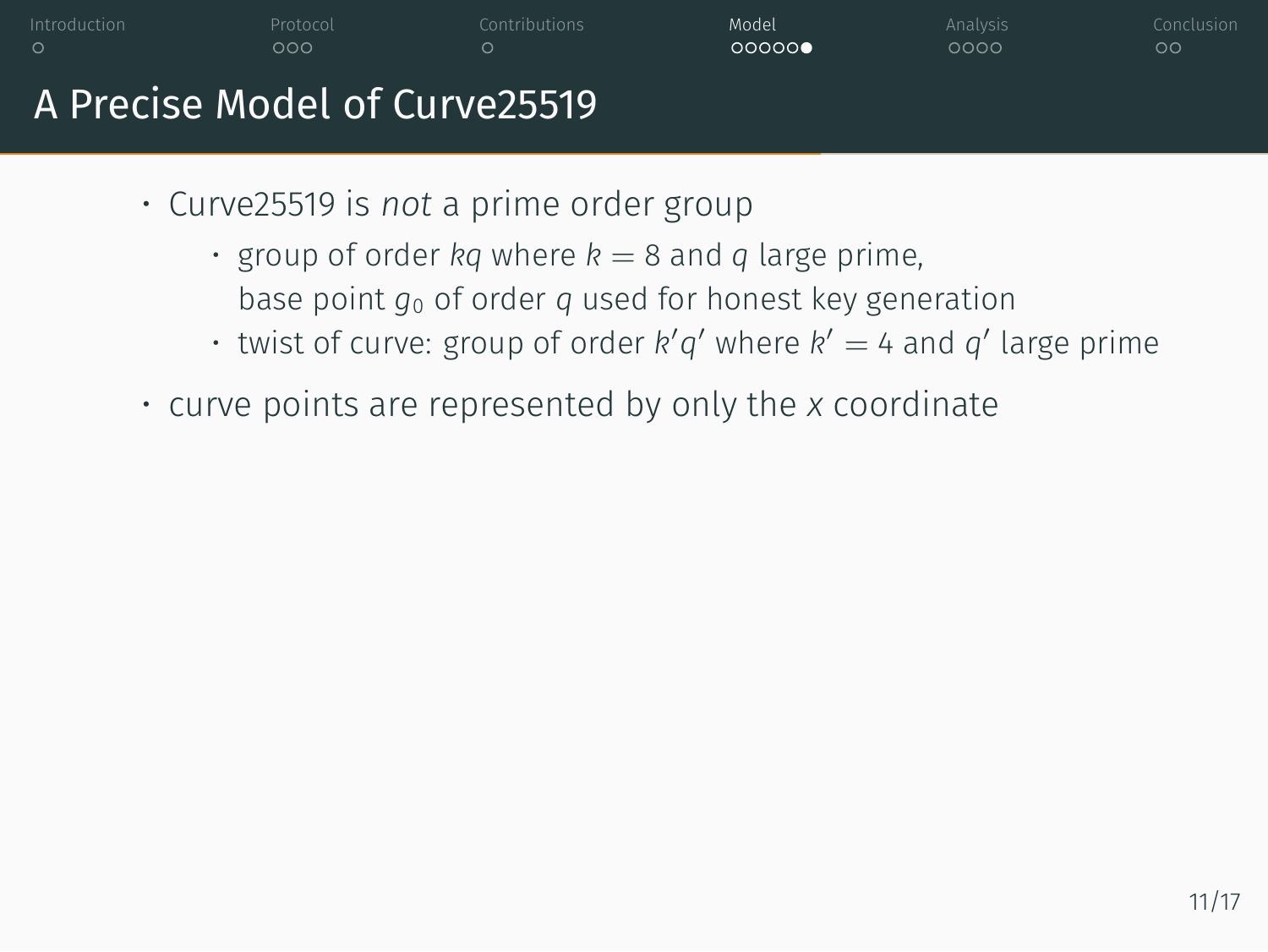

- Curve25519 is *not* a prime order group
	- $\cdot$  group of order *kq* where  $k = 8$  and *q* large prime,
		- base point *g*<sup>0</sup> of order *q* used for honest key generation
	- twist of curve: group of order  $k'q'$  where  $k' = 4$  and  $q'$  large prime
- curve points are represented by only the *x* coordinate

Updated model in the paper's long version: https://cryptoverif.inria.fr/WireGuard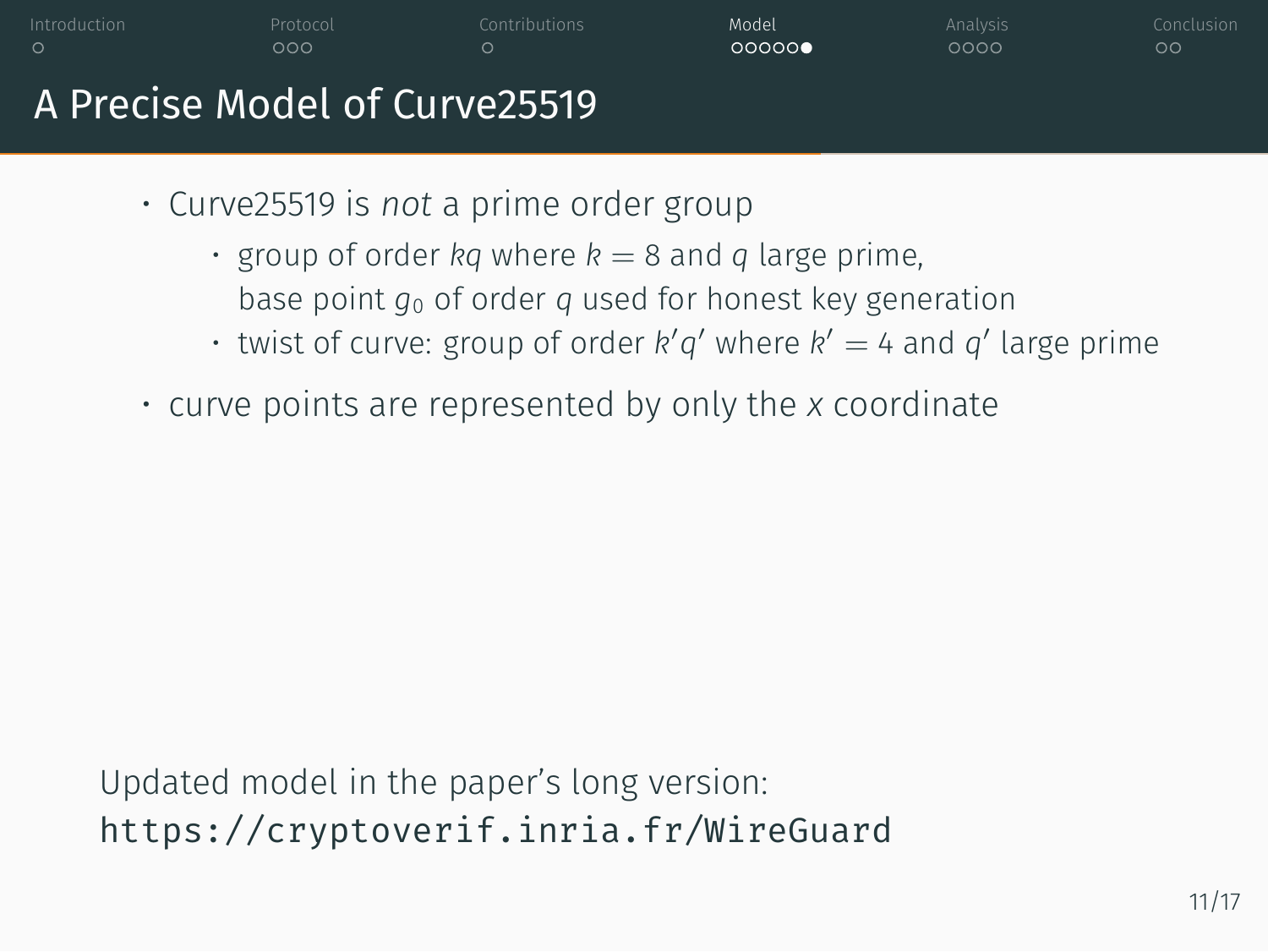

- Curve25519 is *not* a prime order group
	- $\cdot$  group of order *kq* where  $k = 8$  and *q* large prime,
		- base point *g*<sup>0</sup> of order *q* used for honest key generation
	- twist of curve: group of order  $k'q'$  where  $k' = 4$  and  $q'$  large prime
- curve points are represented by only the *x* coordinate
- incoming public keys are *not verified*

Updated model in the paper's long version: https://cryptoverif.inria.fr/WireGuard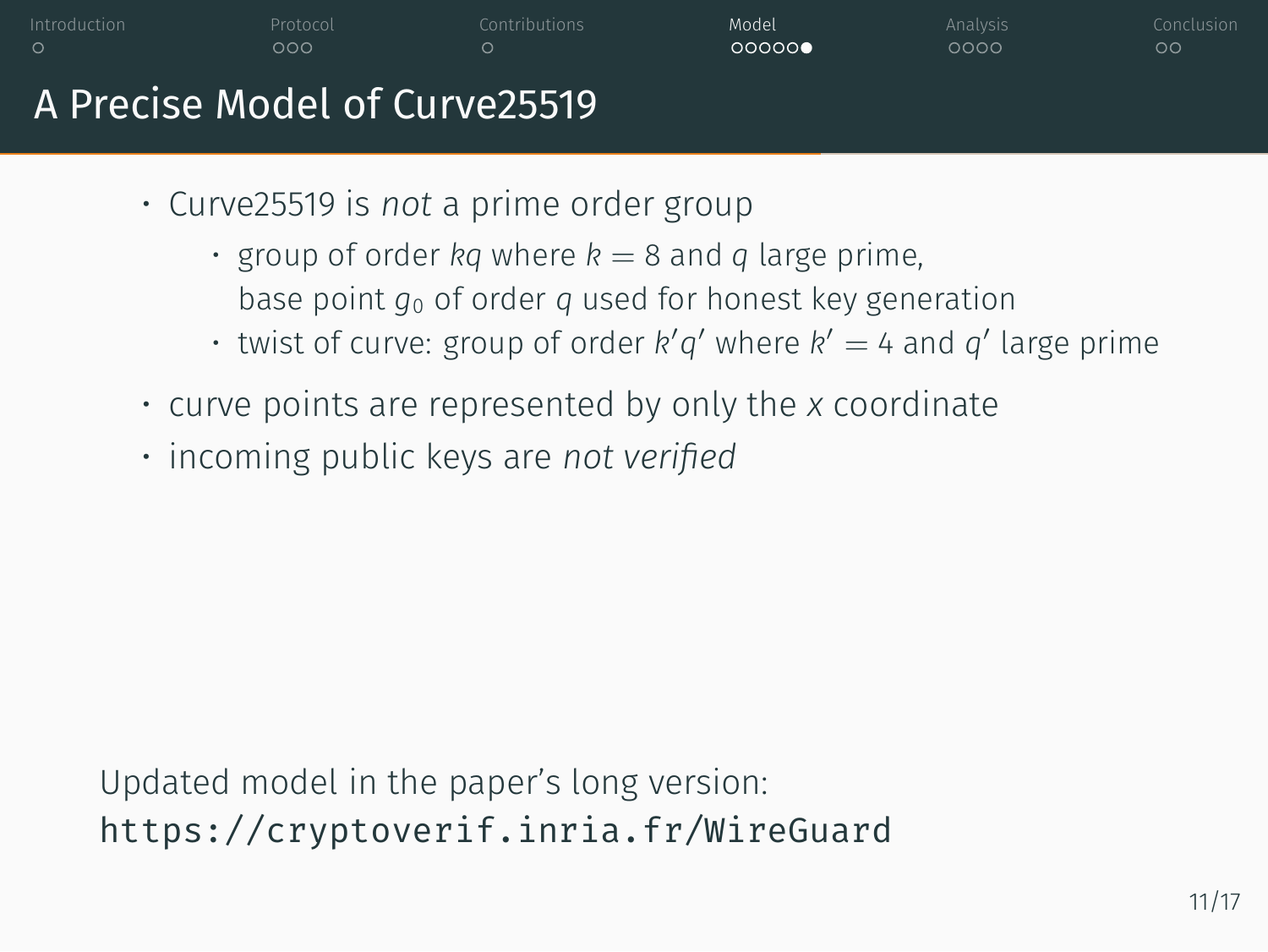- Curve25519 is *not* a prime order group
	- $\cdot$  group of order *kq* where  $k = 8$  and *q* large prime,
		- base point *g*<sup>0</sup> of order *q* used for honest key generation
	- twist of curve: group of order  $k'q'$  where  $k' = 4$  and  $q'$  large prime
- curve points are represented by only the *x* coordinate
- incoming public keys are *not verified*
	- $\cdot$  could be on curve or twist, and in subgroup generated by  $g_0$  or not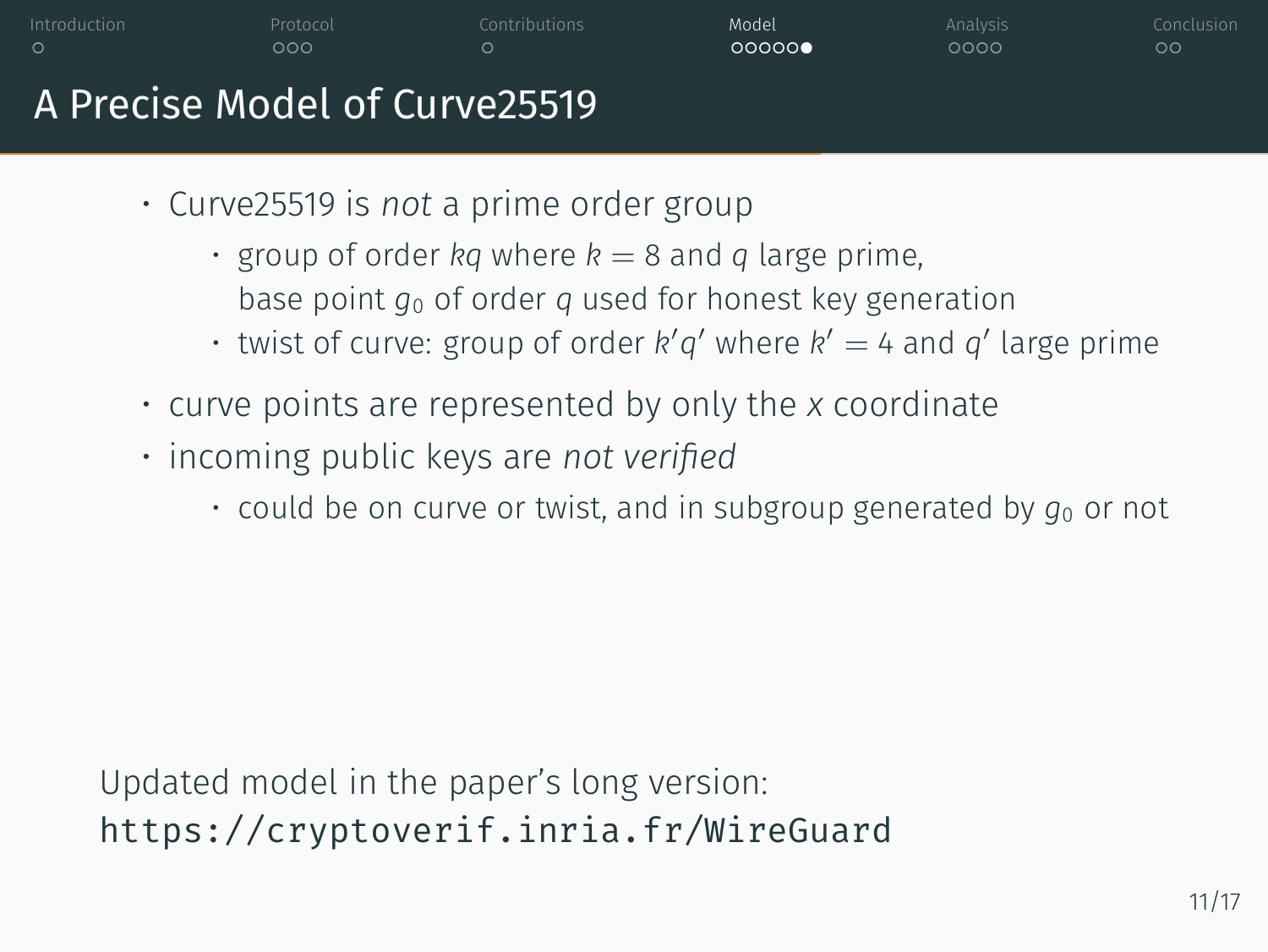- Curve25519 is *not* a prime order group
	- $\cdot$  group of order *kq* where  $k = 8$  and *q* large prime,
		- base point *g*<sup>0</sup> of order *q* used for honest key generation
	- twist of curve: group of order  $k'q'$  where  $k' = 4$  and  $q'$  large prime
- curve points are represented by only the *x* coordinate
- incoming public keys are *not verified*
	- $\cdot$  could be on curve or twist, and in subgroup generated by  $g_0$  or not
- for each public key in the subgroup, there is a small number of *equivalent* public keys outside the subgroup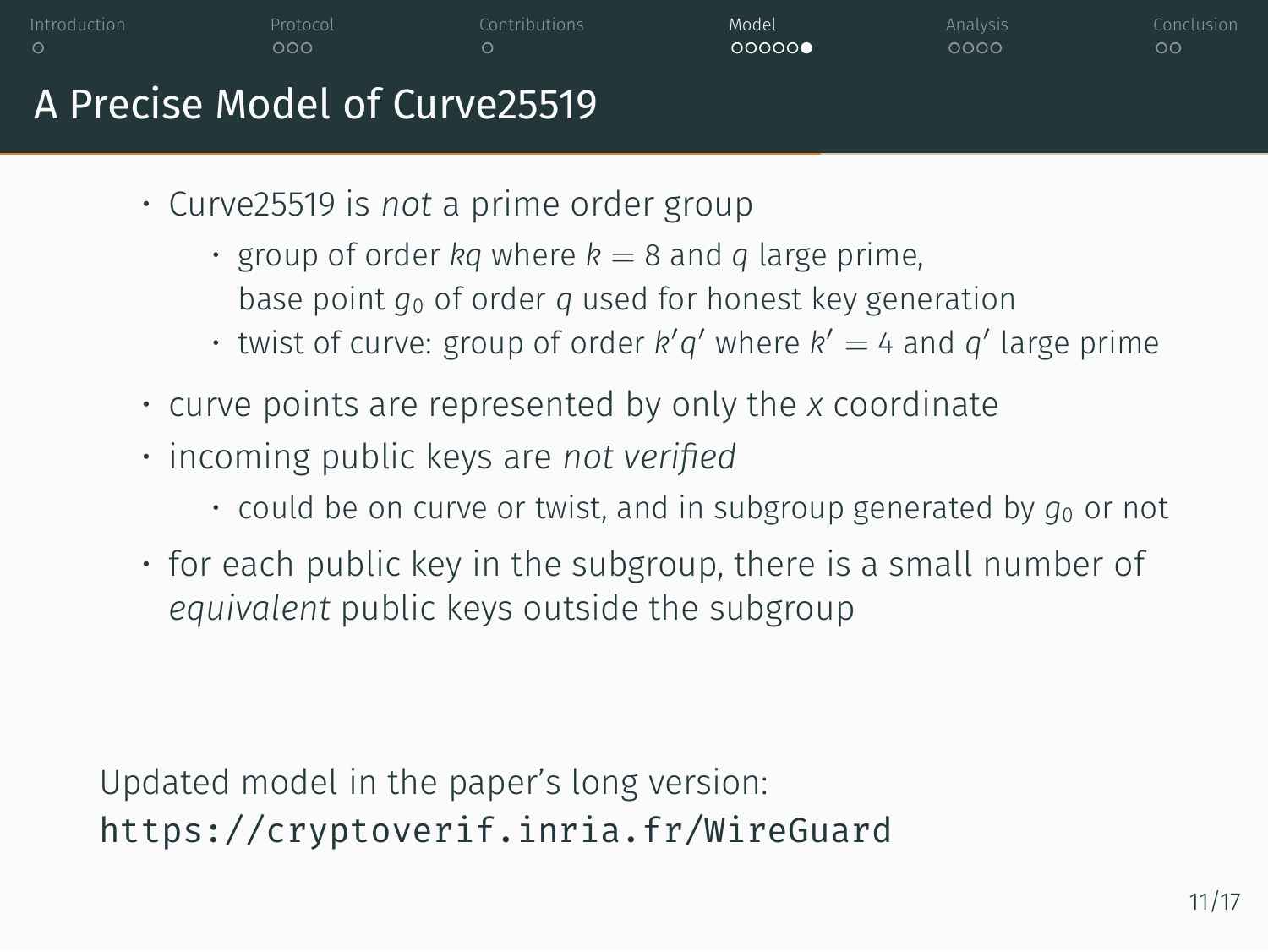- Curve25519 is *not* a prime order group
	- $\cdot$  group of order *kq* where  $k = 8$  and *q* large prime,
		- base point *g*<sup>0</sup> of order *q* used for honest key generation
	- twist of curve: group of order  $k'q'$  where  $k' = 4$  and  $q'$  large prime
- curve points are represented by only the *x* coordinate
- incoming public keys are *not verified*
	- $\cdot$  could be on curve or twist, and in subgroup generated by  $g_0$  or not
- for each public key in the subgroup, there is a small number of *equivalent* public keys outside the subgroup
	- produced by adding a low-order point to a public key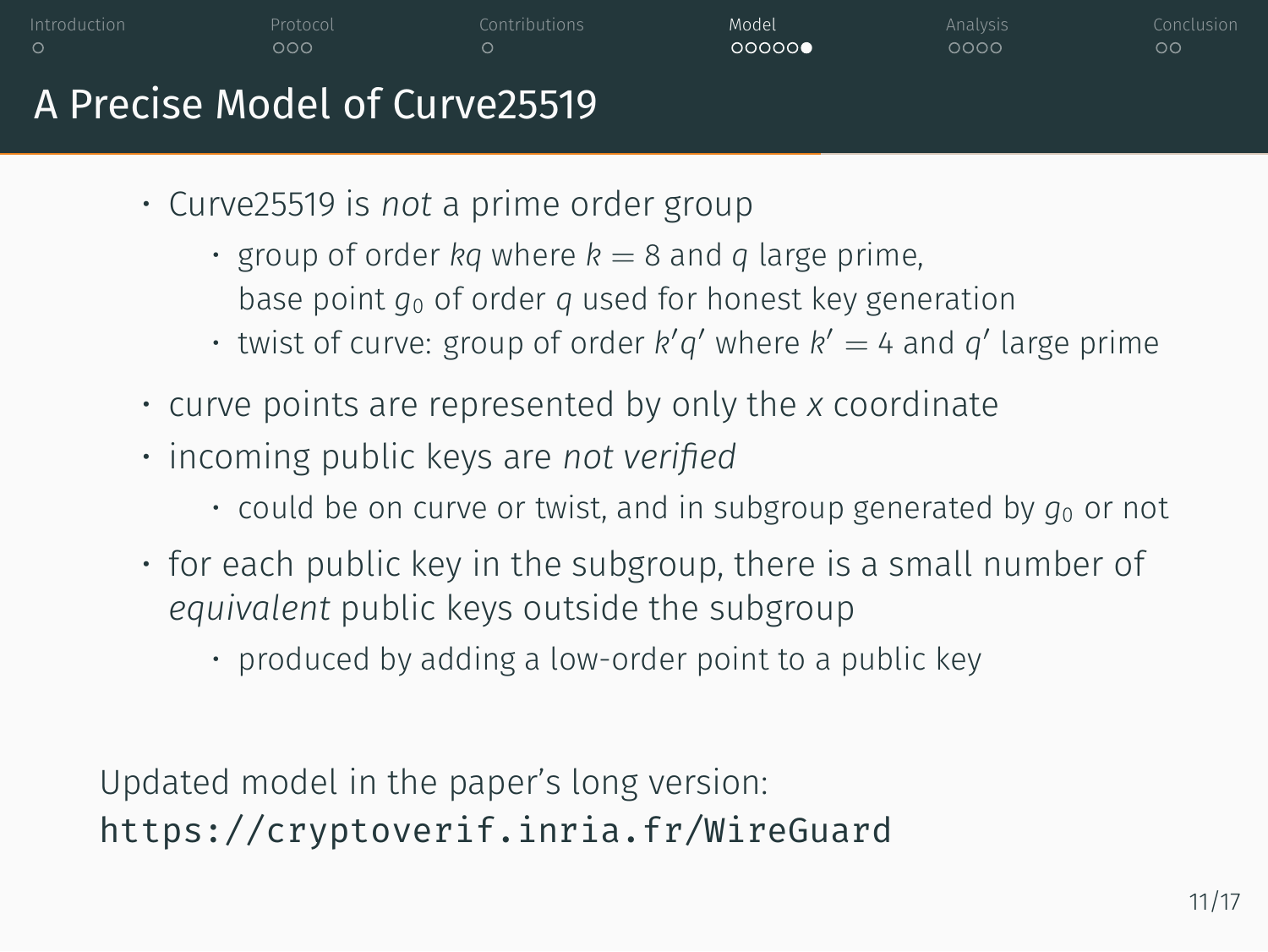- Curve25519 is *not* a prime order group
	- $\cdot$  group of order *kq* where  $k = 8$  and *q* large prime,
		- base point *g*<sup>0</sup> of order *q* used for honest key generation
	- twist of curve: group of order  $k'q'$  where  $k' = 4$  and  $q'$  large prime
- curve points are represented by only the *x* coordinate
- incoming public keys are *not verified*
	- $\cdot$  could be on curve or twist, and in subgroup generated by  $g_0$  or not
- for each public key in the subgroup, there is a small number of *equivalent* public keys outside the subgroup
	- produced by adding a low-order point to a public key
	- they lead to the same shared secret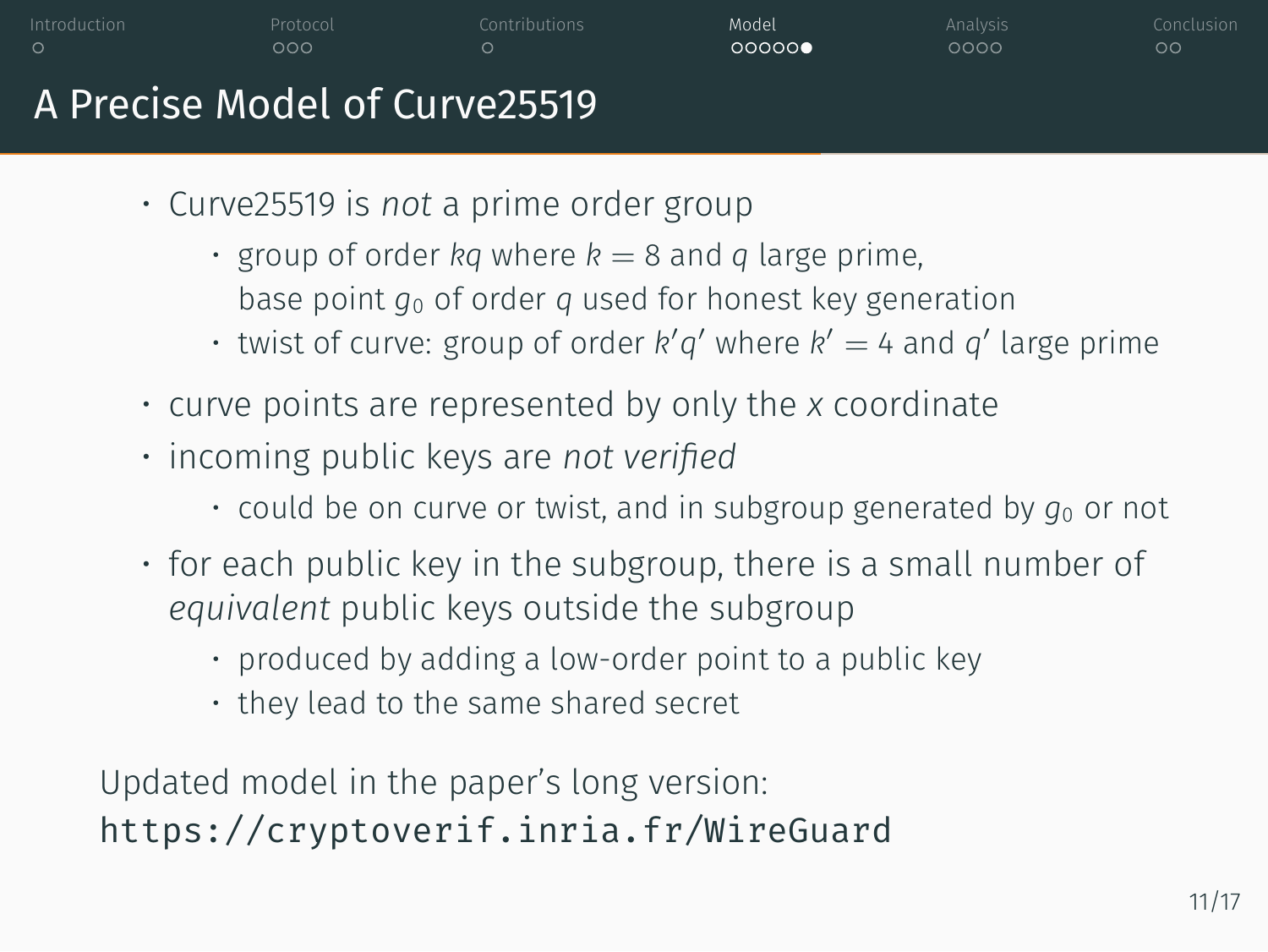Introduction Protocol Contributions Model Analysis Conclusion A Theoretical Attack leading to Identity Mis-Binding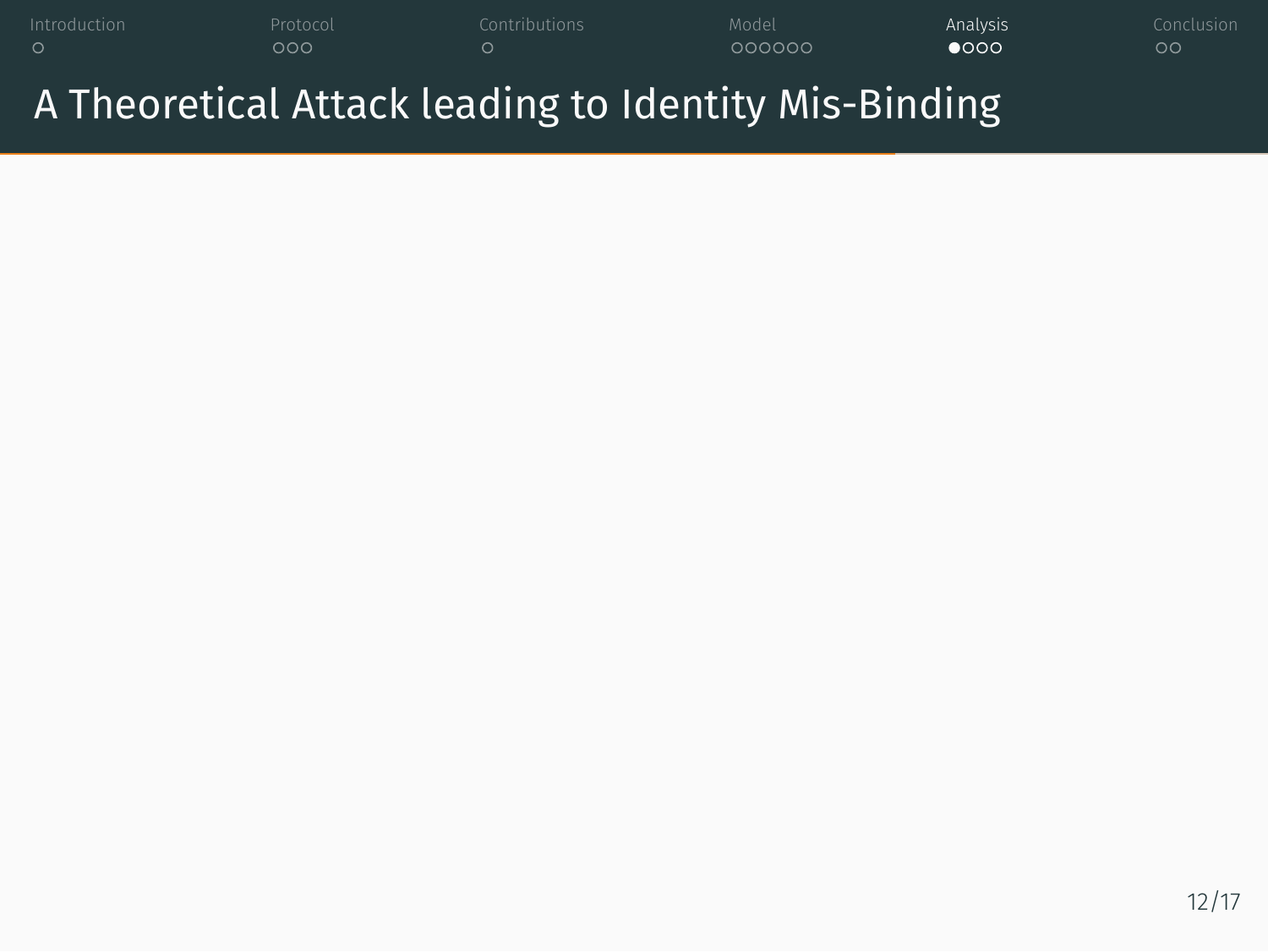

Definition: Resistance against Identity Mis-Binding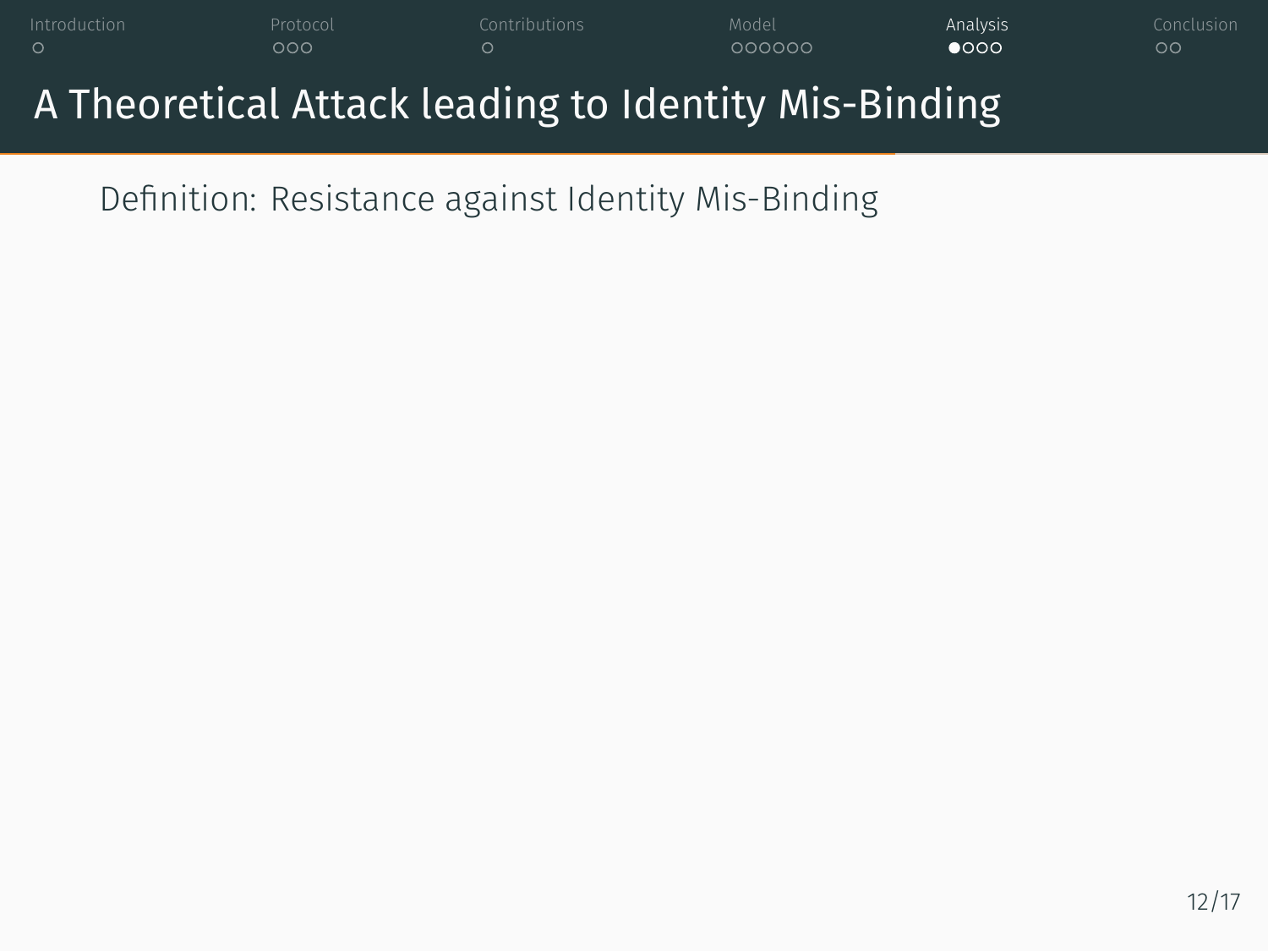### Introduction Protocol Contributions Model Analysis Conclusion A Theoretical Attack leading to Identity Mis-Binding

Definition: Resistance against Identity Mis-Binding Two honest parties deriving the same traffic keys in some sessions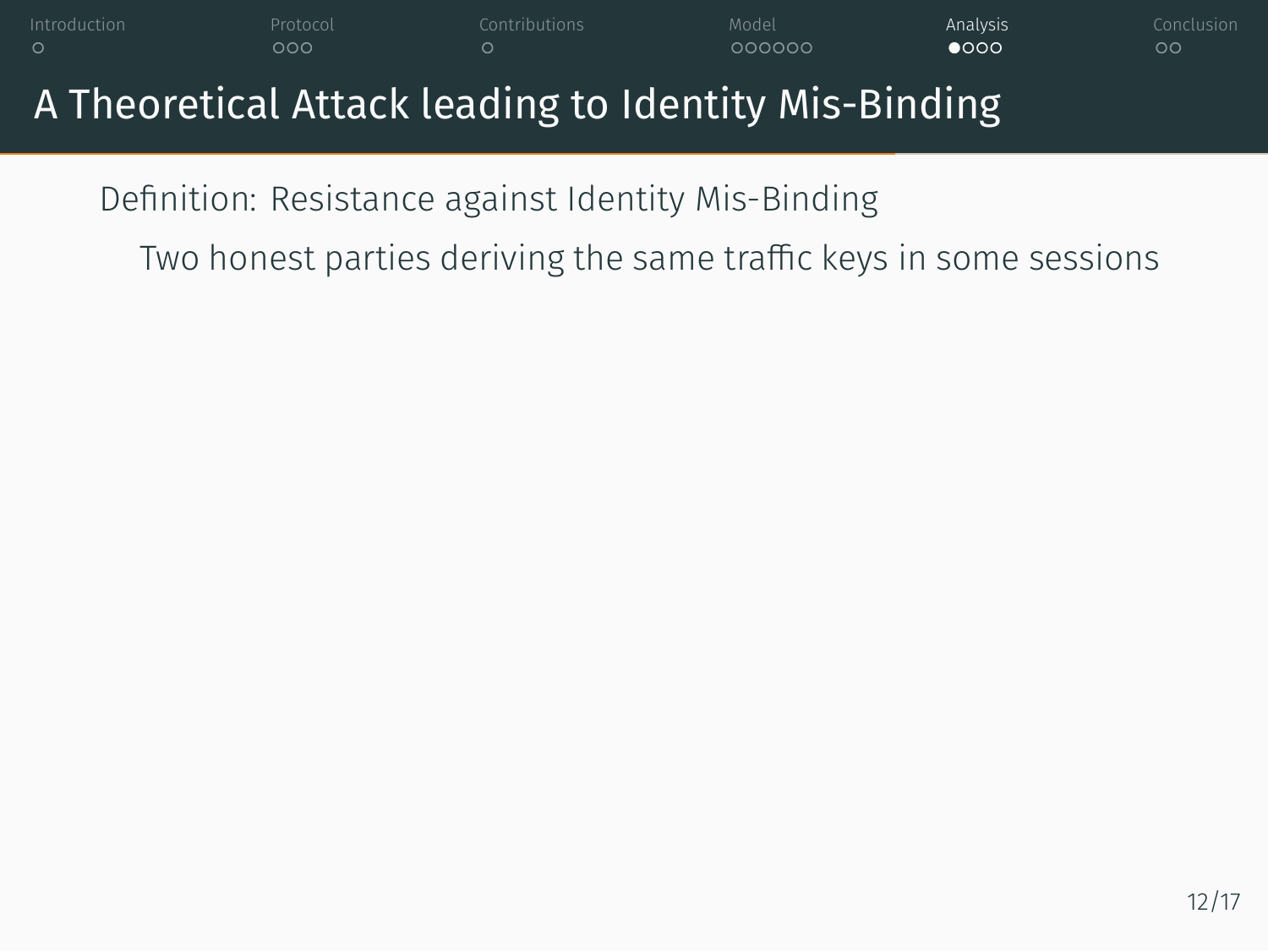Definition: Resistance against Identity Mis-Binding Two honest parties deriving the same traffic keys in some sessions

Introduction Protocol Contributions Model Analysis Conclusion

• agree on each other's identities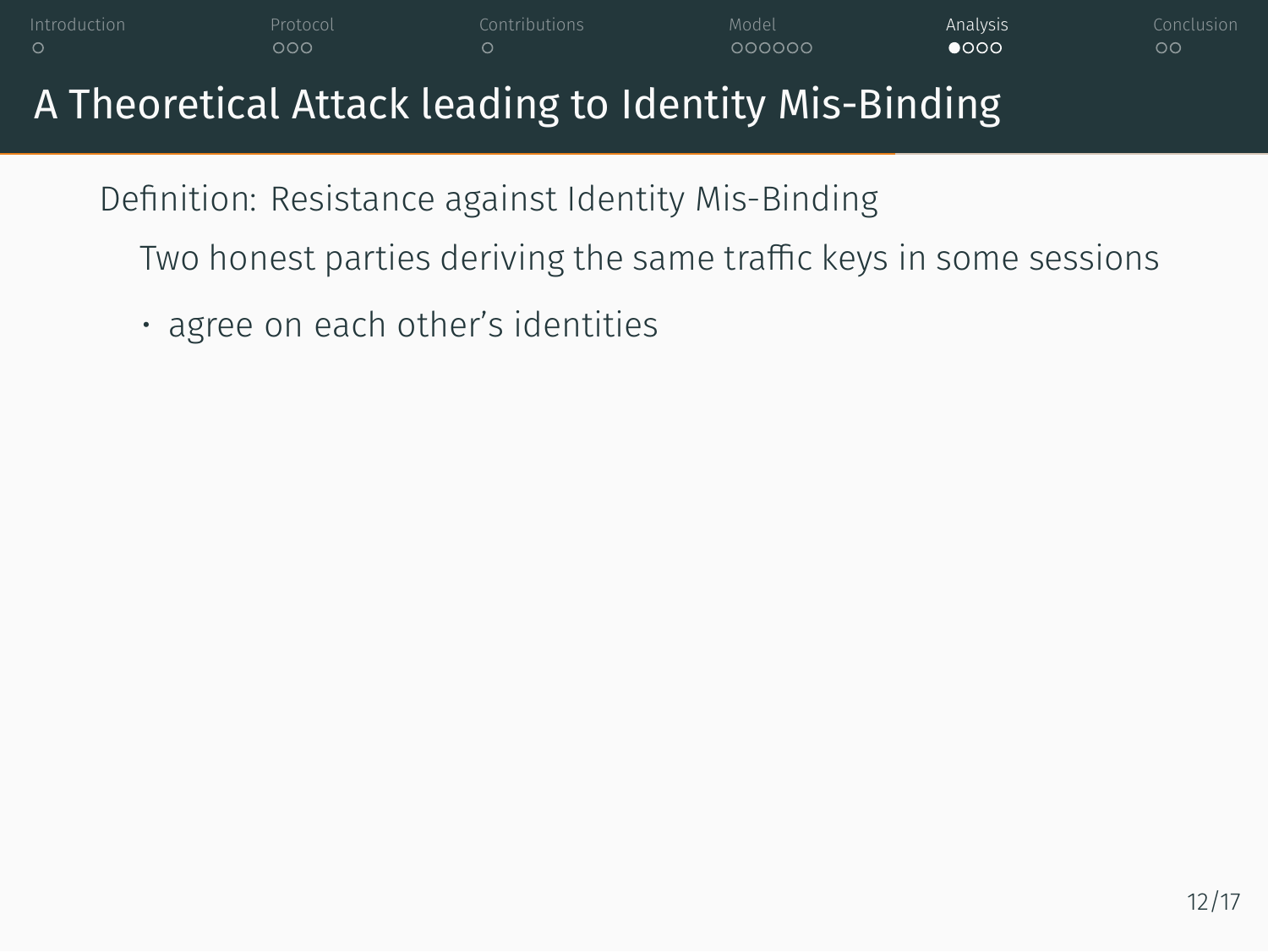Definition: Resistance against Identity Mis-Binding

Two honest parties deriving the same traffic keys in some sessions

- agree on each other's identities
- even if one or both of them have been interacting with a dishonest party or a honest party with compromised keys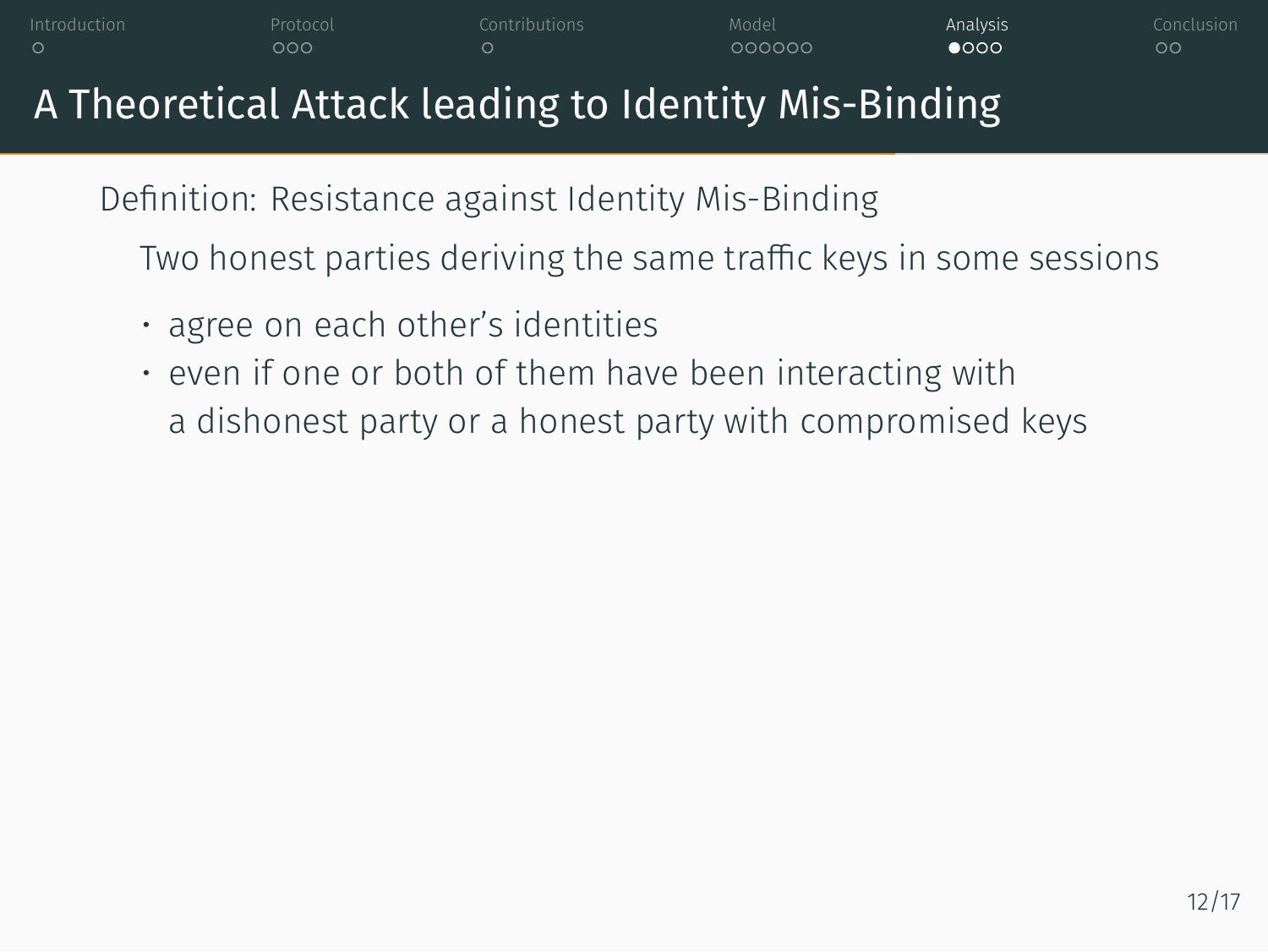Definition: Resistance against Identity Mis-Binding

Two honest parties deriving the same traffic keys in some sessions

Introduction Protocol Contributions Model Analysis Conclusion

- agree on each other's identities
- even if one or both of them have been interacting with a dishonest party or a honest party with compromised keys

Theoretical Attack: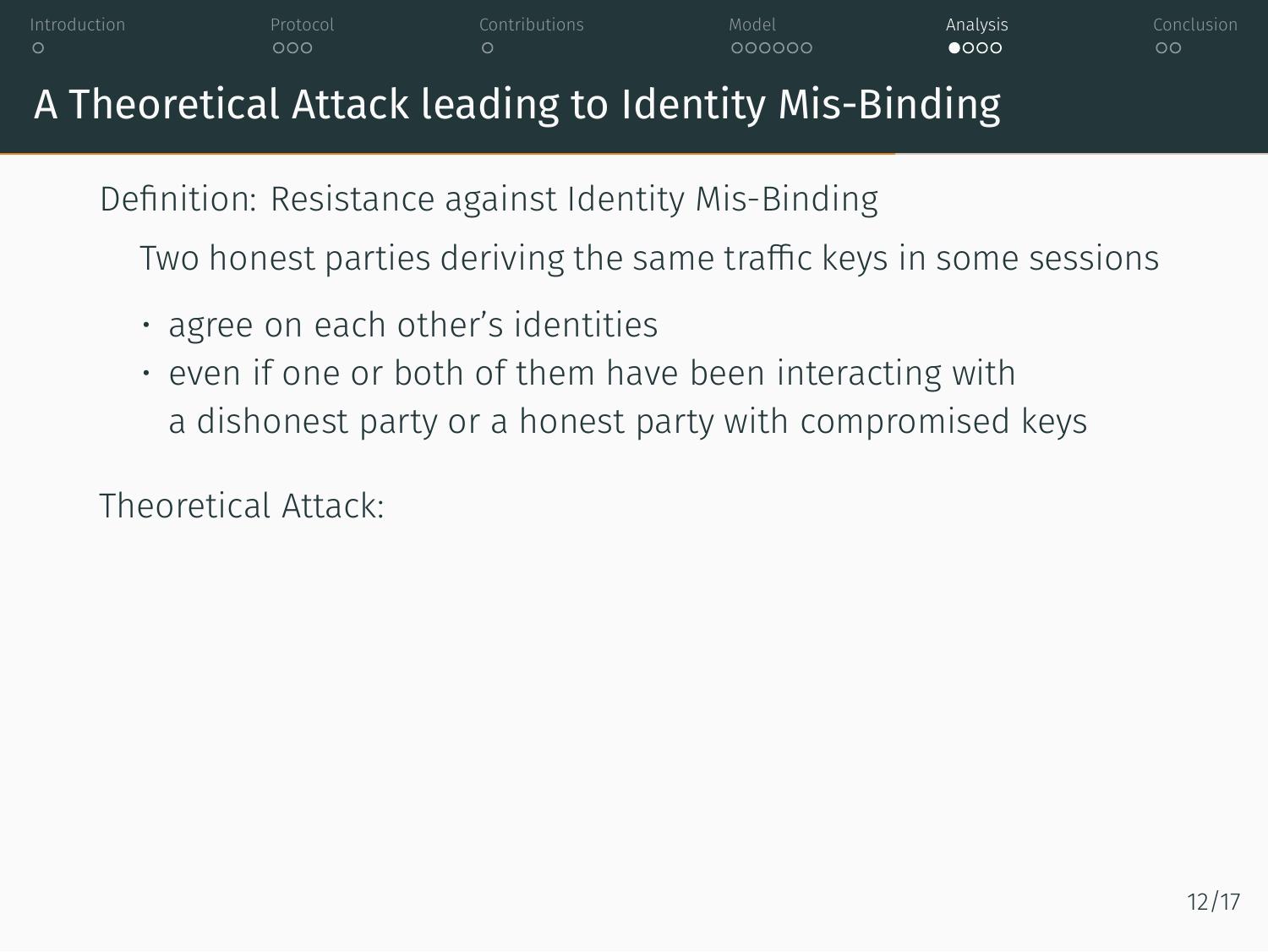Definition: Resistance against Identity Mis-Binding

Two honest parties deriving the same traffic keys in some sessions

Introduction Protocol Contributions Model Analysis Conclusion

- agree on each other's identities
- even if one or both of them have been interacting with a dishonest party or a honest party with compromised keys

Theoretical Attack:

• Let *S<sup>i</sup>* , *S<sup>r</sup>* , *Ei* , *E<sup>r</sup>* , and *psk* be compromised.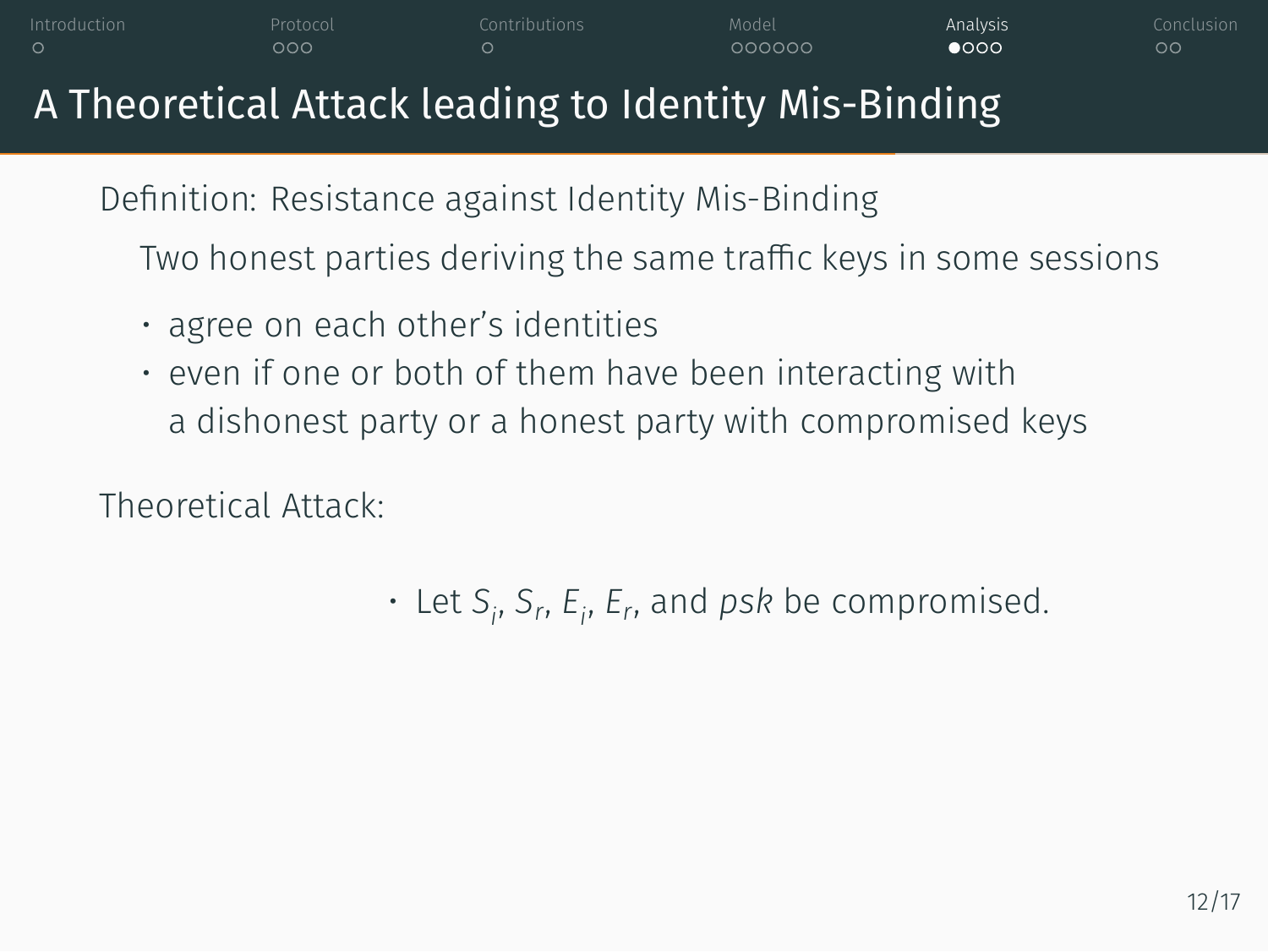Definition: Resistance against Identity Mis-Binding

Two honest parties deriving the same traffic keys in some sessions

Introduction Protocol Contributions Model Analysis Conclusion

- agree on each other's identities
- even if one or both of them have been interacting with a dishonest party or a honest party with compromised keys

Theoretical Attack:

- Let *S<sup>i</sup>* , *S<sup>r</sup>* , *Ei* , *E<sup>r</sup>* , and *psk* be compromised.
- Adversary constructs  $S'_i \neq S_i, S'_r \neq S_r$ as *different but equivalent* static keys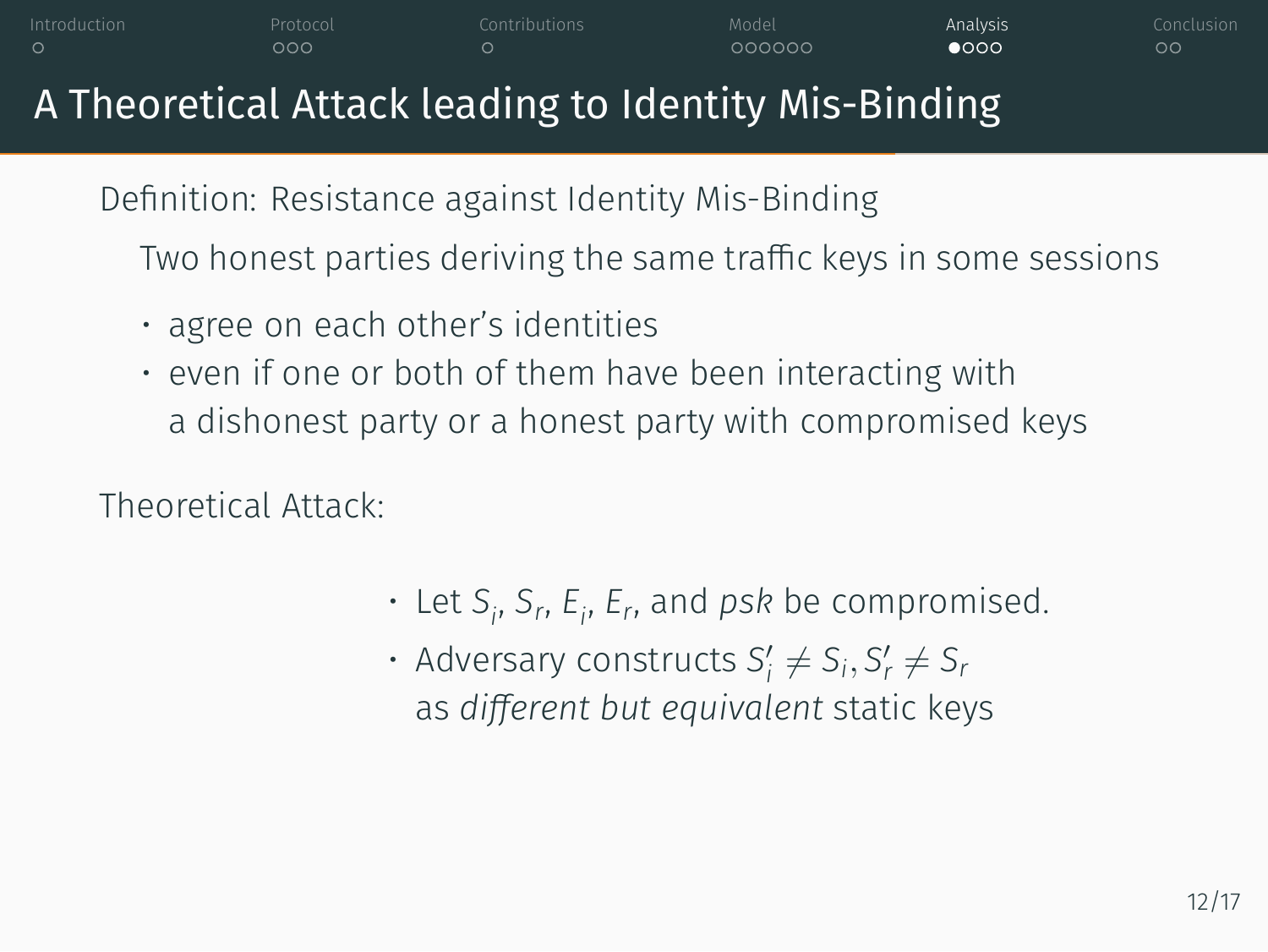Definition: Resistance against Identity Mis-Binding

Two honest parties deriving the same traffic keys in some sessions

Introduction Protocol Contributions Model Analysis Conclusion

- agree on each other's identities
- even if one or both of them have been interacting with a dishonest party or a honest party with compromised keys

#### Theoretical Attack:



- Let *S<sup>i</sup>* , *S<sup>r</sup>* , *Ei* , *E<sup>r</sup>* , and *psk* be compromised.
- Adversary constructs  $S'_i \neq S_i, S'_r \neq S_r$ as *different but equivalent* static keys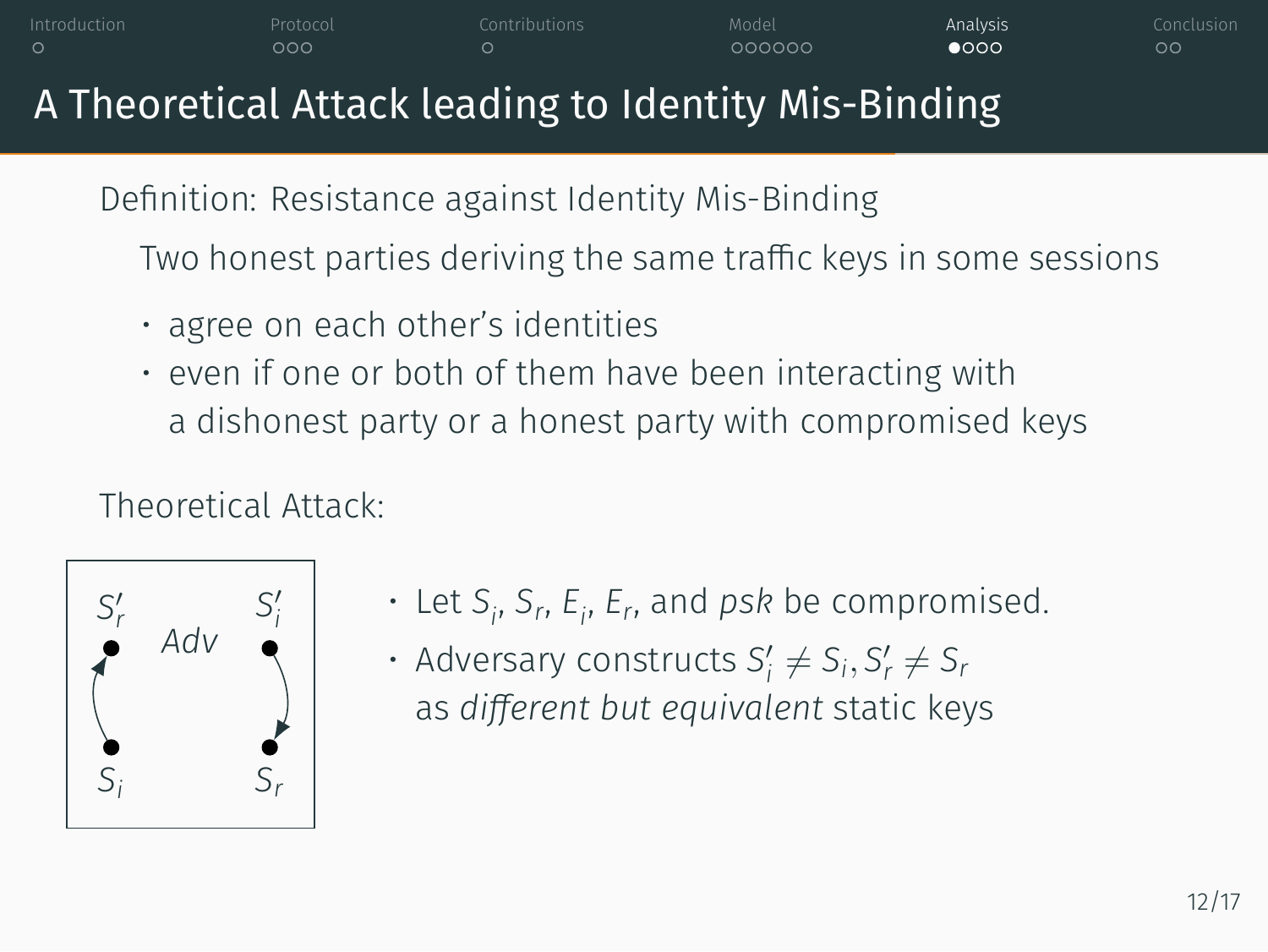Definition: Resistance against Identity Mis-Binding

Two honest parties deriving the same traffic keys in some sessions

Introduction Protocol Contributions Model Analysis Conclusion

- agree on each other's identities
- even if one or both of them have been interacting with a dishonest party or a honest party with compromised keys

#### Theoretical Attack:



• Let *S<sup>i</sup>* , *S<sup>r</sup>* , *Ei* , *E<sup>r</sup>* , and *psk* be compromised.

• Adversary constructs  $S'_i \neq S_i, S'_r \neq S_r$ as *different but equivalent* static keys

*⇒* The two sessions derive the same traffic keys but are between different parties.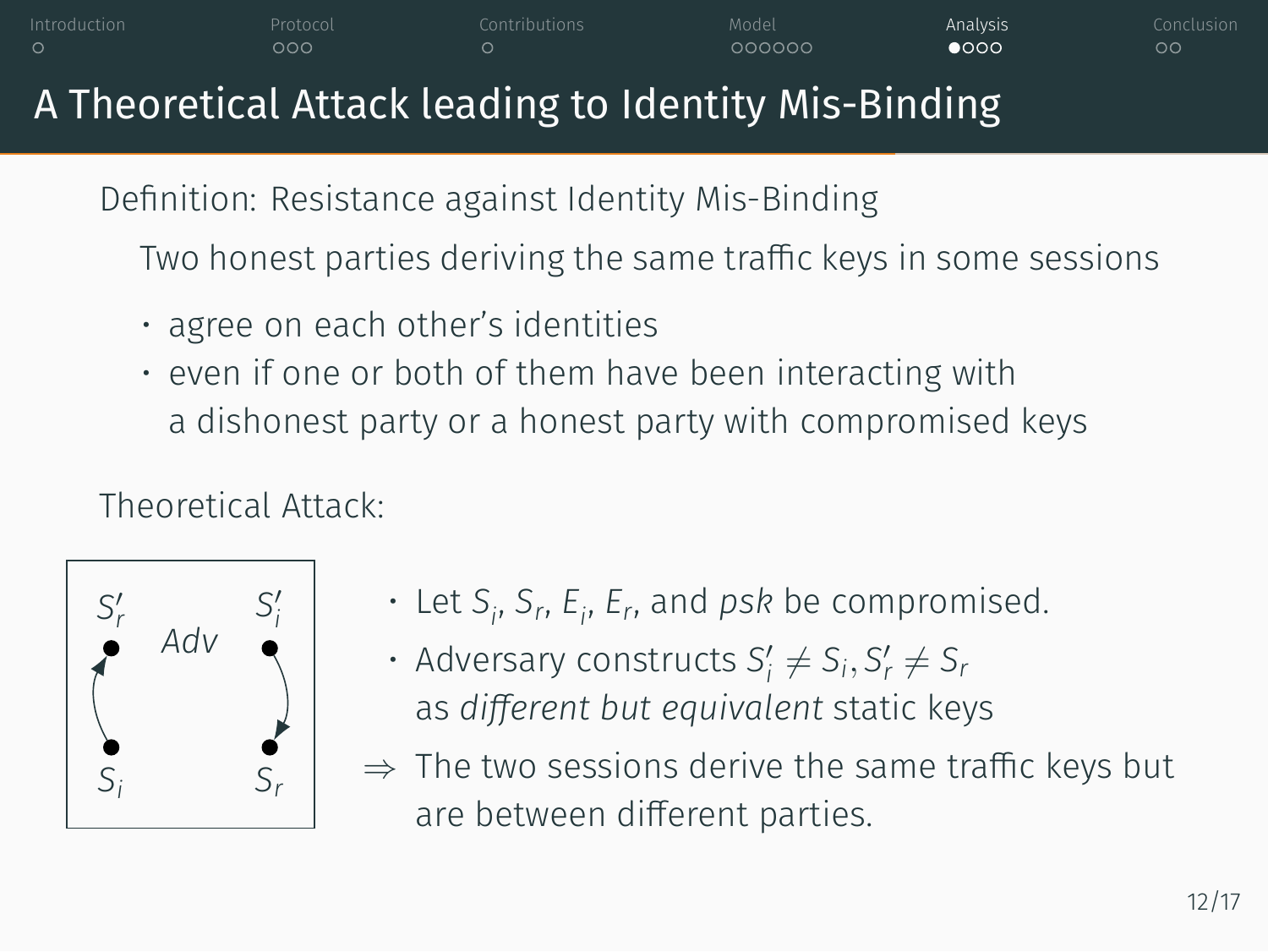Definition: Resistance against Identity Mis-Binding

Two honest parties deriving the same traffic keys in some sessions

Introduction Protocol Contributions Model Analysis Conclusion

- agree on each other's identities
- even if one or both of them have been interacting with a dishonest party or a honest party with compromised keys

#### Theoretical Attack:



• Let *S<sup>i</sup>* , *S<sup>r</sup>* , *Ei* , *E<sup>r</sup>* , and *psk* be compromised.

• Adversary constructs  $S'_i \neq S_i, S'_r \neq S_r$ as *different but equivalent* static keys

*⇒* The two sessions derive the same traffic keys but are between different parties.

Mitigation: include static public keys *S pub i* and *S pub r* into key derivation 12/17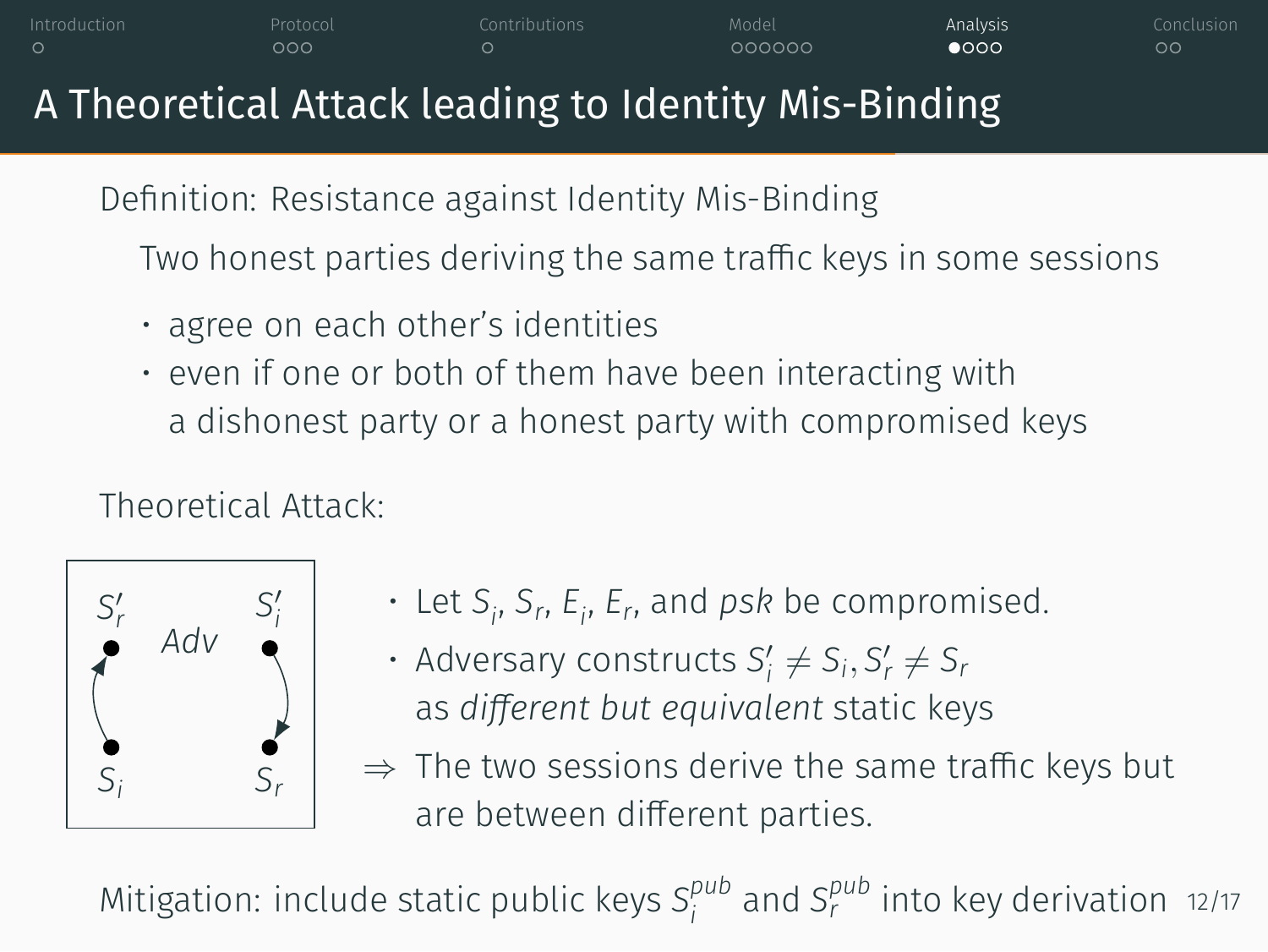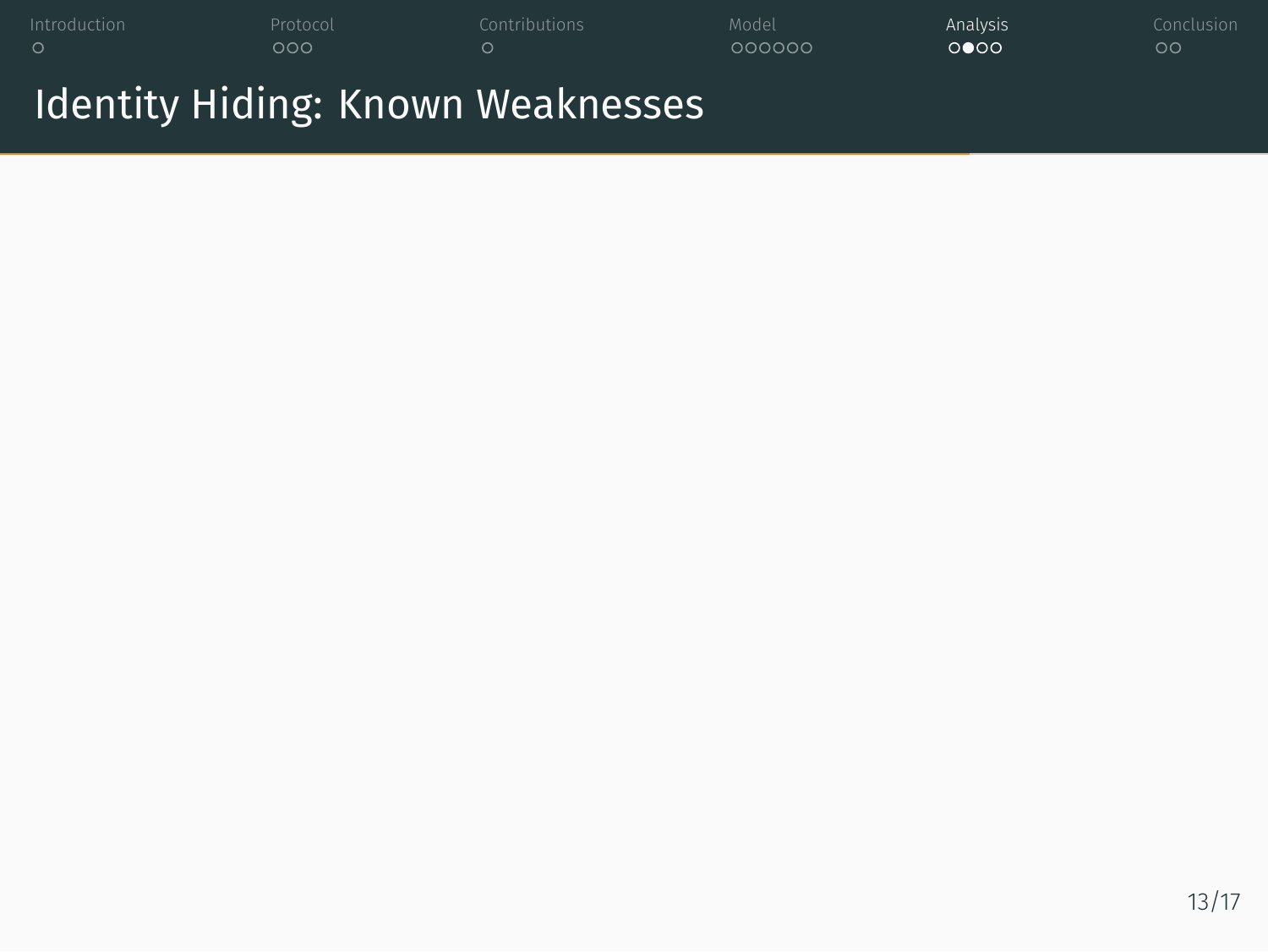

WireGuard values DoS resistance over privacy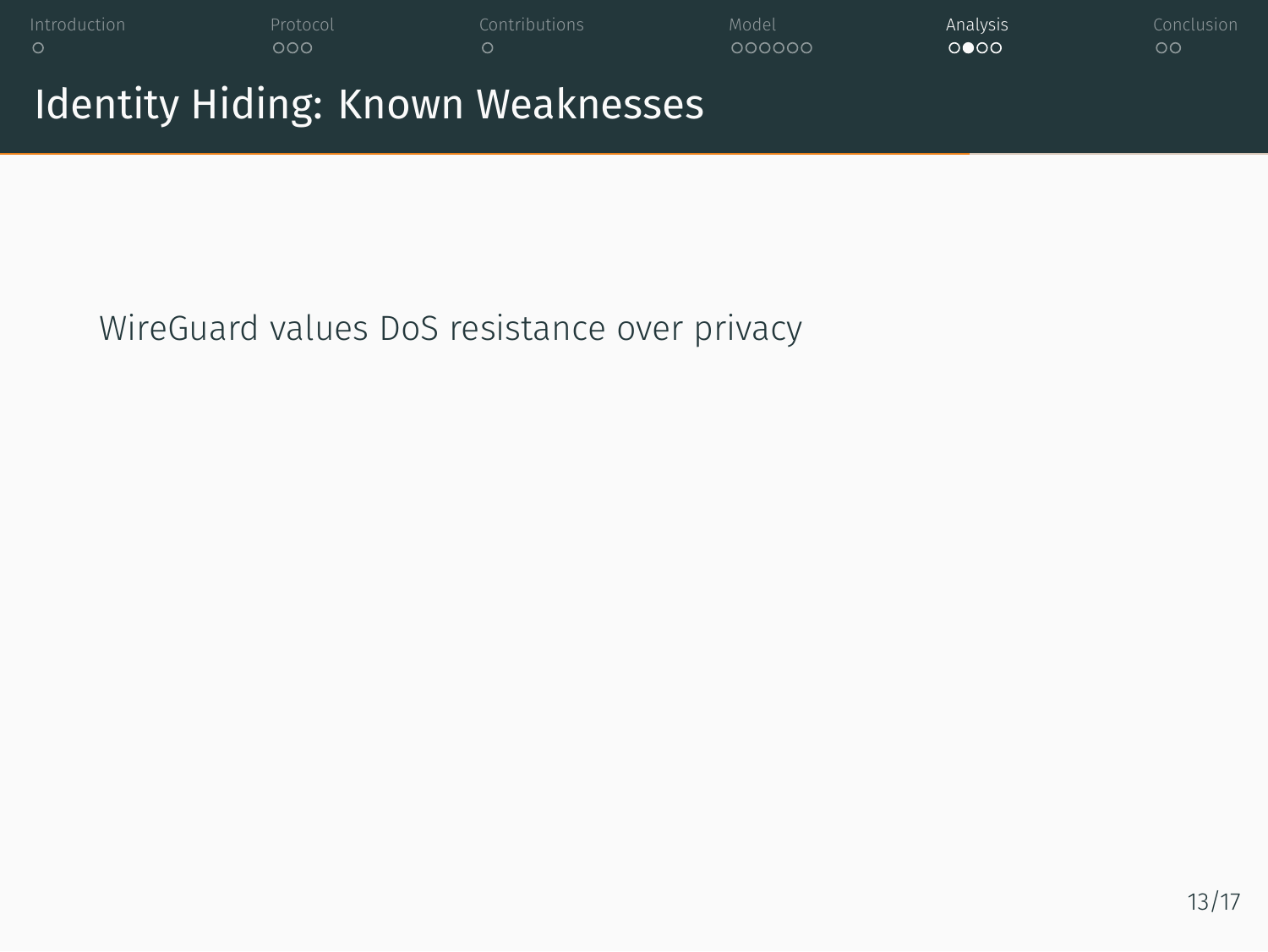

WireGuard values DoS resistance over privacy

• knowing a candidate public key S<sup>pub</sup>, adversary can compare  $mac_1 = mac(hash(label_{mac1} || S_Y^{pub}), msg_{\alpha})$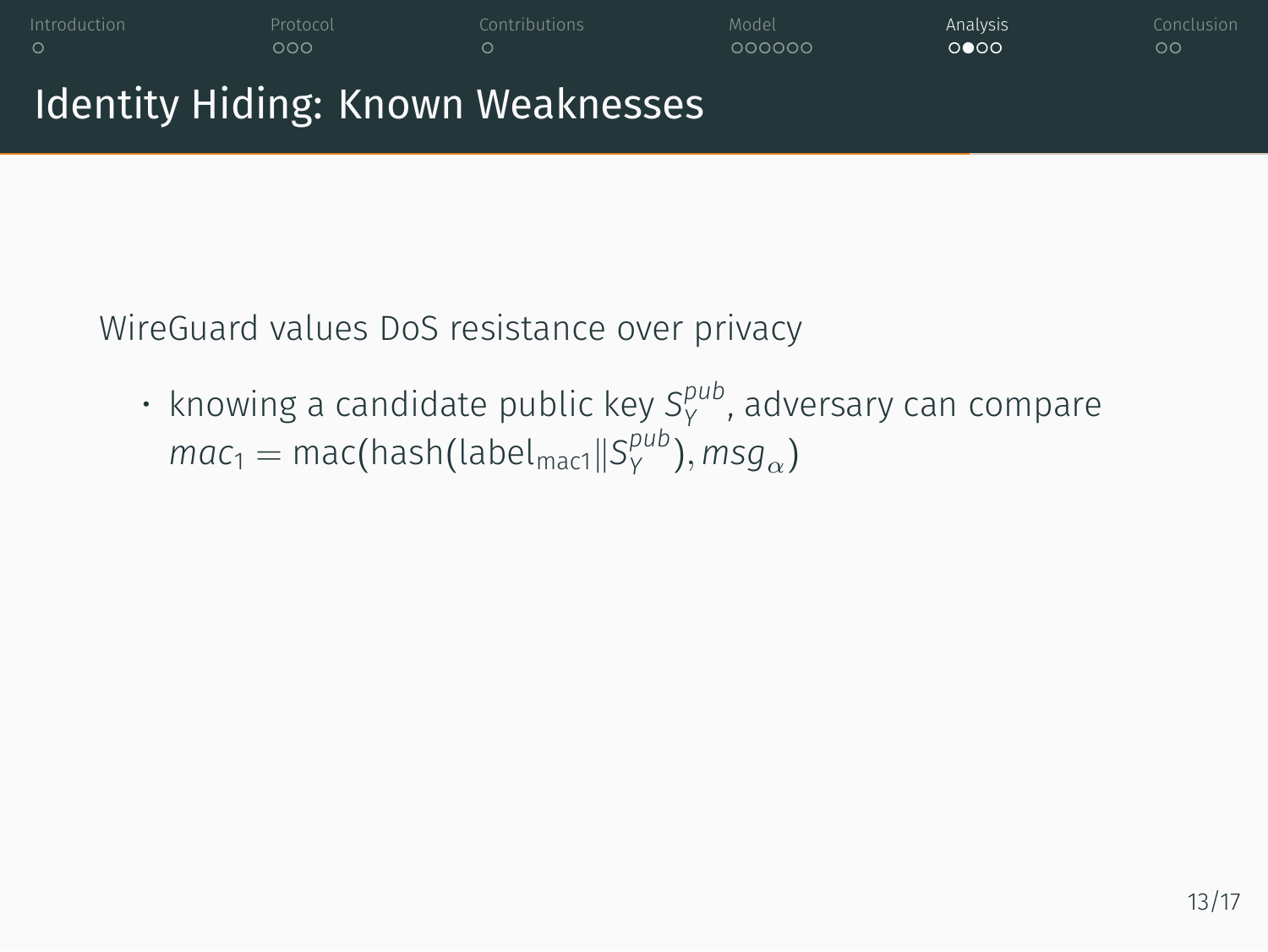### Introduction Protocol Contributions Model Analysis Conclusion Identity Hiding: Known Weaknesses

WireGuard values DoS resistance over privacy

- knowing a candidate public key S<sup>pub</sup>, adversary can compare  $mac_1 = mac(hash(label_{mac1} || S_Y^{pub}), msg_{\alpha})$
- similar test possible on the encrypted cookie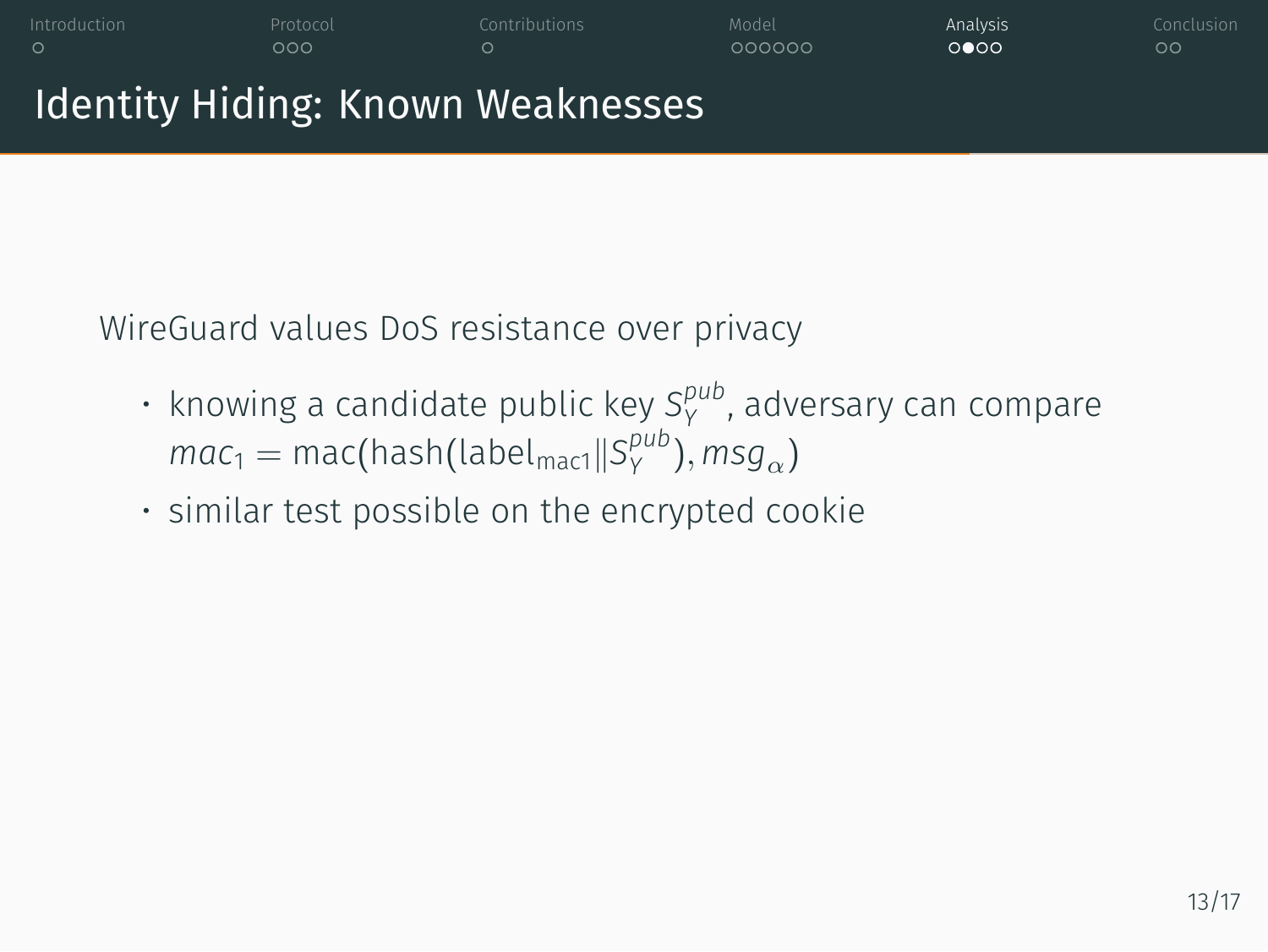## Identity Hiding: Known Weaknesses

WireGuard values DoS resistance over privacy

• knowing a candidate public key S<sup>pub</sup>, adversary can compare  $mac_1 = mac(hash(label_{mac1} || S_Y^{pub}), msg_{\alpha})$ 

- similar test possible on the encrypted cookie
- at least VPN provider's keys usually public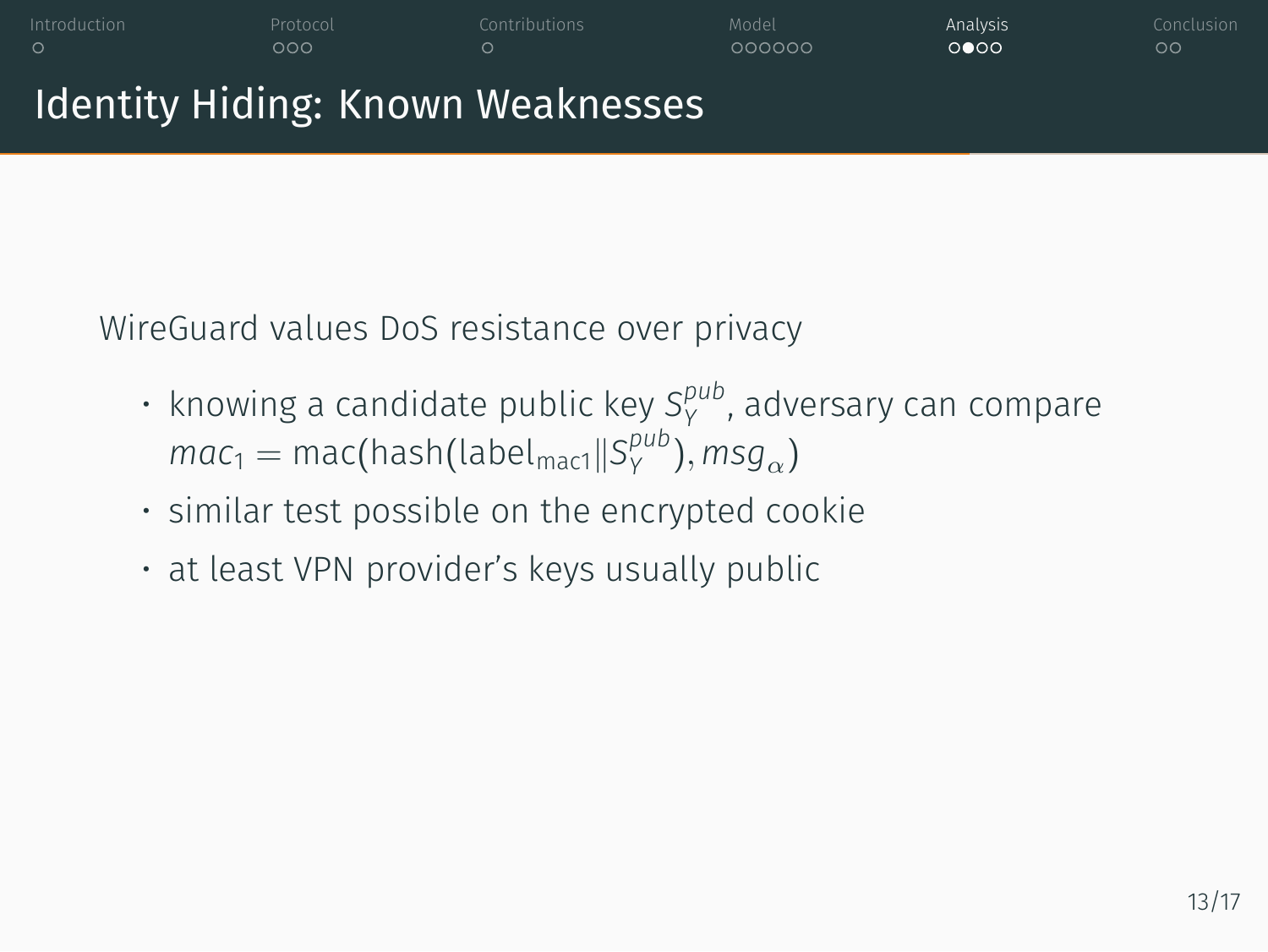#### Identity Hiding: Known Weaknesses

WireGuard values DoS resistance over privacy

• knowing a candidate public key S<sup>pub</sup>, adversary can compare  $mac_1 = mac(hash(label_{mac1} || S_Y^{pub}), msg_{\alpha})$ 

- similar test possible on the encrypted cookie
- at least VPN provider's keys usually public
- *⇒* the MACs weaken identity hiding properties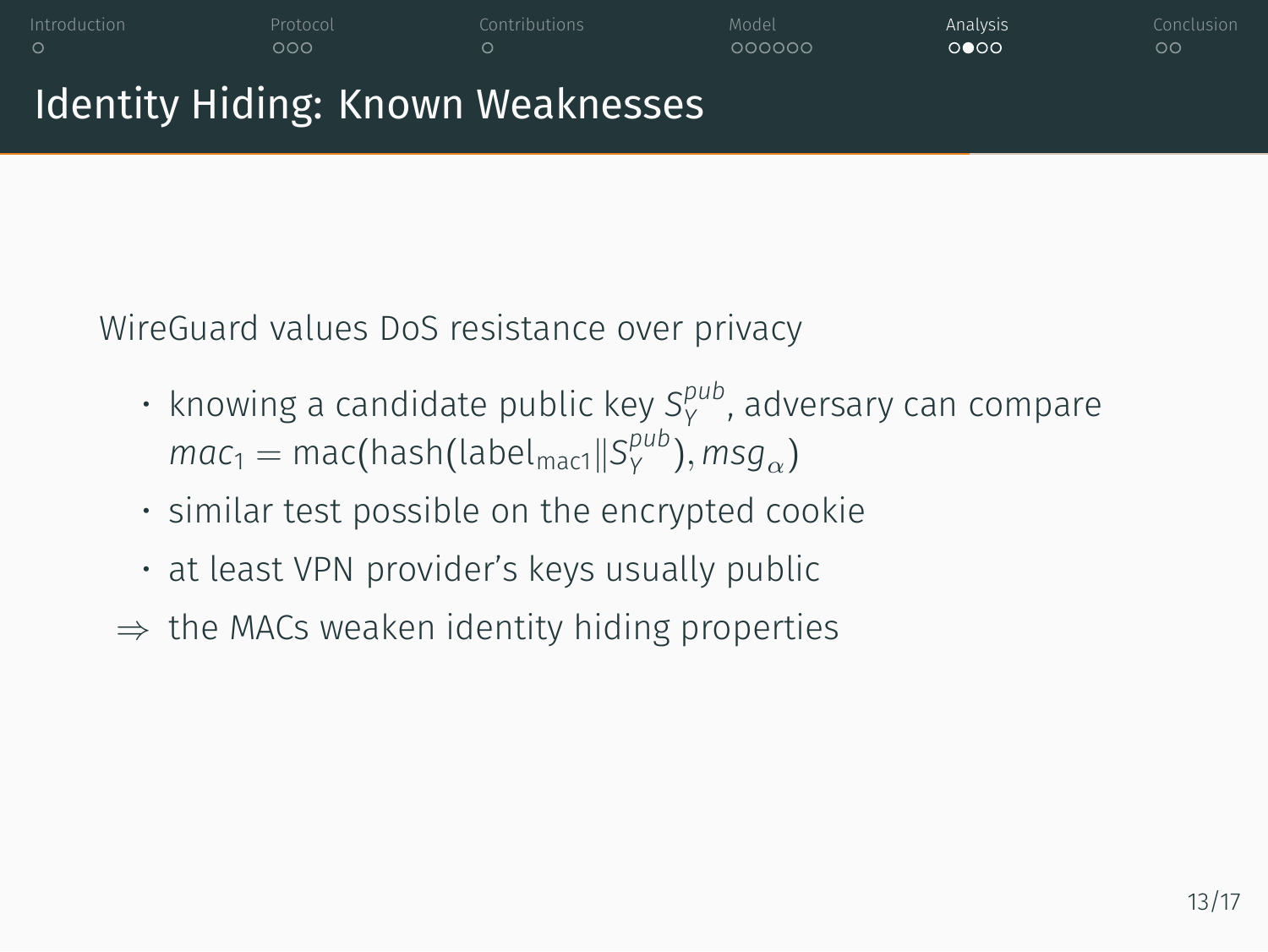#### Identity Hiding: Known Weaknesses

WireGuard values DoS resistance over privacy

• knowing a candidate public key S<sup>pub</sup>, adversary can compare  $mac_1 = mac(hash(label_{mac1} || S_Y^{pub}), msg_{\alpha})$ 

- similar test possible on the encrypted cookie
- at least VPN provider's keys usually public
- *⇒* the MACs weaken identity hiding properties
	- $\cdot$   $S_{i}^{pub}$ *i* not forward secret, would require a round-trip more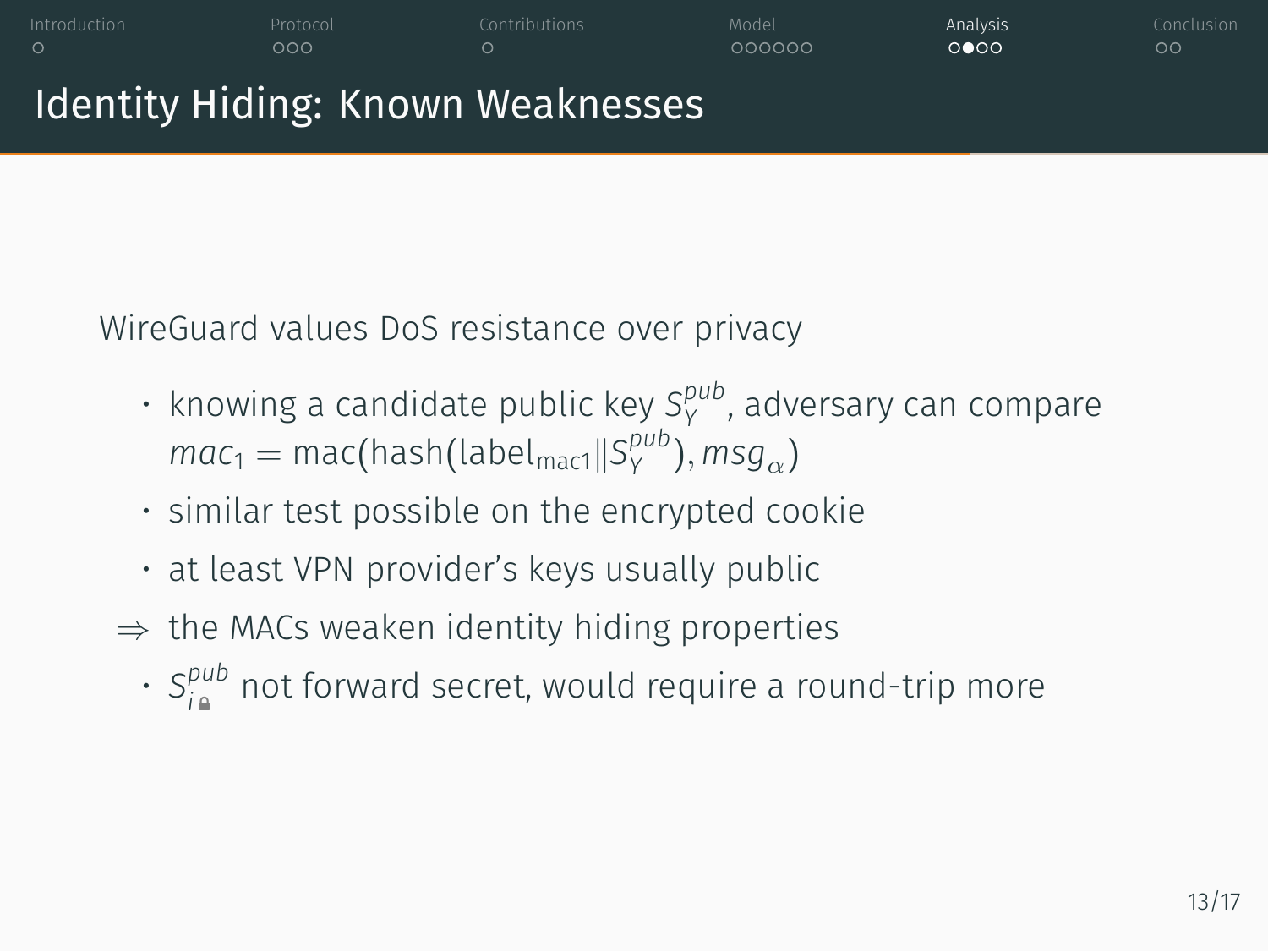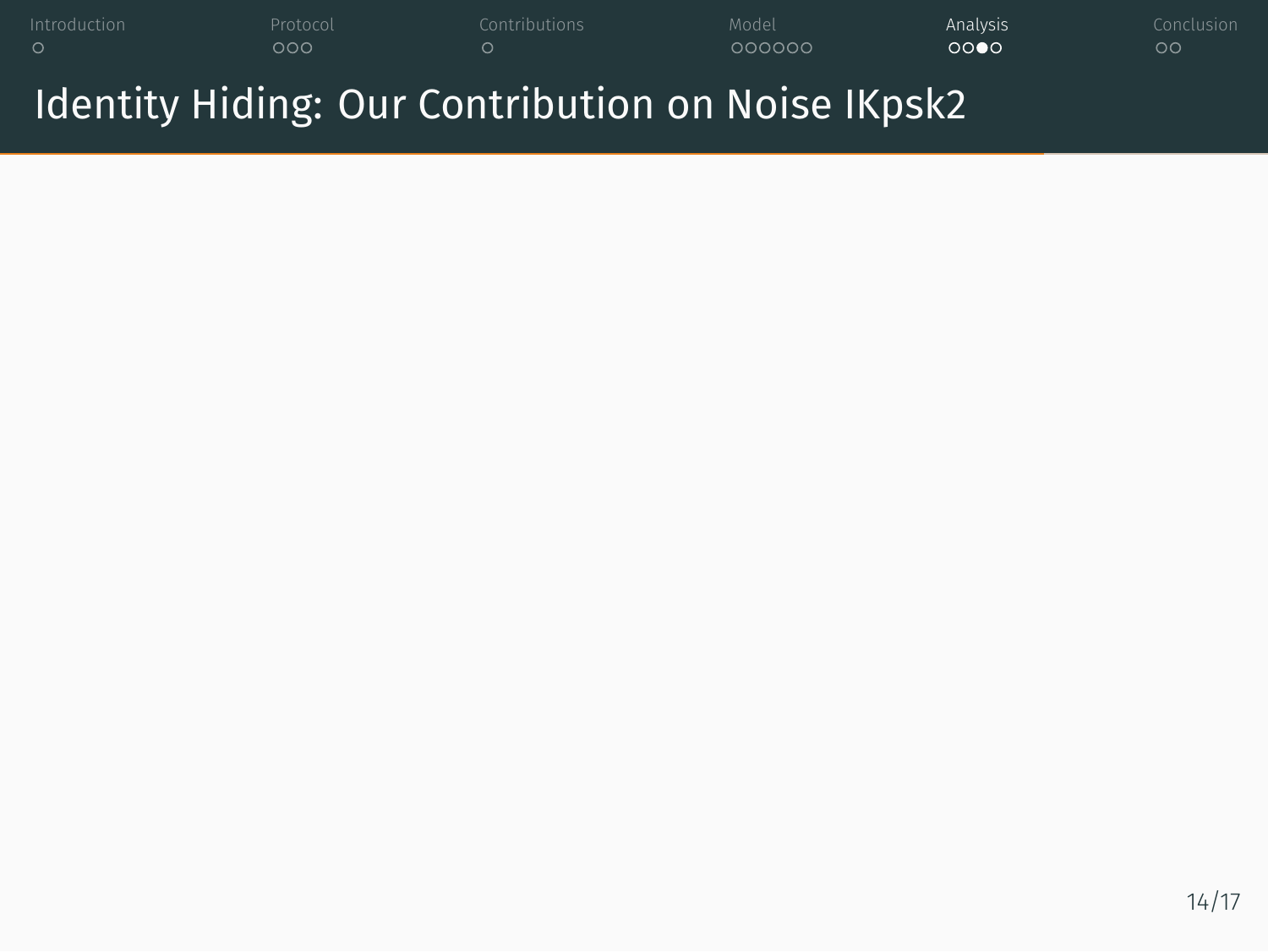

$$
S_{i\mathbf{a}}^{pub} \leftarrow \text{aenc}(k_1, 0, S_i^{pub}, H_2)
$$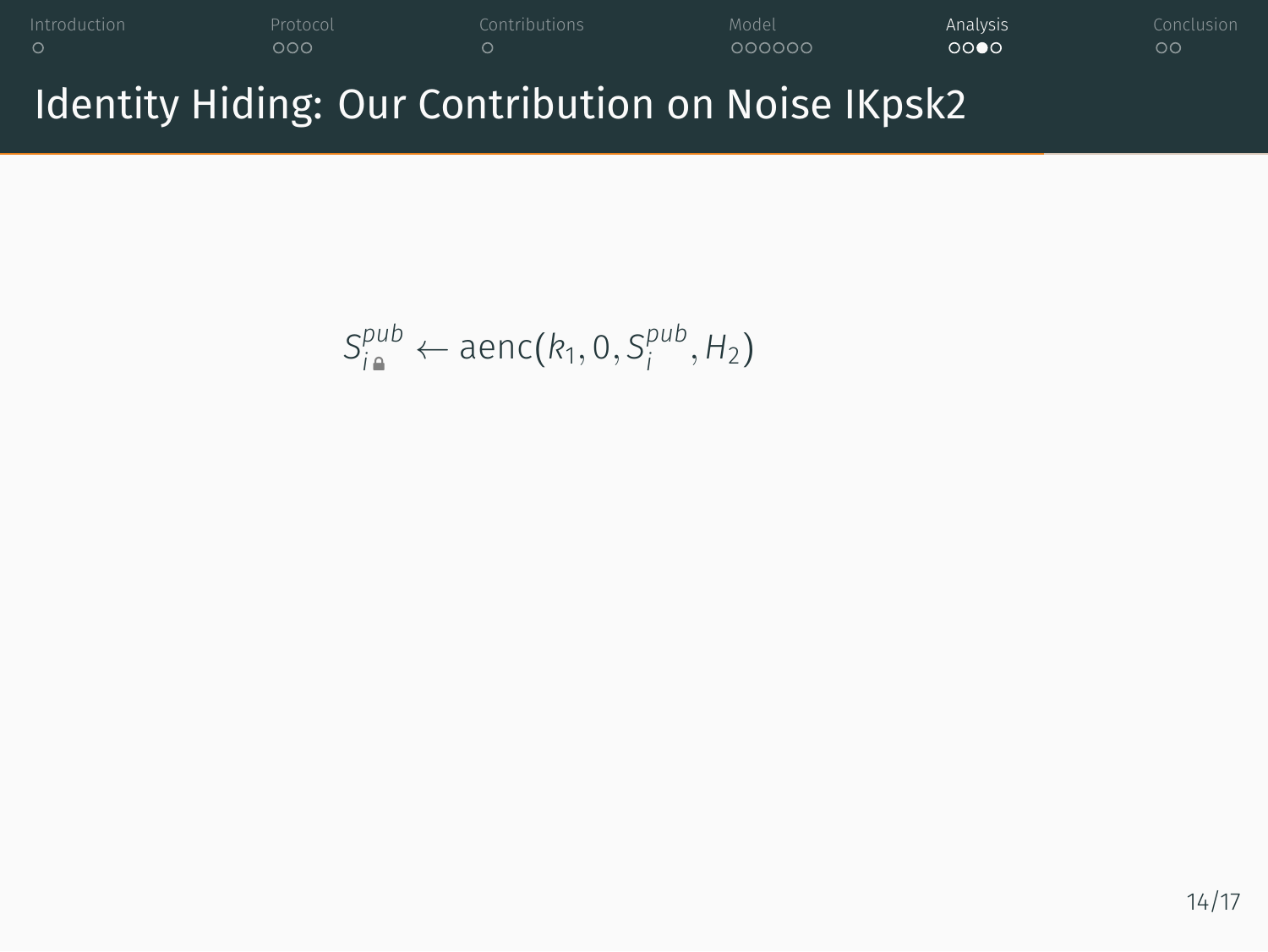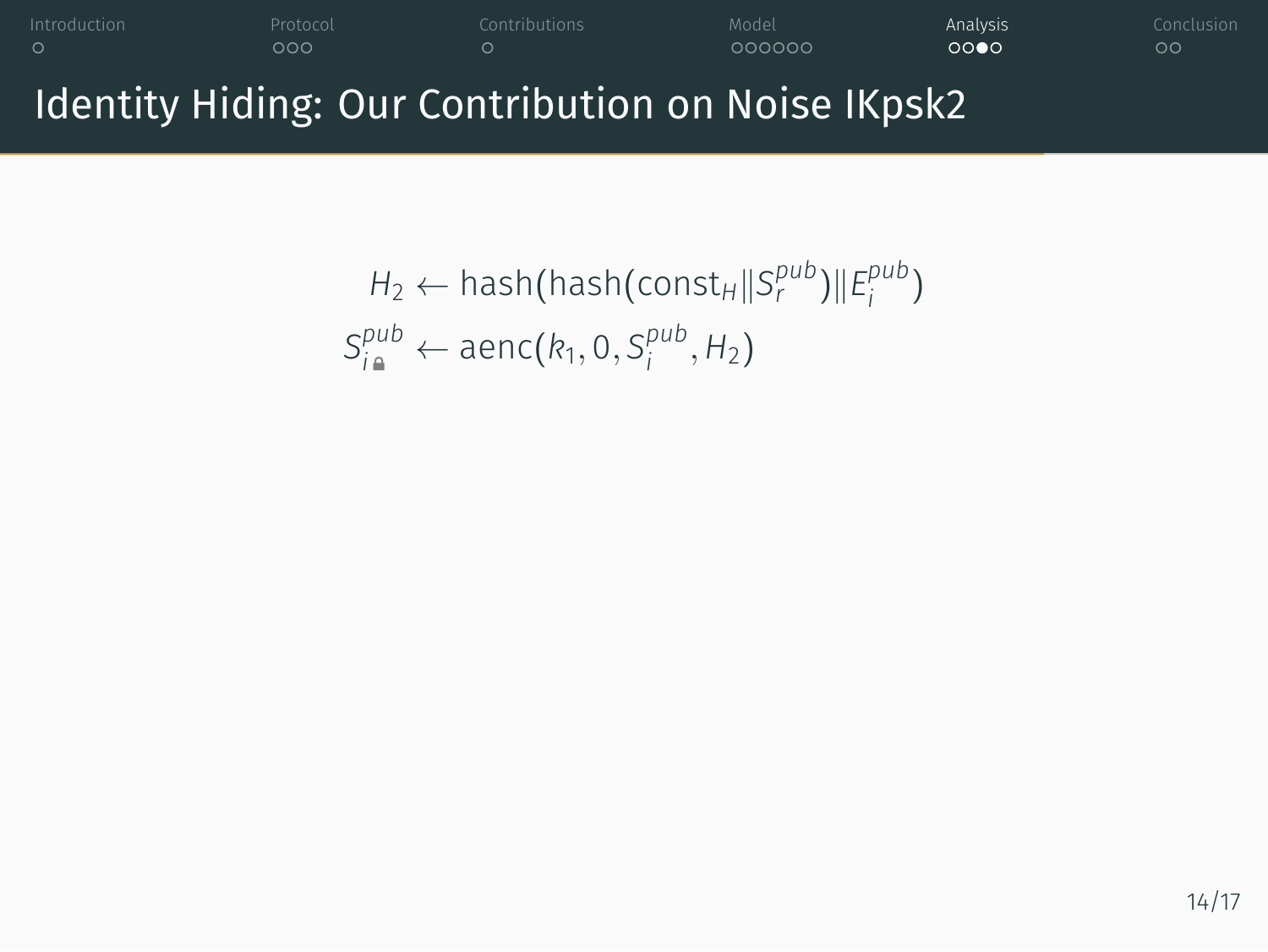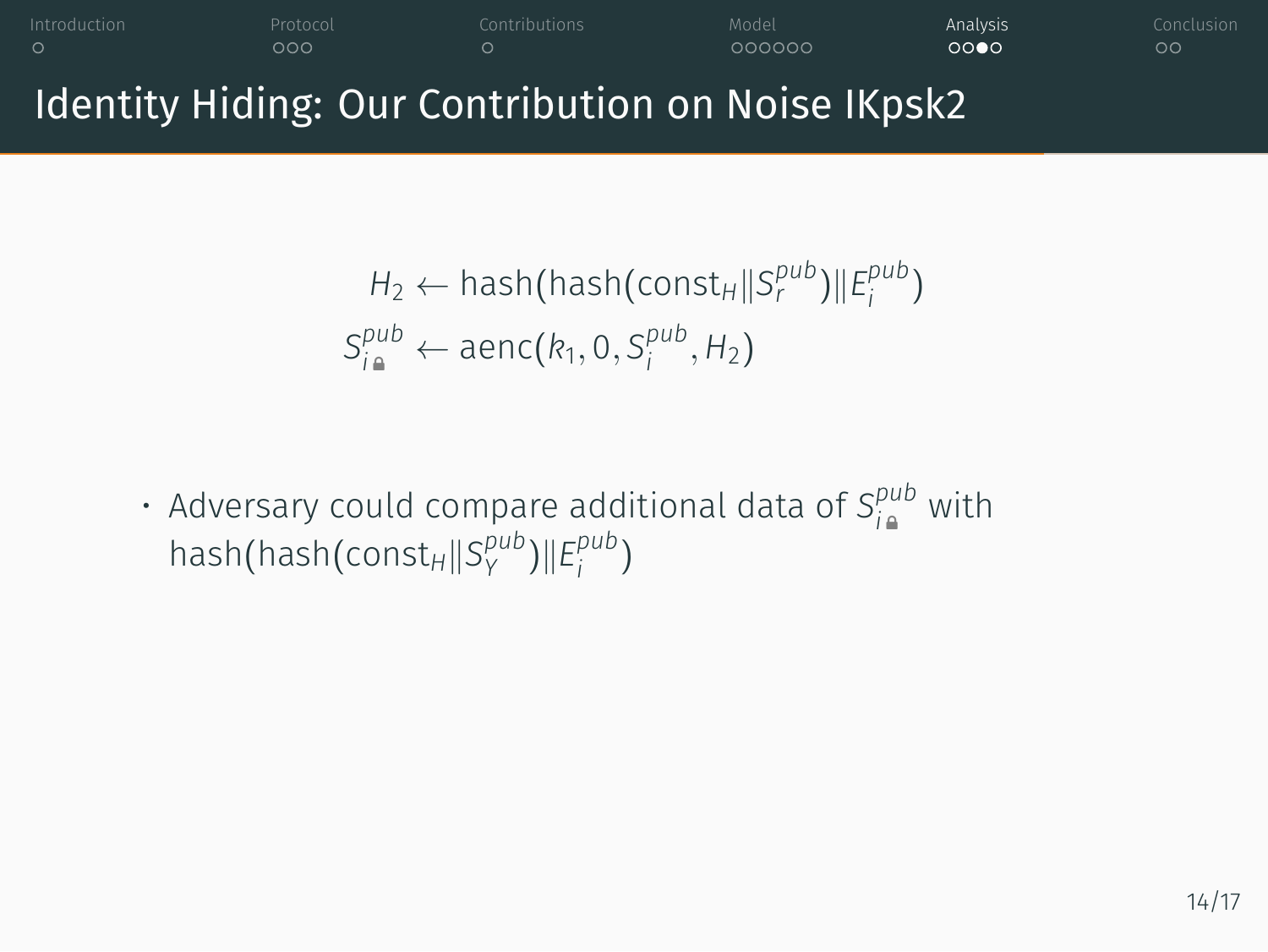### Identity Hiding: Our Contribution on Noise IKpsk2  $H_2 \leftarrow$  hash(hash(const $H_1$ *|* $S_r^{pub}$ *)||* $E_i^{pub}$ *i* )  $S_{i\,a}^{pub} \leftarrow$  aenc $(k_1, 0, S_i^{pub})$  $\binom{p}{i}$ , H<sub>2</sub>)  $\cdot$  Adversary could compare additional data of  $S_{i}^{pub}$  with

- hash(hash(const*H∥S pub Y* )*∥E pub i* )
- *⇒* AEAD needs to preserve AD secrecy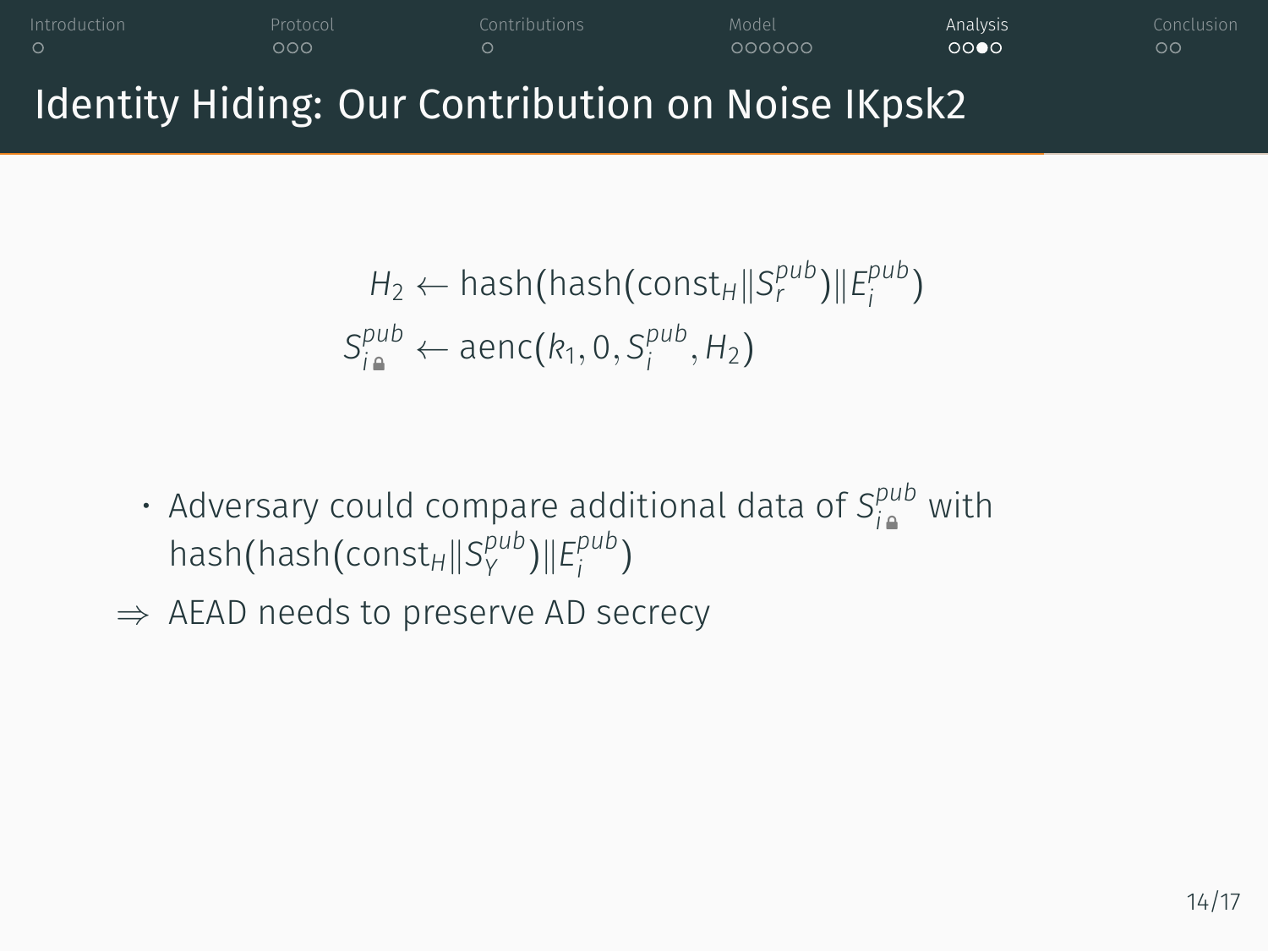### Identity Hiding: Our Contribution on Noise IKpsk2  $H_2 \leftarrow$  hash(hash(const $H_1$ *|* $S_r^{pub}$ *)||* $E_i^{pub}$ *i* )  $S_{i\,a}^{pub} \leftarrow$  aenc $(k_1, 0, S_i^{pub})$  $\binom{p}{i}$ , H<sub>2</sub>)

- $\cdot$  Adversary could compare additional data of  $S_{i}^{pub}$  with hash(hash(const*H∥S pub Y* )*∥E pub i* )
- *⇒* AEAD needs to preserve AD secrecy
- We prove: knowing S $_{A1}^{pub}$ , S $_{A2}^{pub}$ , S $_{B1}^{pub}$ , S $_{B2}^{bub}$ , adversary cannot distinguish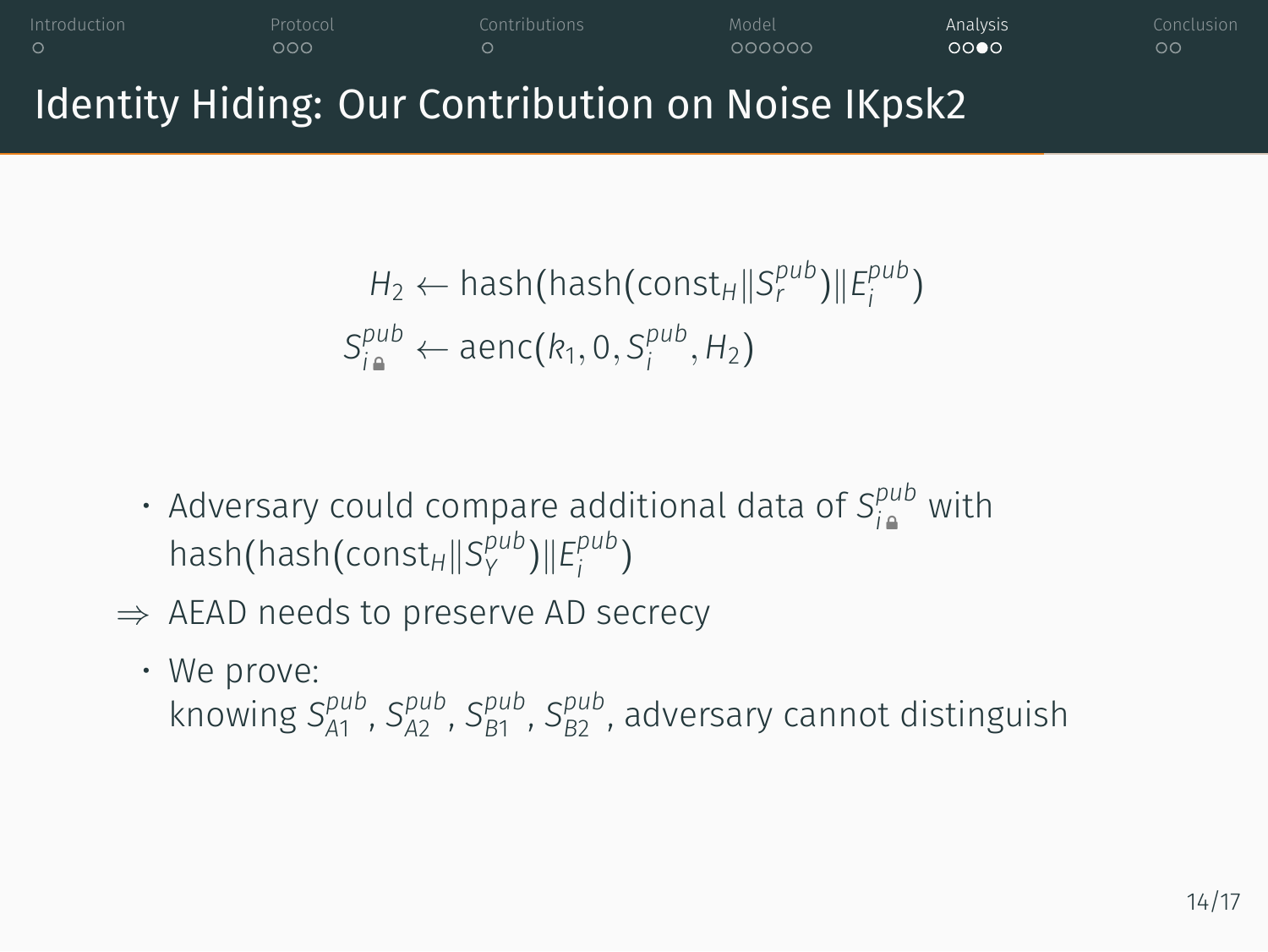# Identity Hiding: Our Contribution on Noise IKpsk2

$$
H_2 \leftarrow \text{hash}(\text{hash}(\text{const}_H || S_i^{pub}) || E_i^{pub})
$$
  

$$
S_{i\mathbf{a}}^{pub} \leftarrow \text{aenc}(k_1, 0, S_i^{pub}, H_2)
$$

- $\cdot$  Adversary could compare additional data of  $S_{i}^{pub}$  with hash(hash(const*H∥S pub Y* )*∥E pub i* )
- *⇒* AEAD needs to preserve AD secrecy
	- We prove:
		- knowing S $_{A1}^{pub}$ , S $_{A2}^{pub}$ , S $_{B1}^{pub}$ , S $_{B2}^{bub}$ , adversary cannot distinguish
			- public key  $S_{A1}^{pub}$  initiating sessions with  $S_{B1}^{pub}$ <br>• public key  $S_{A2}^{pub}$  initiating sessions with  $S_{B2}^{pub}$
			-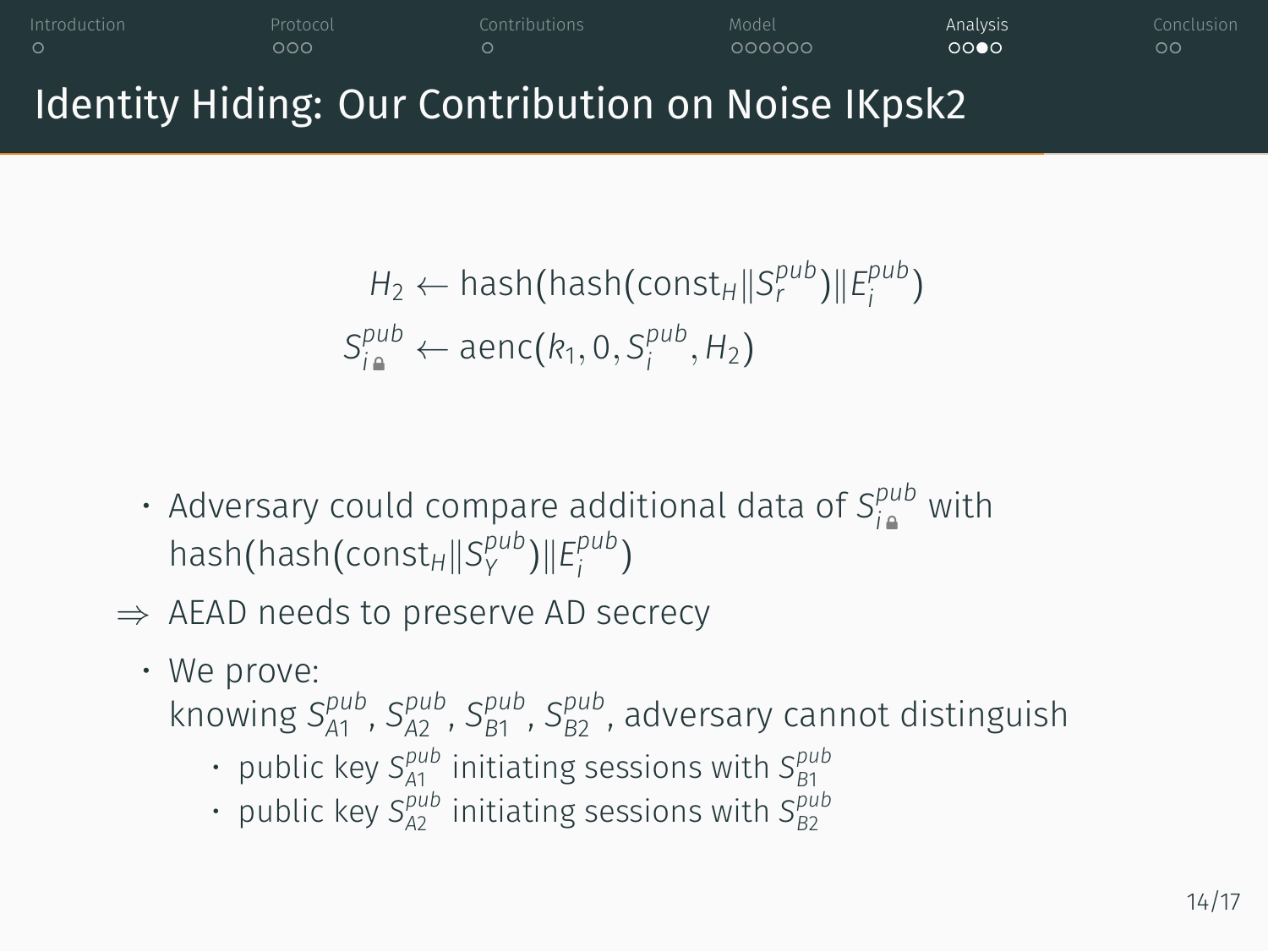

Numbers based on the largest variant of our model:

- approx. 1300 lines of model code
- 36 proof instructions
- 168 games produced by CryptoVerif
- 16 minutes runtime on Intel Xeon 3.6 GHz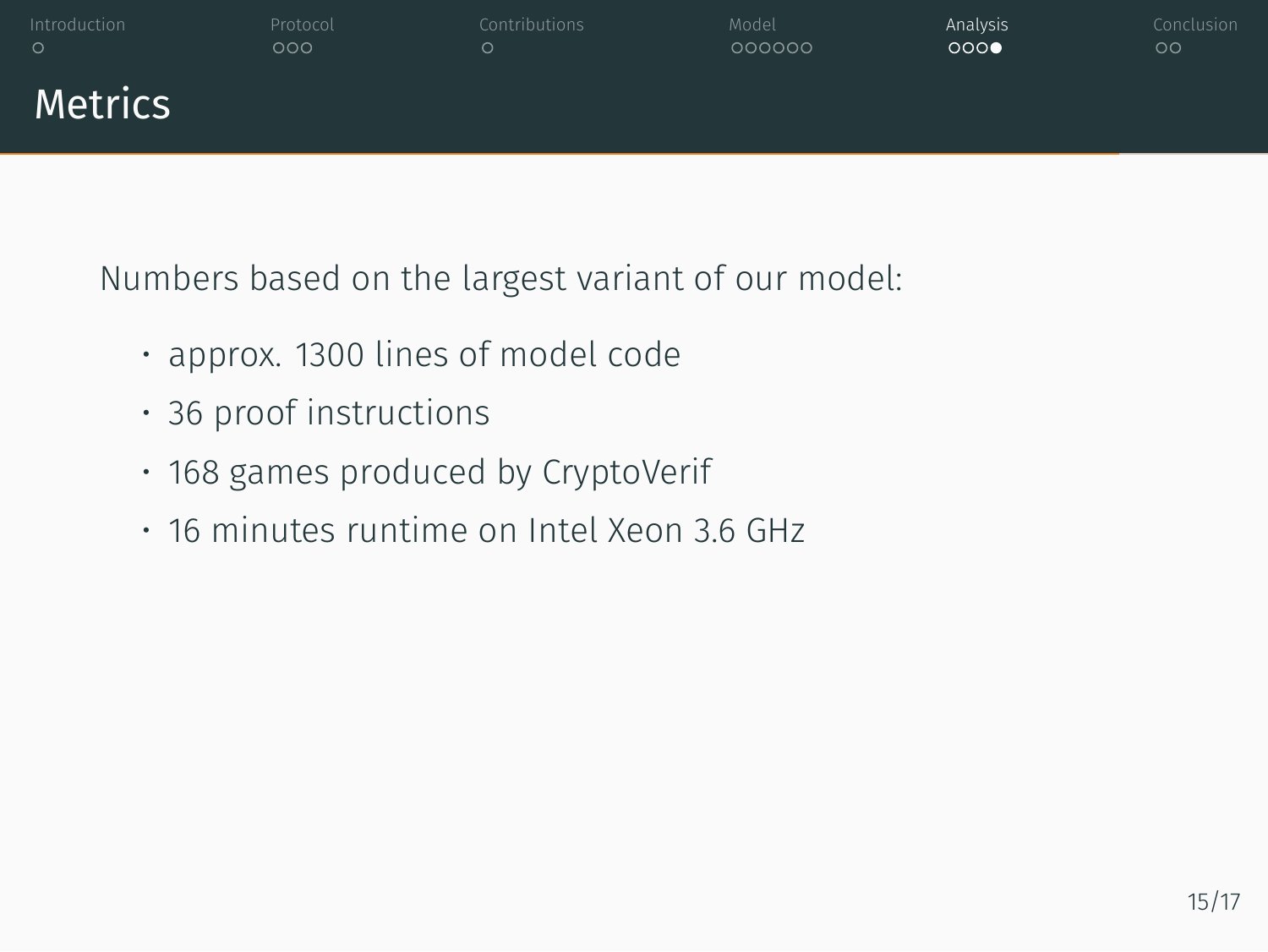

Numbers based on the largest variant of our model:

- approx. 1300 lines of model code
- 36 proof instructions
- 168 games produced by CryptoVerif
- 16 minutes runtime on Intel Xeon 3.6 GHz

Compared to manual proof from DowlingPaterson'18: 11 games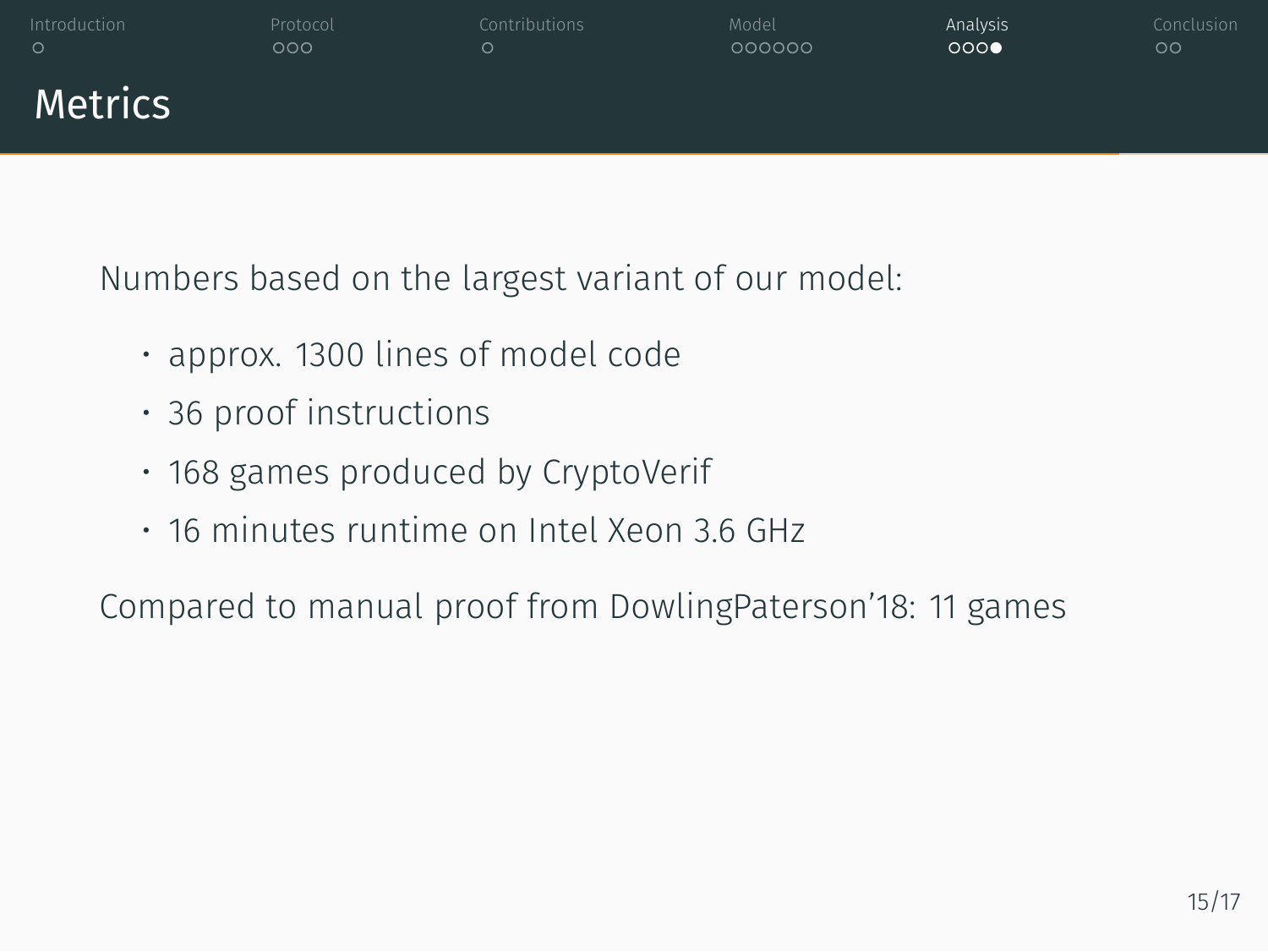### Introduction Protocol Contributions Model Analysis Conclusion Metrics

Numbers based on the largest variant of our model:

- approx. 1300 lines of model code
- 36 proof instructions
- 168 games produced by CryptoVerif
- 16 minutes runtime on Intel Xeon 3.6 GHz

Compared to manual proof from DowlingPaterson'18: 11 games

• uses a different Diffie-Hellman assumption (PRF-ODH)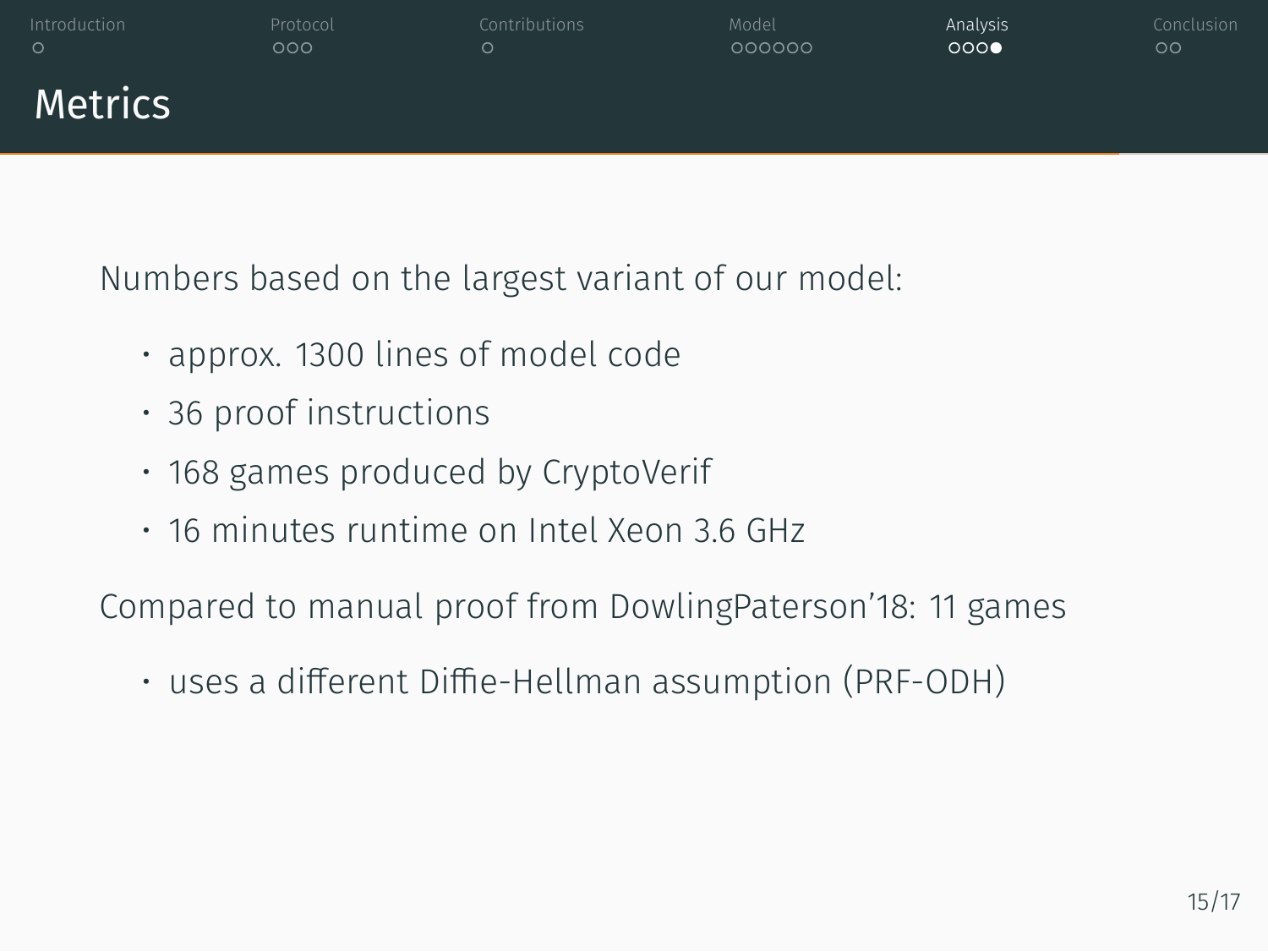### Introduction Protocol Contributions Model Analysis Conclusion Metrics

Numbers based on the largest variant of our model:

- approx. 1300 lines of model code
- 36 proof instructions
- 168 games produced by CryptoVerif
- 16 minutes runtime on Intel Xeon 3.6 GHz

Compared to manual proof from DowlingPaterson'18: 11 games

- uses a different Diffie-Hellman assumption (PRF-ODH)
- CryptoVerif formally encodes many small steps, separately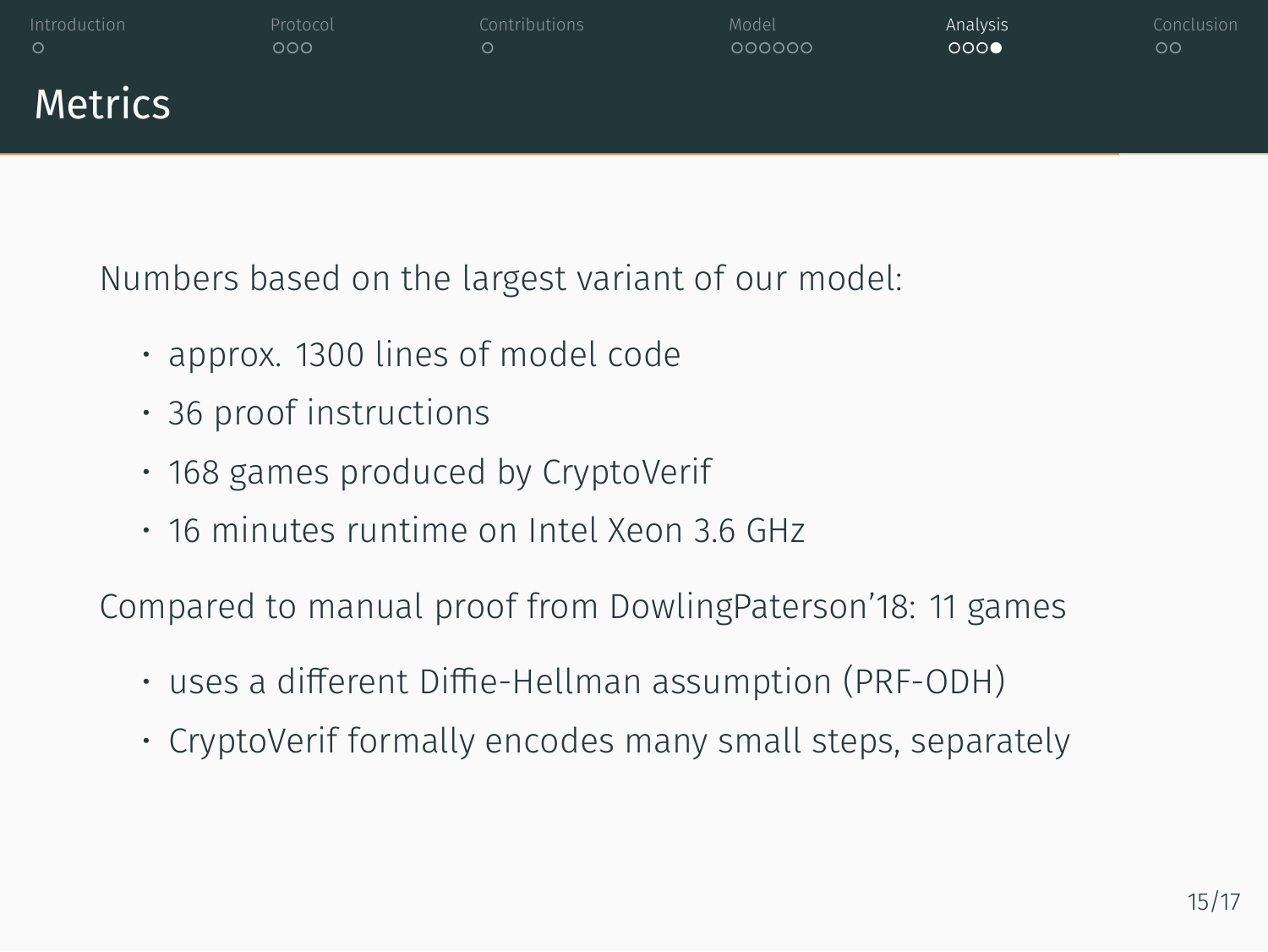|                                                                                     | $\cup$<br>ಀಀಀ<br><b>Results Compared to Goals</b> | $\circ$                                                                                                                                                                                                                                     | <b>OOOOOO</b>                                       | 0000 | OO. |  |
|-------------------------------------------------------------------------------------|---------------------------------------------------|---------------------------------------------------------------------------------------------------------------------------------------------------------------------------------------------------------------------------------------------|-----------------------------------------------------|------|-----|--|
| Classic key exchange and secure channel properties:                                 |                                                   |                                                                                                                                                                                                                                             |                                                     |      |     |  |
|                                                                                     | Secrecy                                           | • Forward secrecy                                                                                                                                                                                                                           | · Secrecy (by proving message indistinguishability) |      |     |  |
|                                                                                     | Agreement                                         | · Mutual authentication (as of 2nd message)<br>· Session uniqueness<br>$\cdot$ Channel binding<br>· Resistance against key compromise impersonation (KCI)<br>$\cdot$ Resistance against identity mis-binding<br>(except theoretical attack) |                                                     |      |     |  |
| Additional properties in WireGuard:<br>$\cdot$ Resistance against denial of service |                                                   |                                                                                                                                                                                                                                             |                                                     |      |     |  |
|                                                                                     |                                                   |                                                                                                                                                                                                                                             |                                                     |      |     |  |

- (no replay of 1st msg, cookie enforces round-trip)
- Identity hiding (weak)